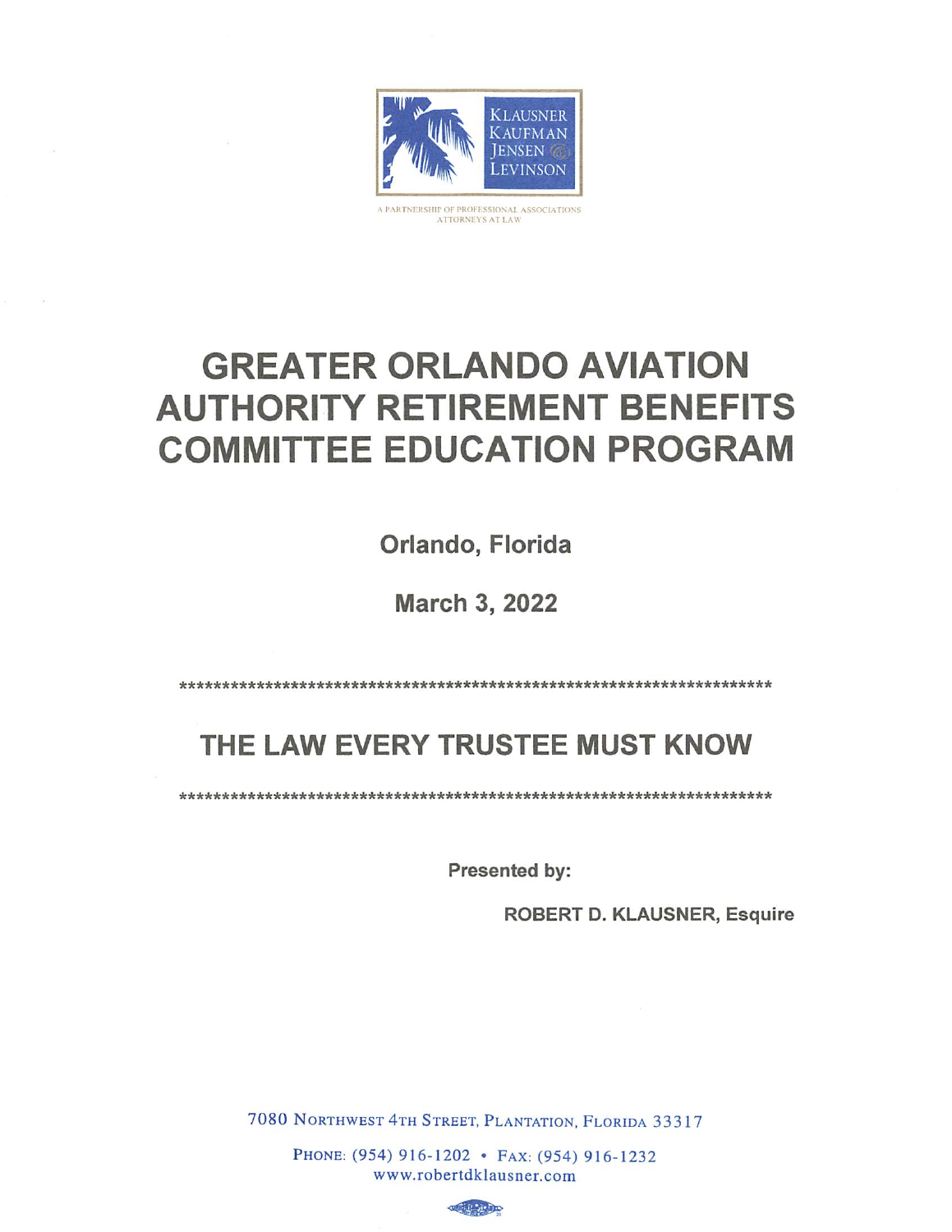## **TABLE OF CONTENTS**

| Τ.          |                                                                    |
|-------------|--------------------------------------------------------------------|
| II.         |                                                                    |
| III.        |                                                                    |
| IV.         | Legal Consequences of Underfunding/Overfunding 7-22                |
| $V_{\cdot}$ |                                                                    |
| VI.         |                                                                    |
| VII.        | Public Pension Funds as Lead Plaintiffs in Securities              |
| VIII.       |                                                                    |
| IX.         |                                                                    |
| Χ.          |                                                                    |
| XI.         |                                                                    |
| XII.        |                                                                    |
| XIII.       | Normal Retirement Age Regulations for                              |
| XIV.        |                                                                    |
| XV.         | Special Consideration for Closed Defined Plans. 55-56              |
| XVI.        | New Challenges for Sponsors of Defined Contribution Plans?. .56-57 |
| XVII.       |                                                                    |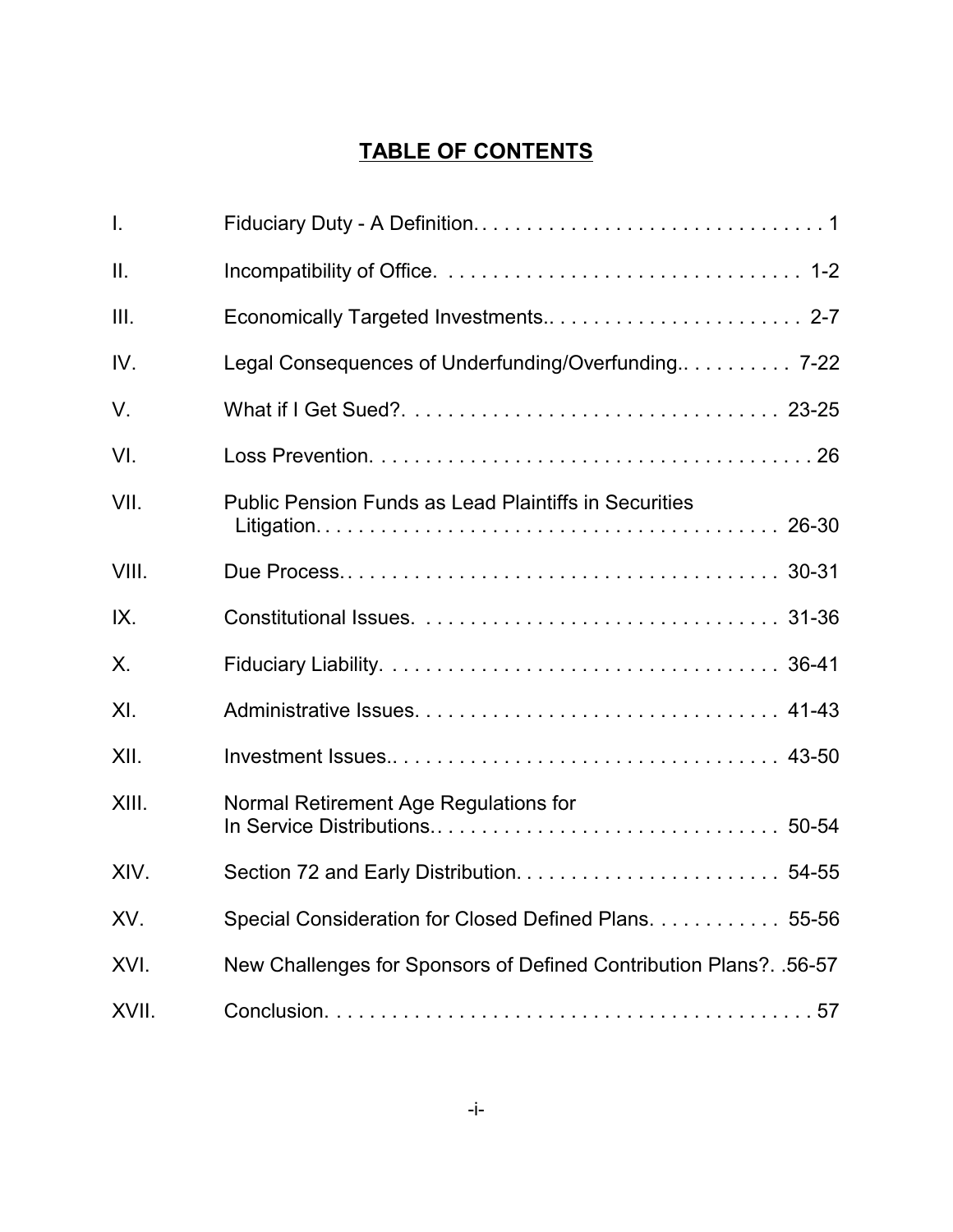## **I. FIDUCIARY DUTY - A DEFINITION**

#### A. **Fiduciary Defined**

- 1. A person is a fiduciary with respect to an employee benefit plan to the extent he/she exercises discretionary authority with respect to plan and assets.
- 2. Exercise of discretion is the key.
- 3. Can include more than just the trustees.
- 4. Extends to investment management and benefit administration.

#### B. **Judicial Standards**

#### 1. **Meinhard v. Salmon, 164 NE 545 (Ct.App. 1928)**

Court determines that common standard of the marketplace is unacceptable to fiduciaries. General trust standard was expanded for pension trustees to include a definition of "undivided loyalty" to be applied with "uncompromising rigidity."

#### 2. **NLRB v. Amax Coal Co., 453 U.S. 322 (1981)**

U.S. Supreme Court holds that plan trustees have an "unwavering duty of complete loyalty" to members and beneficiaries. Trustees cannot serve any master other than the fund. The pressures of undivided loyalty are inconsistent with the give and take of collective bargaining.

## **II. INCOMPATIBILITY OF OFFICE**

#### A. **Common Law Standards**

Incompatibility exists where duties of two officers are such that when placed in one person they might disserve the public interest or if the respective offices might or will conflict even on rare occasions.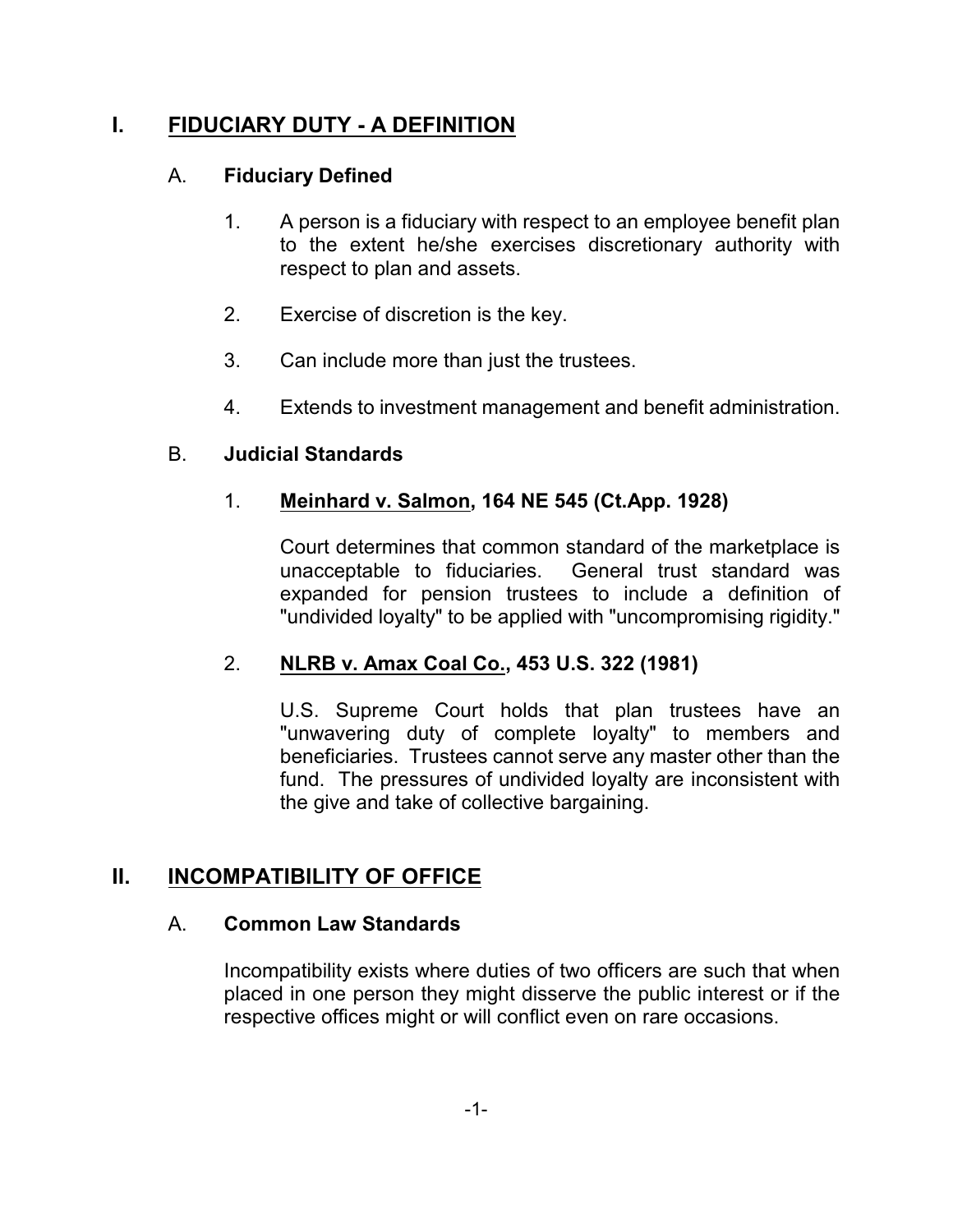#### B. **Legislative Standards**

- 1. Dual office holding prohibitions Article II, Sec. 5 Florida Constitution. A pension trustee is an "office."
- 2. Florida Conflict of Interest Law Article II, Sec. 8 Florida Constitution. Chapter 112, Part III, Florida Statutes

## **III. ECONOMICALLY TARGETED INVESTMENTS**

- A. Currently billions of dollars of public and private pension money has been placed into economically targeted investments (ETI's) which are designed to create jobs, boost local economies or create affordable housing.
- B. ETI's (also called ESG Environmental, Social, Governance) criticized for failure to provide a solid economic return to the pension fund. Failure to engage in ESG also criticized for excusing corporate damage to the environment and discrimination against women and minorities
- C. Future benefit enhancements may be subjected to political hostage taking in return for ETI's for cash strapped state and local governments.
- D. Modern Portfolio Theory The Difference Between the Prudent Person, the Prudent Investor, and the Prudent Expert.
	- 1. In the literature discussing the duties of pension trustees in the area of investment responsibility, terms like "prudent person," prudent investor," and "prudent expert are used. While the terms are sometimes used interchangeably, their histories and meanings are distinct.
	- 2. In *The New Prudent Investor Rule and Modern Portfolio Theory: A New Direction for Fiduciaries,* Alberts and Poon, 34 AMBJ 39 (1996), the history of fiduciary duty is explored at length from its biblical origins in Luke 16:1-8, 10 (the parable of the stewards) and St. Thomas Aquinas' *Treatise on Prudence and Justice* through the creation of the prudent expert rule under ERISA. American jurisprudence is said to begin with the decision in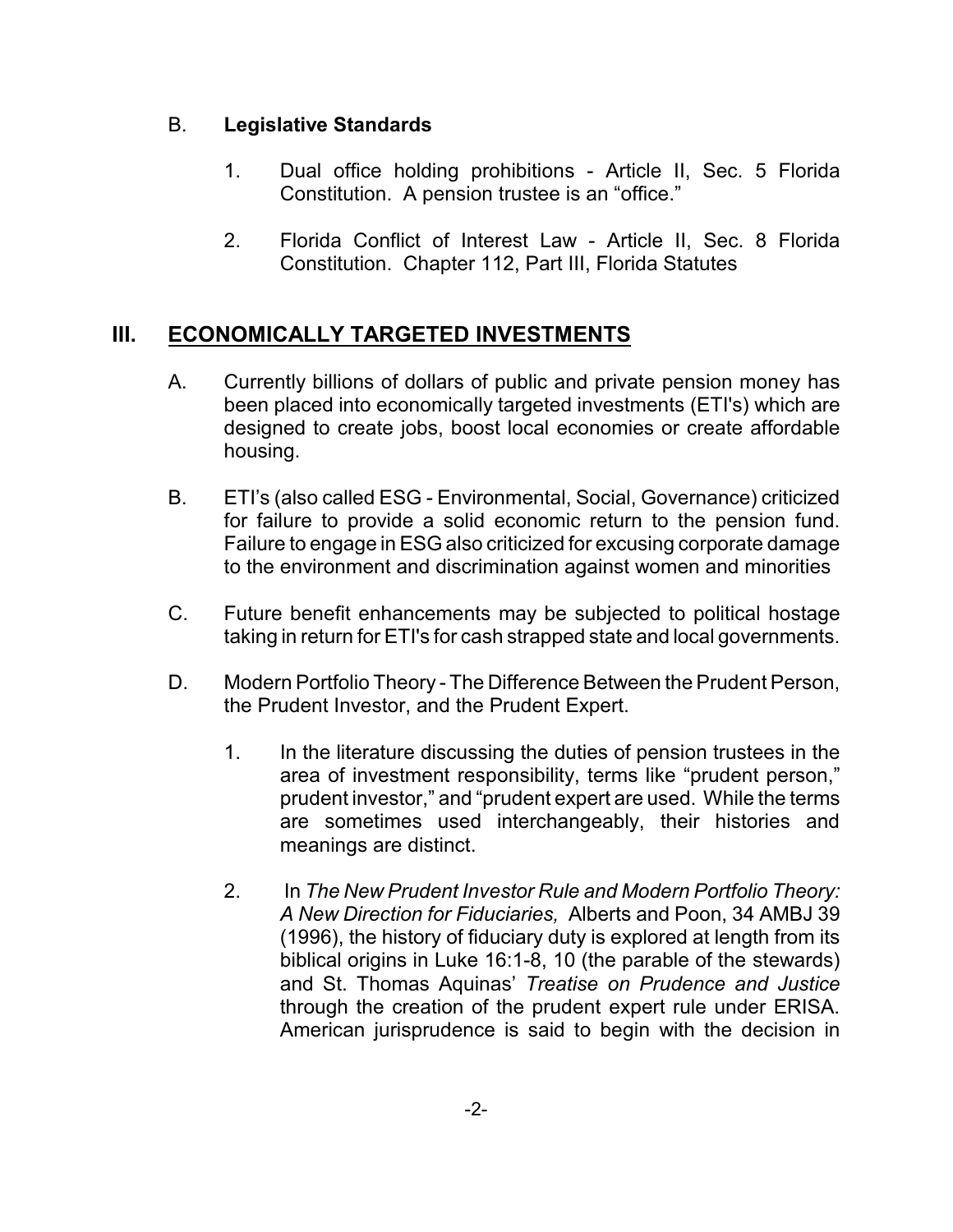*Harvard College v. Amory*, 26 Mass. (9 Pick) 446 (1830) in which the Court held:

> "All that can be required of a trustee to invest, is, that he shall conduct himself faithfully and exercise a sound discretion. He is to observe how men of prudence, discretion, and intelligence manage their own affairs, not in regard to speculation, but in regard to the permanent disposition of their funds, considering the probable income, as well as the probable safety of the capital to be invested."

3. The adoption of the Employee Retirement Income Security Act of 1974, further extended this rule to a new, higher standard. The operative provisions of Section 404(a), codified as 29 U.S.C. 1104 (a)(1)(B), require a fiduciary to discharge his or her duties:

> **"**with the care, skill, prudence, and diligence under the circumstances then prevailing that a prudent man acting in a like capacity and familiar with such matters would use in the conduct of an enterprise of a like character and with like aims."

- 4. While ERISA Section 404 (a) has its foundations in the prudent person and prudent investor rules, legal scholars have concluded that the statute created a new "prudent expert rule."
- 5. While the ERISA standard is obviously based on the common law prudent investor rule, in many respects ERISA goes well beyond traditional requirements. For example, ERISA requires the care that a "man acting in a like capacity and familiar with such matters would use in the conduct of an enterprise of a like character and with like aims." This has been termed the "prudent expert" rule (as opposed to the prudent investor rule's "managing his own property" standard) and is perceived as imposing a higher standard. The legislative history indicates that the "enterprise of like character" language was intended to form a standard that would consider the attributes and diversity of employee benefit plans in federalizing the common law of trusts. Another major change wrought by ERISA is that it permits a fiduciary to emphasize the performance of the overall portfolio as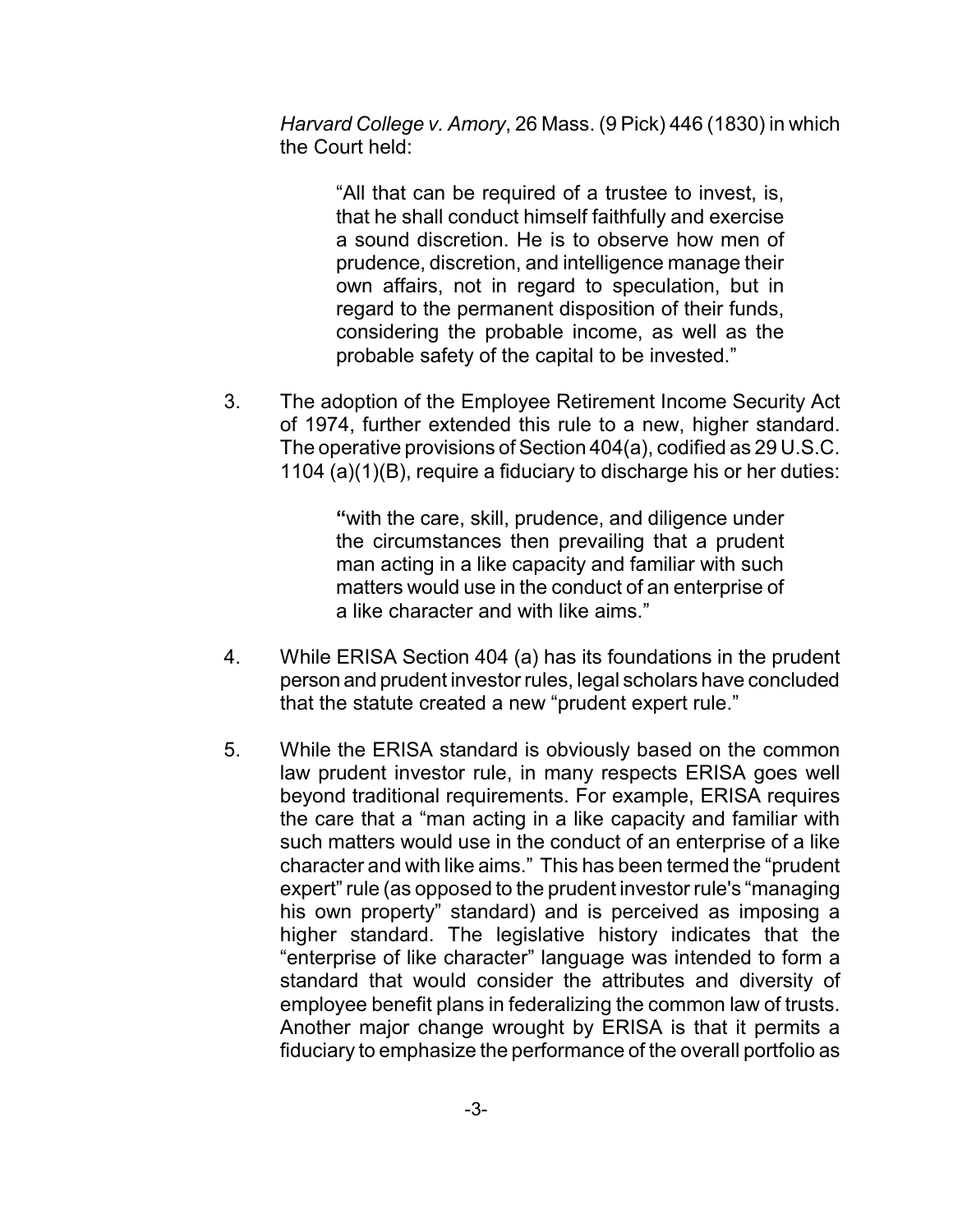compared with the performance of each individual investment. At common law, the fiduciary was required to defend the performance of each individual investment in the portfolio. Bobo, *Nontraditional Investments of Fiduciaries : Re-Examining the Prudent Investor Rule,* 33 Emory L J 1067, 1078 (1984). See also, Hughes, *Hot Topics and Important Considerations for Retirement Plan Fiduciaries,* 57 - Jul Advoc 38 (June/July 2014), Note 7.

- 6. The key, according to the prudent expert standard is whether the trustees, at the time they engaged in an investment, employed appropriate methods to investigate the merits of the investment and its structure. *Laborers National Pension Fund v. Northern Trust Quantitative Advisors, Inc., 173 F.3d 313 (5<sup>th</sup> Cir. 1999); Donovan v. Mazzola, 716 F.2d 1226 (9<sup>th</sup> Cir. 1983). Perhaps* more importantly, the prudent expert standard (found in the Restatement (Third) of Trusts) greatly expands a trustee's ability to delegate to investment professionals. See, Langbein, *Reversing the Non-Delegation Rule of Trust - Investment Law,* 59 MOLR 105 (1994).
- 7. ERISA specifically exempts governmental plans like CalPERS. The reasoning at the time, and continuing today, is the management and funding of state and local government retirement plans is not a federal issue. It has been deemed a reserved power of the states under the 10<sup>th</sup> Amendment of the U.S. Constitution.
- 8. Florida specifically adopted the Prudent Investor Standard for public pension funds in Sec. 112.661, Fla. Stat. And 518.11, Fla. Stat.

#### E. **Responsible Investing - Doing Well by Doing Good**

1. Environmental, Social and Governance (ESG) - Incorporates these issues into the investment decision making process as a means to enhance returns and reduce risk. Additionally, these approaches may involve active proxy voting, company engagement, and public policy work**.**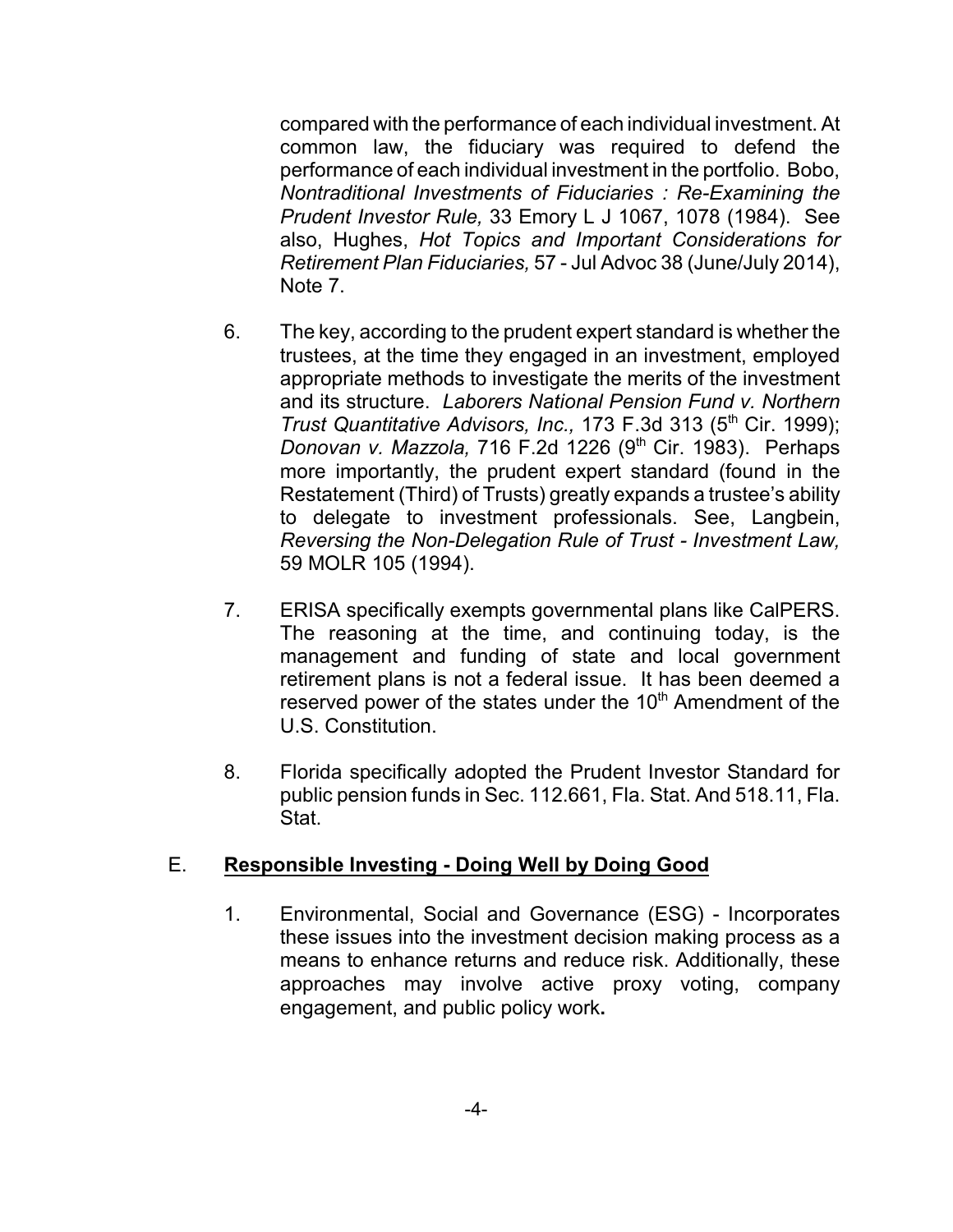- 2. Mission Related Investing is a more focused type of ESG and is closely aligned with the mission of the organization. For example, one large church pension plan will not invest in stocks relating to gambling, firearms, alcohol, or private prisons. Church plans have even greater flexibility as they are unregulated by either state law or ERISA. The decision to invest or refrain from investing in certain industries is deemed a matter of faith and is exempt from judicial or legislative interference under the First Amendment of the U.S. Constitution and comparable state constitutional provisions respecting freedom of religion.
- 3. Sustainable investing is generally focused on investments in companies addressing issues relating to conservation of natural resources, such as energy, air, and water.
- 4. Currently billions of dollars of public and private pension money have been placed into economically targeted investments (ETI's) which are designed to create jobs, boost local economies or create affordable housing.
- 5. The Labor Department began issuing responsible investing guidance for ERISA plans as early as 1998. Fund trustees were reminded that loyalty to the plan, diversification, and prudence were the primary investment determinants. Responsible investing was criticized for failure to provide a solid economic return to the pension fund. Later research has not shown a compelling economic difference. Focus has shifted from negative screening (limiting the opportunity set) to positive screening, yielding a more balanced approach of integrating the ESG principles into the over-all investment decision making process.
- 6 Social investing has been approved in the context of a political decision rather than a highest and best rate of return investment. *See, Board of Trustees v. City of Baltimore,* 562 A.2d 720 (Md. 1989). The Maryland high court held that requiring South African divestment did not impair the pension contract or subvert the purposes of the System when the plan sponsor adopting the requirement was willing to bear any economic consequences of the political decision.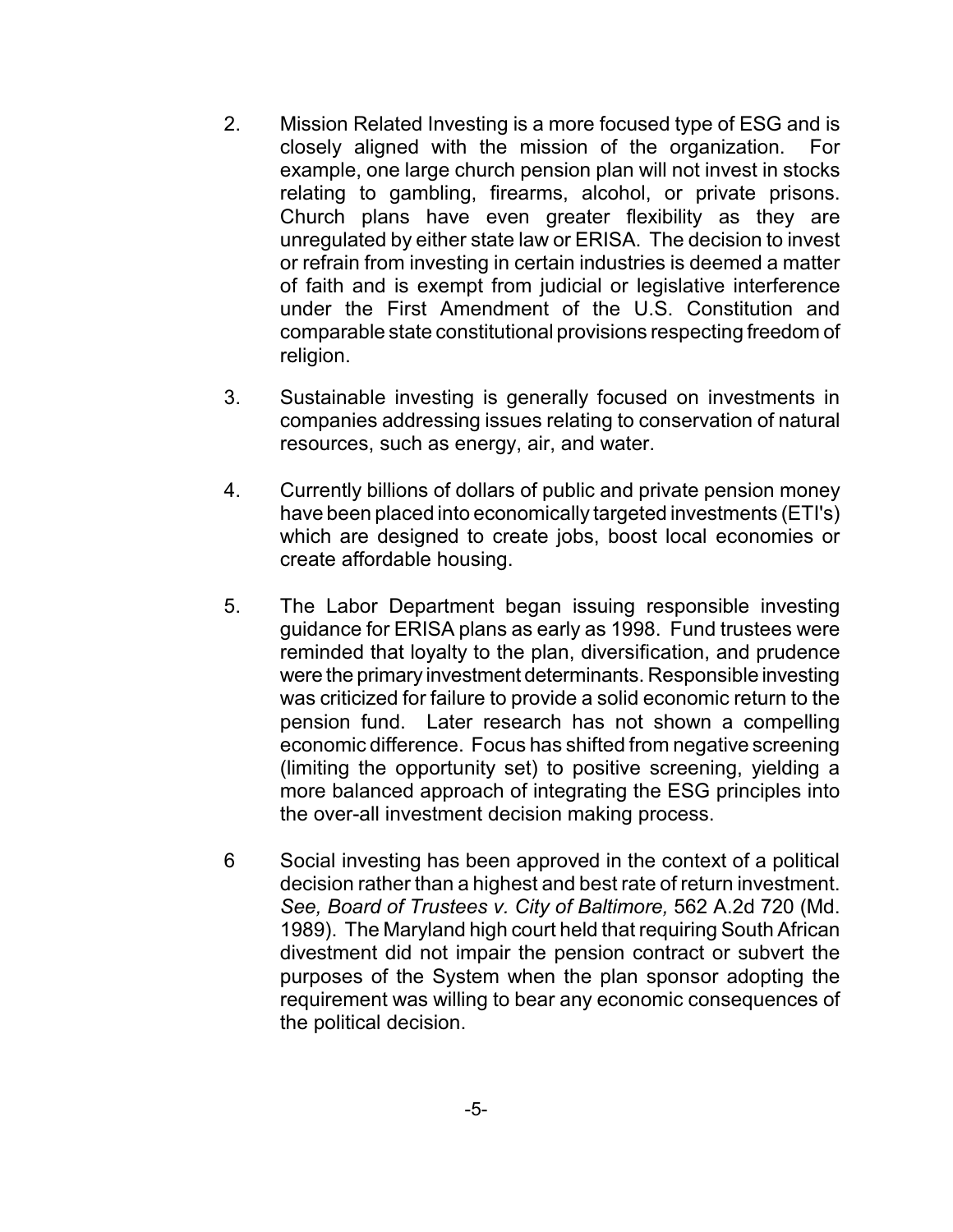#### F. **Directed Investment Does Not Impair Constitutional Rights of Members**

The West Virginia Legislature passed a bill directing the state pension board to invest \$150 million of the state retirement fund assets in the jail authority for ongoing construction and renovation projects. The investment was for five years and had a guaranteed investment return equal to the fixed income portfolio of the system, but not less than 5%. The pension board refused to transfer the \$150 million based on its belief that it impaired the rights of members to their constitutionallyguaranteed pension benefit. The appeals court disagreed holding that as long as the state continued to pay the benefits of members that the contractual right to a pension was not impaired. The court held that the contract right was not as to the assets, but rather as to the "promised pay." The court held it was also not unconstitutional to direct the pension board's power to invest.

#### **State Regional Jail and Correctional Facility Authority v. West Virginia Investment Management Board, 508 S.E.2d 130 (W.Va. 1998)**

#### G. **Divestiture Law Held Unconstitutional**

Darfur Investment Restrictions Struck Down by Federal Court.

In an effort to deny support for the government of Sudan and its affiliated Jinjaweid militia in light of the atrocities and genocide in Darfur, the state adopted the Illinois Act to End Atrocities and Terrorism in the Sudan. The act attempted to impose various restrictions on the investment of public pension funds in Sudan-connected entities and on the deposit of state funds in financial institutions whose customers have certain links with Sudan. Among other things, the Act amended the Illinois Pension Code to prohibit the fiduciary of any pension fund established under the Code from investing in any entity unless the company managing the fund's assets certified that the fund managing company has not loaned to, invested in, or otherwise transferred any of the retirement system or pension fund's assets to a forbidden entity any time after the effective date of the Act. Several Illinois municipal pension funds and beneficiaries challenged the constitutionality of the statute in a suit brought under 42 USC 1983 against the state treasurer and attorney general. The plaintiffs argued that the Act is preempted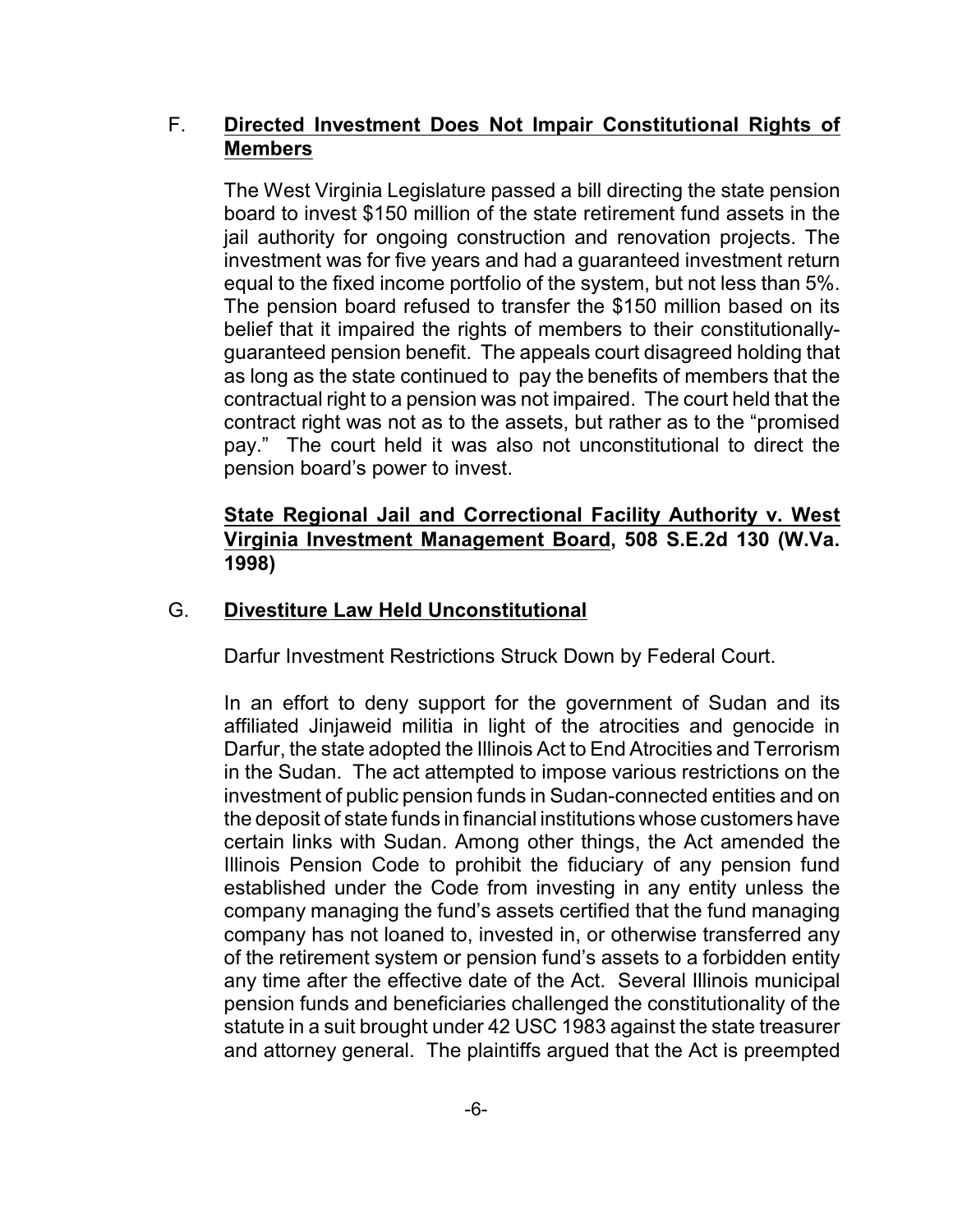by federal law governing relations with Sudan, interferes with the federal government's ability to conduct foreign affairs, violates the Constitution's Foreign Commerce Clause, and is preempted by the National Bank Act. The court recognized that the Illinois legislature acted with laudable motives. The Federal District Court for the Northern District of Illinois held that the Illinois act violated various federal constitutional provisions precluding the states from "taking actions that interfere with the federal government's authority over foreign affairs and commerce with foreign countries." The District Court enjoined the state from enforcing the act.

#### **National Foreign Trade Council v. Alexi Giannoulias, 2007 WL 627630 (N.D. Ill. Feb. 23, 2007)**

#### H. **Constructive Engagement**

Many states, as an alternative to divestiture, have adopted laws requiring constructive engagement. See, for example, La. Rev. Stat. 11:314. This involves requiring managers to inquire of companies holding stock in areas of concern to directly engage those companies to seek change within the challenged area. California adopted a bill requiring divestment of thermal coal if constructive engagement fails to yield the required result. A similar fossil fuel measure passed in Washington, DC. A study by the State of Vermont concluded divestiture was not in the Fund's best interest.

I. California and Maine have directed partial divestiture of investment in fossil fuels.

## **IV. LEGAL CONSEQUENCES OF UNDERFUNDING\OVERFUNDING**

#### A. **McDermott v. Regan, 624 N.E. 2d 985 (N.Y. 1993)**

The New York State Assembly passed a law changing the actuarial funding method for the state pension system. The law called for a switch from an aggregate cost method of funding to a projected unit credit method. The actuarial change eliminated \$800 million in employer contributions. A "surplus" in the pension fund was created by the change in the funding methodology. The surplus was created by virtue of the fact that the former actuarial method funded the plan on a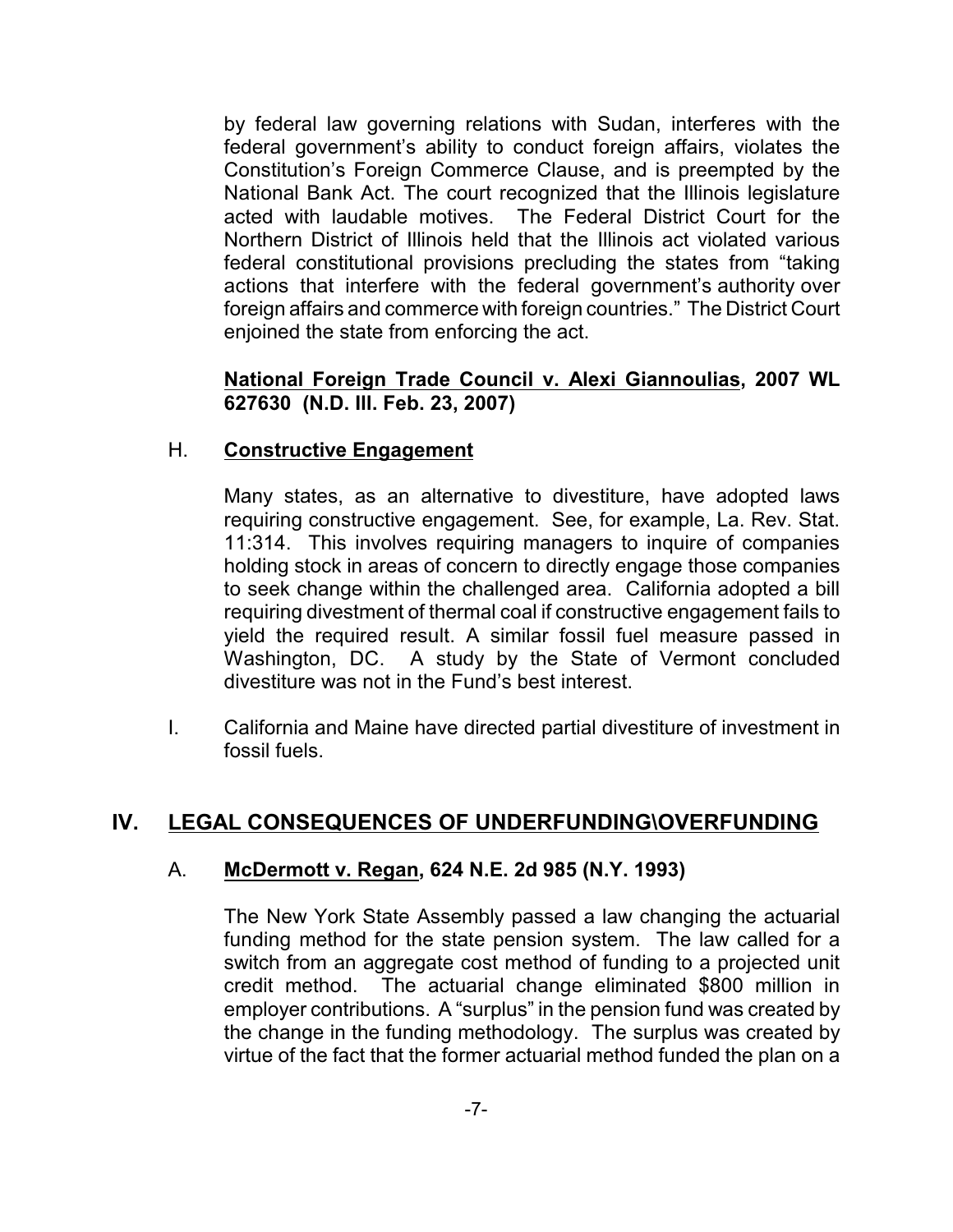level basis and the new actuarial method did not. The surplus created by this change in methodology eliminated employer contributions for the next ten years. The plan trustees and the employees challenged the law on the basis that it impaired the contractual right to benefits. The New York Court of Appeals held that diverting accumulated pension funds through actuarial methodology changes for the purpose of meeting a financial crisis was an unconstitutional impairment of the security of the pension contract.

#### B. **City of Lamar v. Lamar Police Department Pension Plan, 857 P.2d 457 (Co. App. 1993)**

The City of Lamar withdrew from the state fire and police pension plan. Upon setting up its own plan, the City received a transfer of both the employee and employer contributions. The City kept the employer contributions to meet future needs of its own plan. The pension fund sued the City to get control of the former City contributions claiming that they belonged to the plan. The court held that plan monies are an asset of the trust and that the City, by virtue of transferring from a statewide plan to a city plan did not regain ownership rights in those monies. The City was ordered to place transferred employer contributions immediately into pension trust.

#### C. **PERB v. City of Portland, 773 P.2d 7 (Ore. App. 1989)**

The City was deemed the employer of an energy agency. The City failed to make any contribution or to withdraw employee contributions necessary to fund the energy agency pension plan. City held liable to make up both employee and employer contributions. City was not required to make up lost earnings. Court left unanswered the question of the City's right to be reimbursed for the employee contributions.

#### D. **Getsie v. Borough of Braddock, 560 A.2d 875 (Pa. Cmwlth. 1989)**

Employer failed to make the co-payment to the pension plan. The employer kept taking employee contributions and depositing them with the administrator. The administrator knew of employer's failure to contribute but failed to notify the employees. The employer was held liable to make employees whole on their pensions and the administrator was held liable for a failure to notify.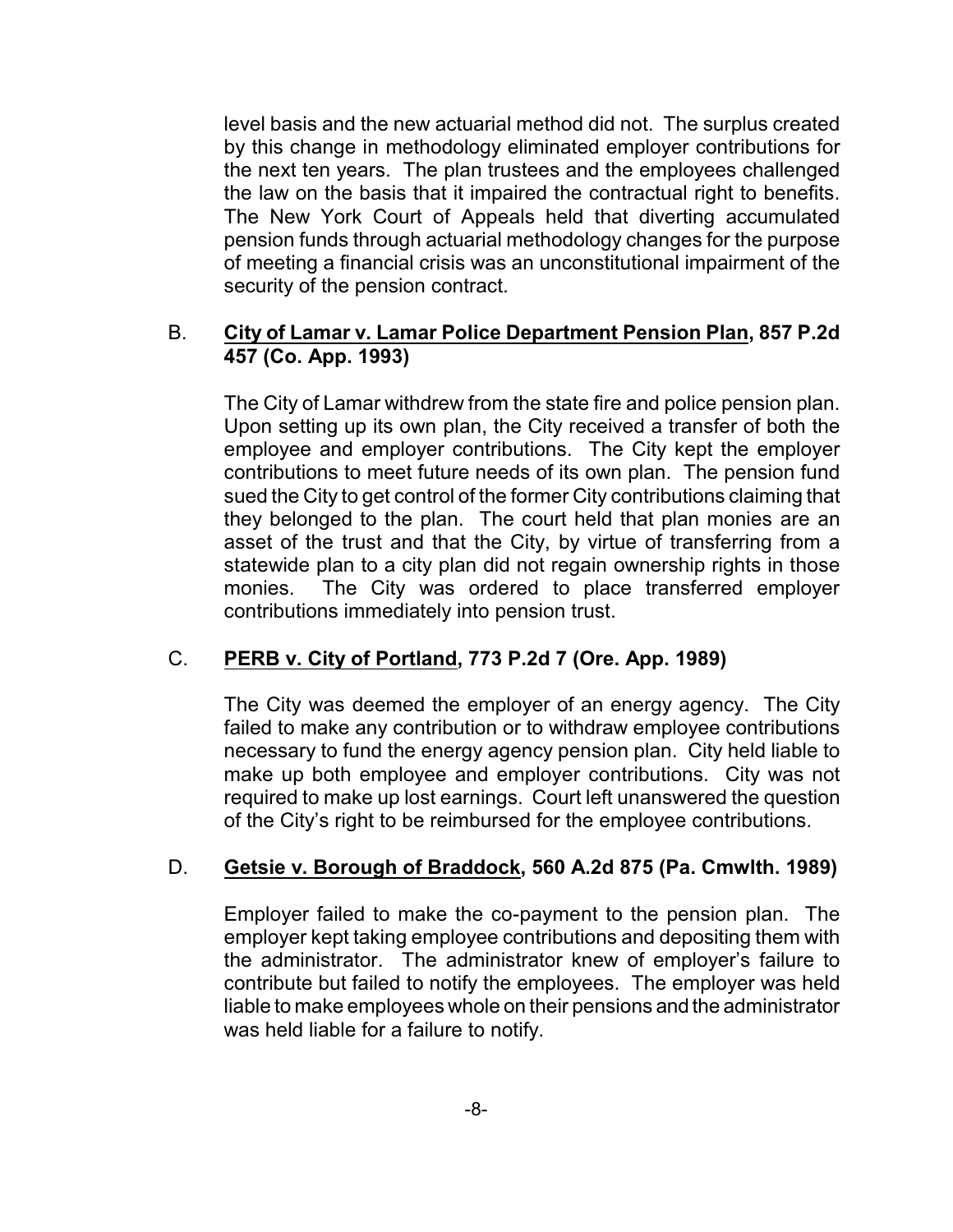#### E. **West Virginia Education Association v. Consolidated Public Retirement Board, 460 S.E.2d 747 (W.V. 1995)**

Teachers' association sued governor and retirement board claiming retirement system was actuarially unsound. Also challenged transfer of retirement funds to reimburse underfunded state group employees' insurance plan. Court held that inadequate funding is illegal and violates the employees' contractual rights to a pension. During pendency of litigation, legislature passed the statute requiring funding and the court held further litigation on that issue moot. Court held that contributions, once made, are held in trust for the members. Court held that pension funds are not state or public funds and cannot be used for any purpose other than pension. Use of monies to reimburse insurance fund was held by the court to violate vested contractual rights of members and constituted illegal expropriation. The court also awarded attorney's fees for failure of public officials to do their clear public duty.

## F. **Jones v. Board of Trustees, 910 S.W.2d 710 (Ky. 1995)**

Legislature amended statute regarding pension board's power to set contribution rates for the employer. Temporary suspension of the board's power to set rates was provided as the result of a state budget crisis. Statute stated that pension is an "inviolable contract" not subject to reduction or impairment. Retirement board challenged change in its powers. Court held that contract is for a soundly funded pension and not the methodology by which that is achieved. Court held that the essence of the contract is the benefit of the promised level, not every aspect of the management of that process. Courts upheld legislation with the warning that if funding of benefits are impaired by the temporary suspension, then the suspension of the board's power to set the contribution rate is unconstitutional.

#### G. **Taylor v. State in Education Employees' Group Insurance Program, 897 P.2d 275 (Ok. 1995)**

State statute transfers funds from retirement system to insurance reserve. Constitutionality of transfer is challenged. Court denies challenge finding that benefits were not impaired and actuarial soundness was not impaired. Court noted that contemporaneous increase of tax revenue to retirement system to offset transfer to group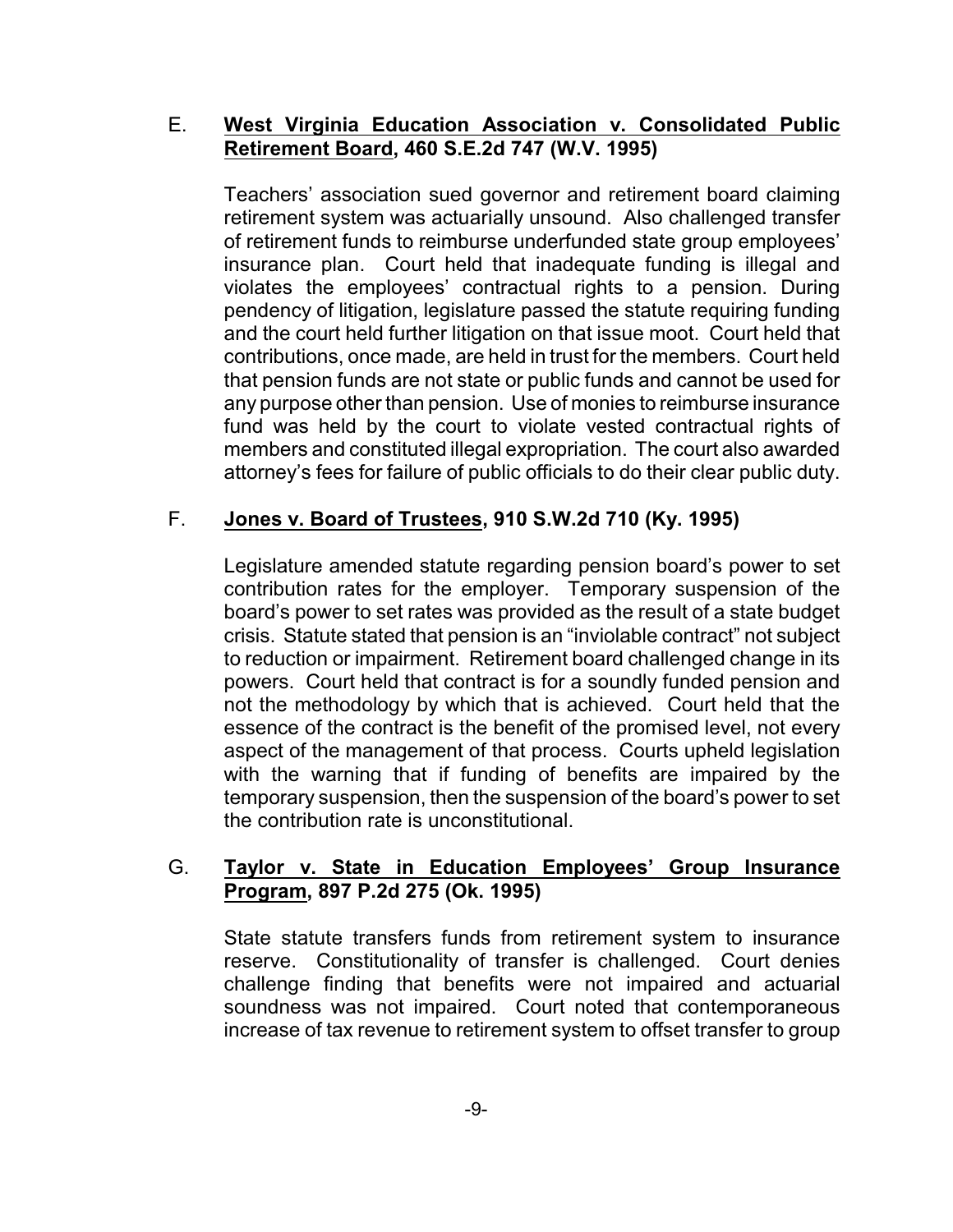insurance plan was a lawful "quid pro quo" and, therefore, no diminishment of benefits occurred.

## H. **Dadisman v. Moore, 384 S.E.2d 816 (W.V. 1989)**

State of West Virginia intentionally underfunded retirement system by \$80 million. Governor and legislature acted in complicity to improperly transfer pension appropriations back to the general fund. Trustees failed to act to protect the fund and were accused by the Supreme Court of at worst acting in complicity and at best acting with gross negligence. Breach of fiduciary duty found even though no pension payments were missed. Unilateral reduction in employer share of pension contributions affects the integrity and security of the fund. The pension fund was found to be an independent trust and not taxpayers' money.

## I. **State Ex. Rel. Dadisman v. Caperton, 413 S.E.2d 684 (W.V. 1991)**

In Dadisman v. Moore (1989) state supreme court ordered an actuarial review of the state retirement system to determine the extent of damage from intentional underfunding. The legislature resisted placing additional funds into the plan. In 1990, the legislature eliminated the two divisions of the state system for accounting purposes (the state employees' division and the local government division). Assets had always been pooled for investment purposes. Local government division members claim that their side had a surplus while the state division was underfunded. The court rejected claims of a separate right to trust funds claiming that the plan was actually unified. A merger of assets was held not to impair the pension contract. Assets held to belong to the system. The net effect was to permit surplus investment on behalf of local government employees to be used to offset intentional underfunding by state government.

## J. **City of Miami v. Gates, 393 So.2d 586 (Fla. 3rd DCA 1981)**

City of Miami diverted pension fund assets to pay Worker's Compensation and general liability claims. Loss of assets and income resulted in \$200 million judgment against the City to make whole actuarial losses created by the diversion.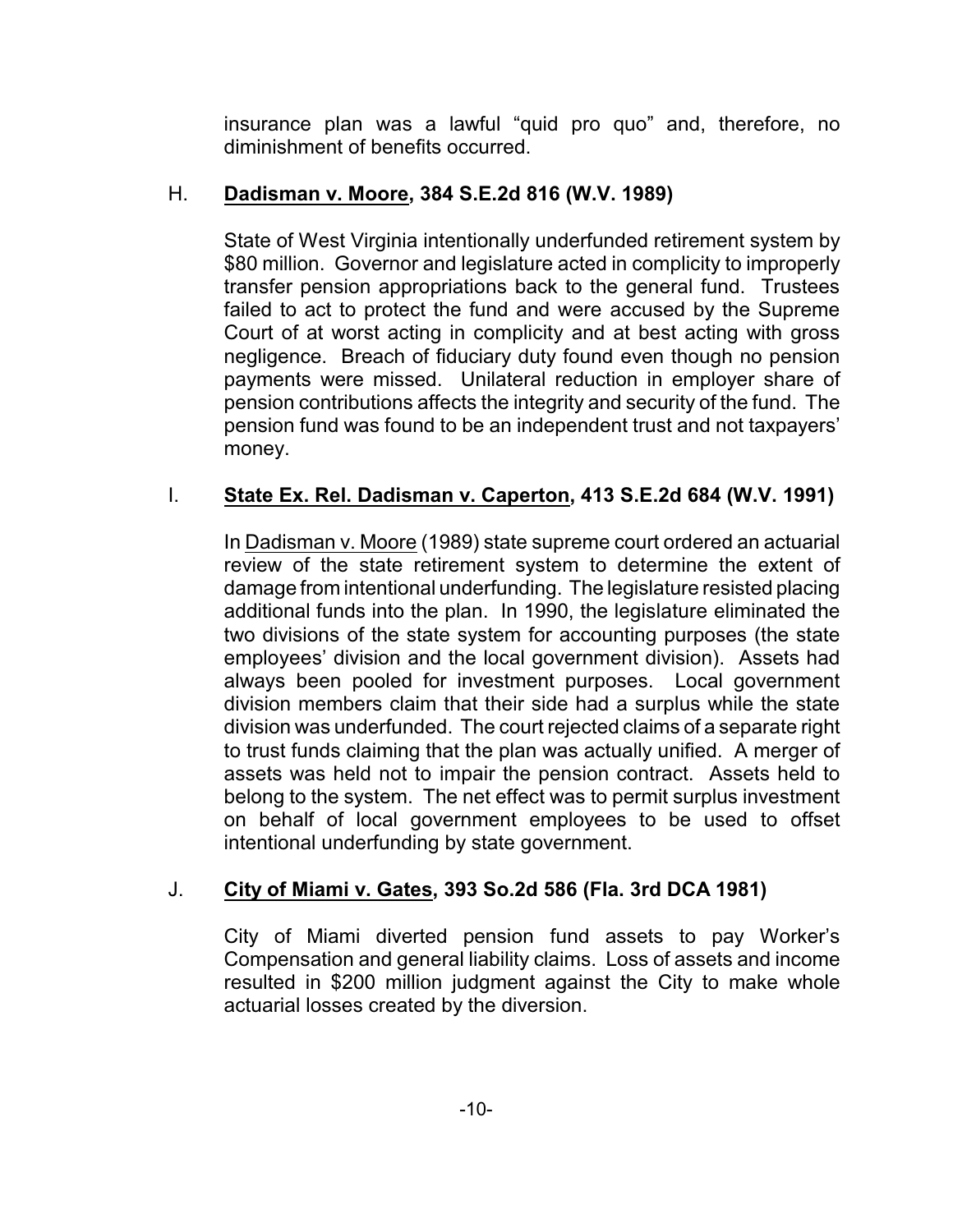#### K. **Municipality of Anchorage v. Gallion, 944 P.2d 436 (Alaska 1997)**

The Municipality of Anchorage had three retirement plans within its police and fire retirement system and had consolidated them for actuarial purposes. The first two plans had substantial surpluses to the extent that no further employee or employer contributions would be required for the life of the members of the plans. A third plan, which was still open was approximately 90% funded. The City passed an ordinance consolidating the plans for actuarial purposes, in essence using the surplus in the first two plans to eliminate the need for contributions in the third plan. The members of Plans I and II sued claiming that the surplus money was theirs and could not be used to offset underfunding in Plan III. The court did not reach the issue of ownership of the assets but held instead that the loss of a separate actuarial valuation was a diminution of the constitutional, contractual right to benefits and ordered a separate valuation of each plan. The court also held that assets from one plan within a system could not be used to balance costs within another.

#### L. **Wisconsin Retired Teachers v. Employee Trust Funds, 558 N.W.2d 1983 (Wis. 1997)**

The state attempted to shift the cost of funding a COLA benefit from general state revenue to the excess earnings of the state retirement fund. A group of retirees whose COLA benefits were paid from these excess earnings and were adversely affected by the change filed suit claiming an impairment of the pension contract. The retirees also sued the trustees claiming a breach of fiduciary responsibility for not challenging the law. The court declared unconstitutional the attempt to utilize excess assets in the plan to pay a general state obligation but relieved the trustees of liability because they sought and followed the opinion of counsel.

#### M. **Association of State Prosecutors v. Milwaukee County, 544 N.W.2d 888 (Wis. 1996)**

Legislature passed a bill directing a uniform state retirement system. Prosecutors were changed from county employees to state employees. The bill allowed unvested employees to transfer employee and employer contributions from the county plan to the state plan. The state plan was a modified defined contribution plan and the county plan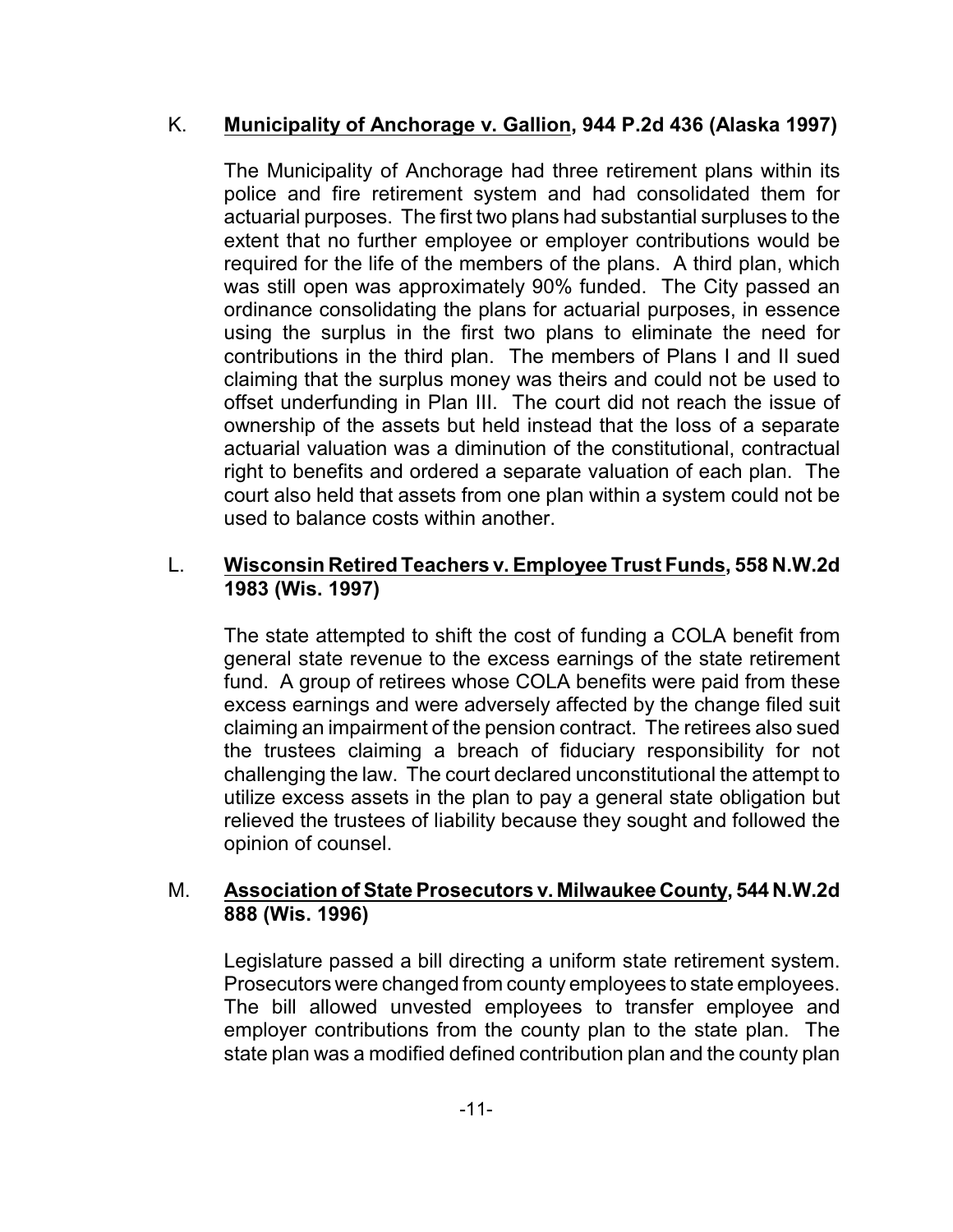was a defined benefit plan. The transfer of the employees from the county to the state plan created an actuarial gain to the county plan. The county pension board refused to transfer the employer contributions claiming that they were part of the general actuarial benefit of the trust and were not attributable to individual members. The Supreme Court agreed that the law was an unlawful invasion of the pension trust and violated the exclusive benefit rule.

#### N. **Supreme Court Addresses Ownership of Excess Assets.**

The U.S. Supreme Court has reversed a Ninth Circuit Court of Appeals opinion in the private sector and has held that members of a defined benefit plan have a right only to their accrued benefit and have no claim to surplus assets even if those assets are partly attributable to the investment growth of their contributions. The Court held that a plan's actual investment experience does not affect a member's statutory entitlement to benefits but instead reflects the employer's risk. Since the employer has an obligation to make up any actuarial shortfall in the plan, members have no claim to any particular asset that composes a part of the general asset pool. Instead, members have a non-forfeitable right to accrued benefits which cannot be reduced below the guaranteed amount. The Court further held that if a plan becomes over-funded (assets exceed the actuarial or present value of accrued benefits) the employer may reduce or suspend its contributions. The Court also permitted excess contributions to be used to fund new participants in the plan who were participating in a non-contributory structure.

#### **Hughes Aircraft Company v. Jacobson, 525 U.S. 432 (119 S.Ct. 755)(1999)**

#### O. **Illinois Supreme Court Holds No Constitutional Right to Property Funded Pension.**

A group of employees sued the State of Illinois and various pension boards of trustees claiming a failure to adequately fund the retirement system. The employees claim that the boards and the state breached their fiduciary responsibility by failing to seek sufficient actuarial appropriations. The employees also claim that their pension contracts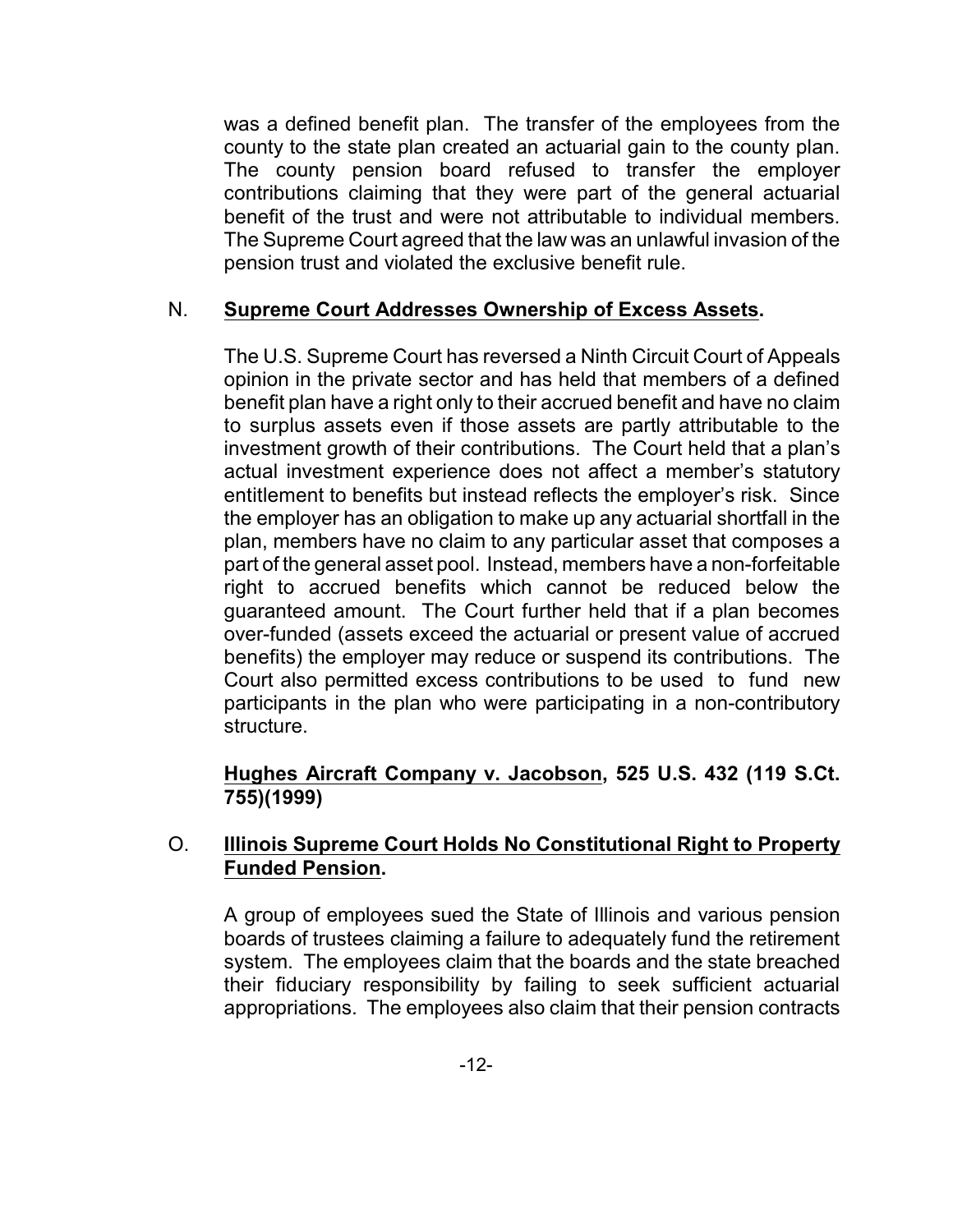had been impaired and the state constitutional provisions protecting against diminution of pension plans was also violated.

The trial court dismissed the claims but they were reinstated by an appeals court. In reversing the appeals court and again dismissing the claims, the Illinois Supreme Court held that the employees have a right to receive a payment, not to a particular level of funding. Absent a constitutional guarantee of funding, there could be no breach of fiduciary responsibility.

The Supreme Court noted that there was an absence of factual allegations that the failure to properly fund the plan had immediately imperiled the payment of benefits. Although the court did not reach the issue, it also hinted that the judiciary may lack the authority to order the legislature to appropriate money based on separation of powers.

#### **Sklodowski v. State, 695 N.E.2d 374 (Ill. 1998)**

#### P. **Federal Court Holds That Members Have No Right to Excess Assets.**

In the first Federal case addressing the rights of public employees in an overfunded plan, the U. S. Court of Appeals for the  $8<sup>th</sup>$  Circuit held that a group of Iowa firefighters and police officers had no constitutionally protected right in the excess assets in their former local plans. In 1992, the State of Iowa merged its local police and fire pension plans into a single statewide system. The resulting merger left a number of cities with surplus assets from their former plans. The statute gave the cities the option of using the surplus for their future contributions to the state system or giving those assets to members for their future contributions. The cities all opted to use the assets for themselves. The members claimed an ownership right in the assets and sued. The court held that no contractual right in the assets existed, only the defined benefits. The Court's analysis centered on that fact that since the employer takes the actuarial risk, that it should enjoy the benefits of overfunding.

#### **Koster v. City of Davenport, 183 F.3d 762 (8th Cir. 1999)**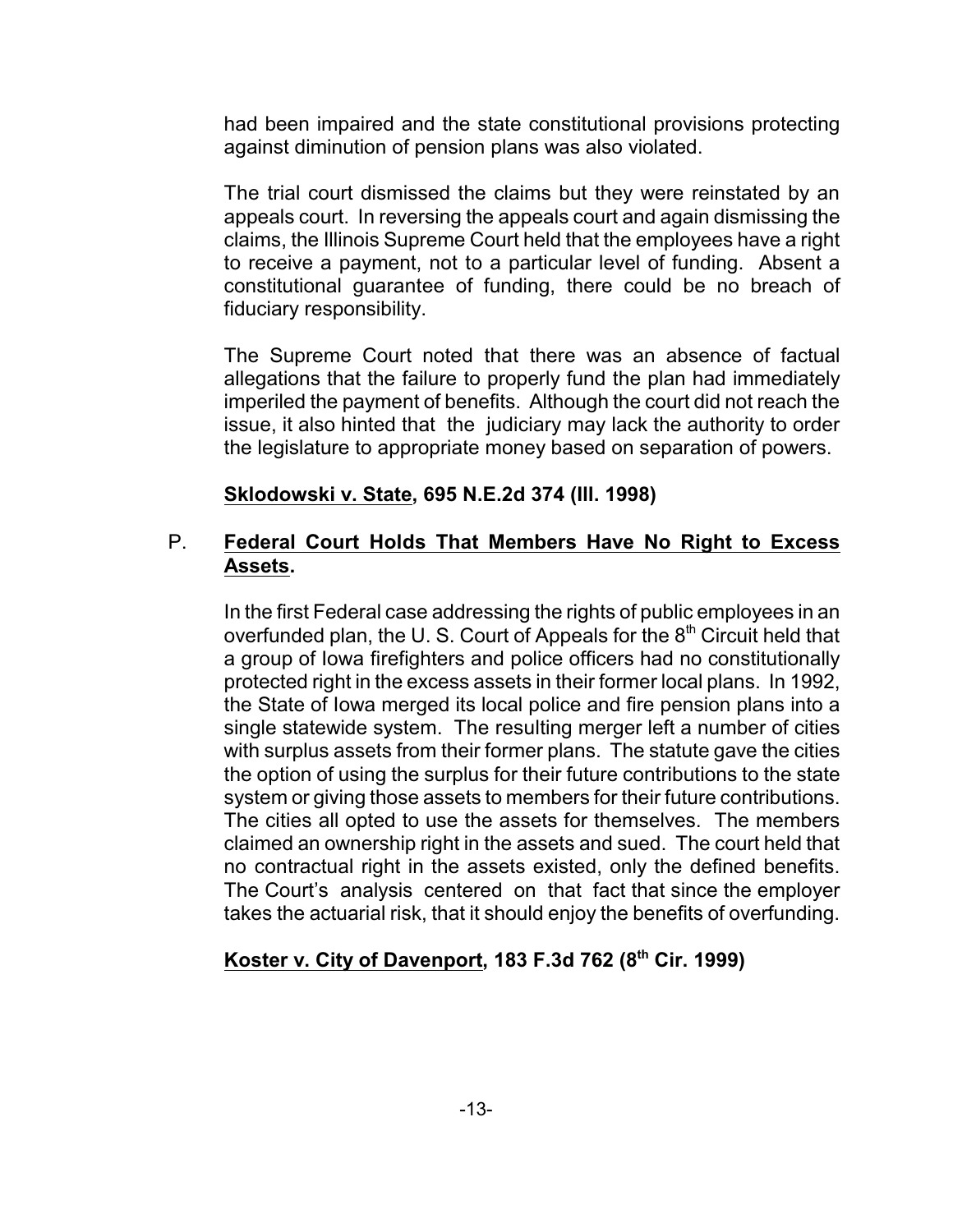#### Q. **Louisiana Supreme Court Upholds Constitutionality of Statutes Permitting Actuarial Committee to Set the Employer Contribution Rate.**

Several cities, represented by the Louisiana Municipal Association, filed suit against the Louisiana Firefighter Retirement System requesting a declaration that the employer contribution rate to the system was statutorily fixed at 9% and seeking an injunction preventing the state and the system from demanding more than the fixed 9% contribution rate. The lower court held the statutory provisions providing for funding of the system were unconstitutional as applied. The Louisiana Supreme Court affirmed in part, reversed in part, and dissolved the injunction.

#### **Louisiana Municipal Association v. State, 893 So.2d 809 (La. 2005)**

#### R. **Closure of a Florida Plan Does Not Relieve Plan Sponsor Funding Obligation.**

In 2002, the Town of Lake Park entered into an inter local agreement with Palm Beach County transferring firefighting responsibility from the town to the county. As part of the agreement, the pension plan was terminated. The plan consisted of thirteen members. In connection with the termination of the plan, the pension board distributed plan assets in a lump sum to the membership. One firefighter, who was eligible for retirement, was paid a lump sum of the full value of his accrued benefit. Three firefighters, with ten or more years of service, received a portion of their accrued benefit. The nine remaining firefighters, with less than ten years of service, received no payment. The pension board demanded that the town pay \$600,000 to the plan, representing the cost of the unfunded benefits for the twelve firefighters who received only partial or no benefits. The Town of Lake Park, Florida filed a complaint for declaratory judgment regarding its obligations to continue funding a terminated firefighter pension plan. Had the plan not been terminated, it would have been able to continue receiving state premium taxes on an annual basis until the plan became fully funded.

The trial court, ruling for the Town, reasoned that during the existence of the plan, the Town made all required contributions. The plan was managed by the board of trustees, who selected the method of lump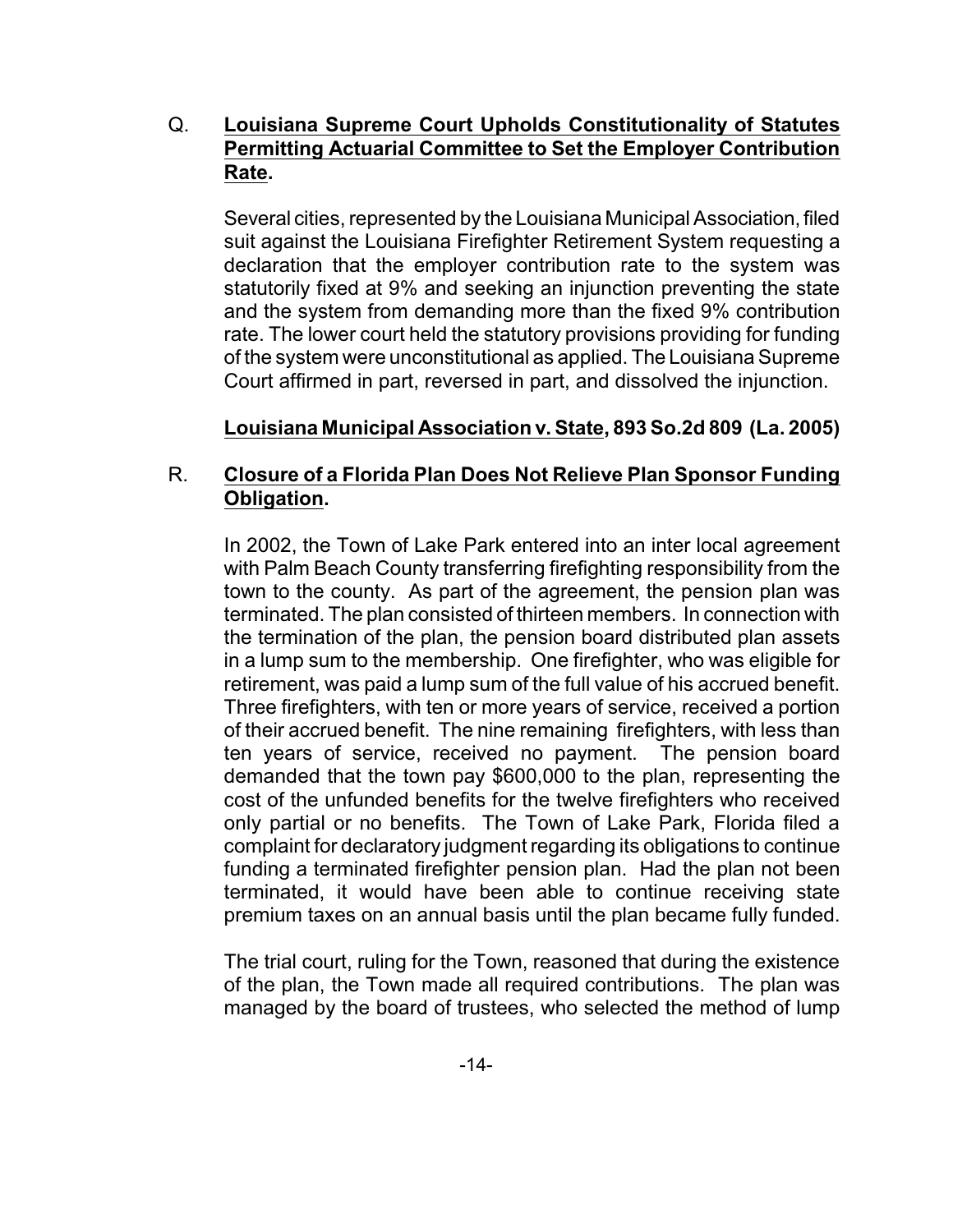sum distribution. The board followed the payment protocol set forth in the applicable statute. The termination statute provided for less than full payment to members, if the assets of the plan were inadequate to fully fund the plan. The statute created a priority for higher ranking categories of members, based on years of service. The court reasoned that if assets are exhausted by payment to higher ranking categories of membership, lower ranking members receive nothing. The court interpreted the statute to provide that a municipality has no obligation to continue funding a terminated plan under these circumstances.

On appeal, the Florida District Court of Appeals reversed, finding that state law was unequivocal on the obligation of a city to fully fund its retirement plan. The Court noted that the lump sum distributions criticized by the trial court were a lawful alternative for the board and did not provide a ground for the City to avoid its funding obligation.

#### **Board of Trustees v. Town of Lake Park, 966 So.2d 448, (Fla. 4 th DCA 2007)**

#### S. **Walker v. City of Waterbury, 2010 WL 114186 (2nd Cir. 2010)**

The Union and The City of Waterbury ("the City"), negotiated terms of a new collective bargaining agreement ("CBA"). In the CBA, the Union made substantial concessions: pension benefits now accrued at 2% instead of 2.5%, the new CBA required 25 years of service before receiving full benefits, instead of 20 years, and firefighters who retired after the effective date of the new CBA had to make contributions to their health care premiums, whereas previous CBAs provided medical care at no cost. In return for these concessions, the Union received a promise that none of its members would be laid off during the term of the agreement and also procured a \$4,000 lump sum payment to each firefighter over and above their normal salaries. A group of active firefighters and members of the Union claimed that the new CBA deprived them of benefits that vested under the previous CBA, which stated that each employee shall vest in his pension after ten years of service regardless of the reason for termination of employment. All of the firefighters reached ten years of service either under the previous CBA or in the interim between the expiration of that agreement and the ratification of the new CBA. The firefighters claimed that the denial of allegedly vested benefits violated the substantive component of the due process clause of the U.S. Constitution. The court granted the City's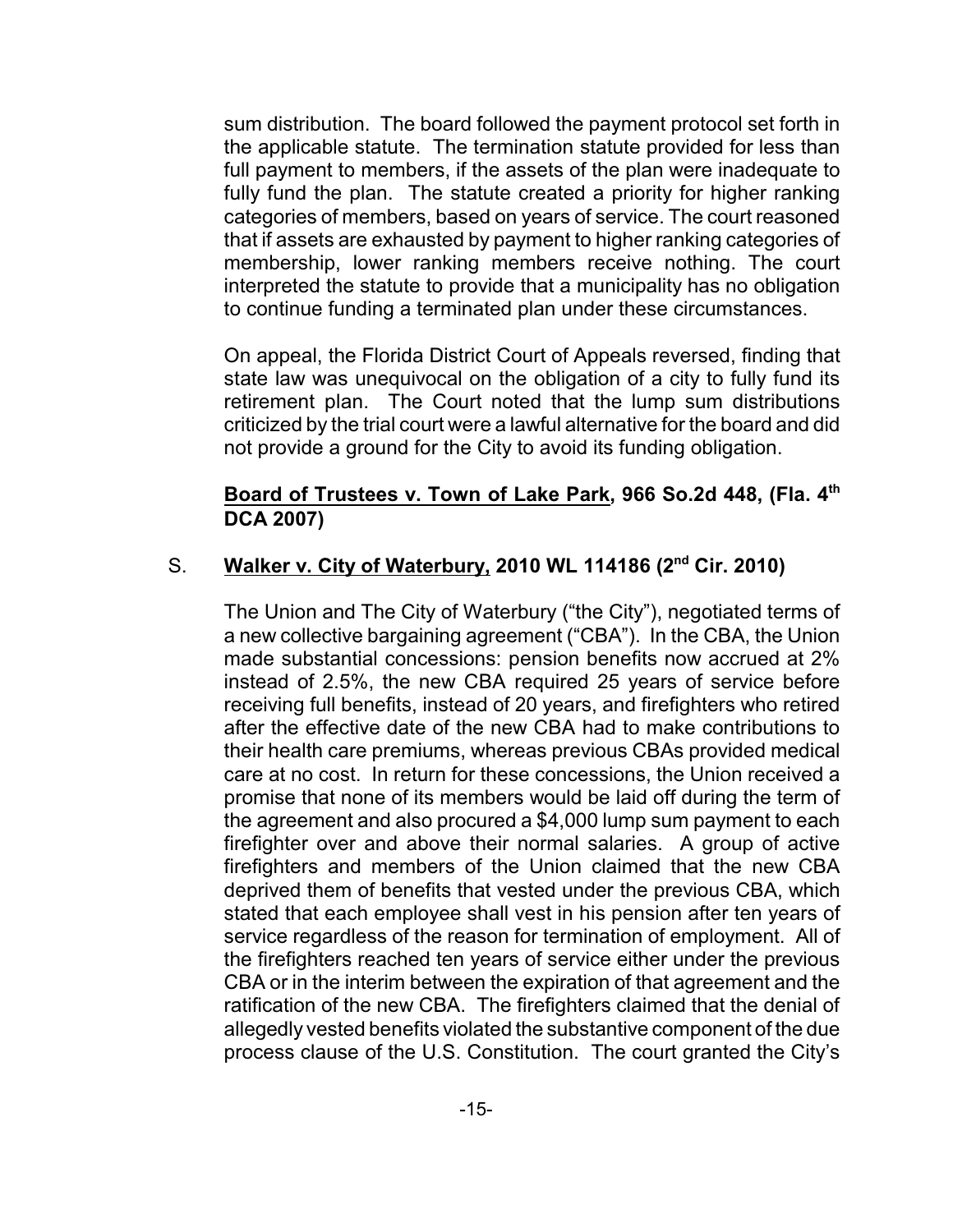motion for summary judgment and the firefighters appealed. In order to sustain a substantive due process claim, a plaintiff must demonstrate that he was deprived of a fundamental constitutional right by government action that is arbitrary or that shocks the conscience. The firefighters argued that they enjoy a fundamental right to the specific pension benefits enumerated in the old CBA. They contend that, because they have "risked their lives in service of the public good," the pension benefits they expected to receive under that agreement were "fundamental in our society's understanding of the proper order of things." However, the court found that it is well-established that substantive due process protections extend only to those interests that are implicit in the concept of ordered liberty, and rights so rooted in the traditions and conscience of our people as to be ranked as fundamental. Generally, interests related to employment are not protected. Simple, state-law contractual rights, without more, are not protected by substantive due process. The court concluded that the firefighters did not enjoy a fundamental right to the pension benefits they received pursuant to an ordinary employment contract.

#### T. **City of San Diego v. San Diego City Employees' Retirement System, 111 Cal. Rptr. 3d 418 (Cal. Ct. App. 2010)**

The City of San Diego established a program that allowed employees to purchase service credit in certain situations. It was undisputed by the parties that the program was intended to be cost-neutral to the city. After the board implemented the program, the city made retroactive benefit enhancements to the retirement plan, which effectively caused an increase in the value of prior service credit. However, the board failed to increase the cost of purchasing prior service credit. Several years later, in an effort to remedy the plan's growing actuarial liability, the board voted to charge the city for the unfunded liability. The court ruled that because the legislation authorizing the program provided that it would be cost-neutral to the city, the board exceeded its authority when it voted to charge the city for the underfunding.

#### U. **New Jersey Education Ass'n v. State of New Jersey, 989 A.2d 82 (N.J. Super. Ct. App. Div. 2010)**

A teachers' union filed a lawsuit against the state due to the state's failure to make appropriations for several years to fund the teachers' retirement system. Because state law requires the state to fund the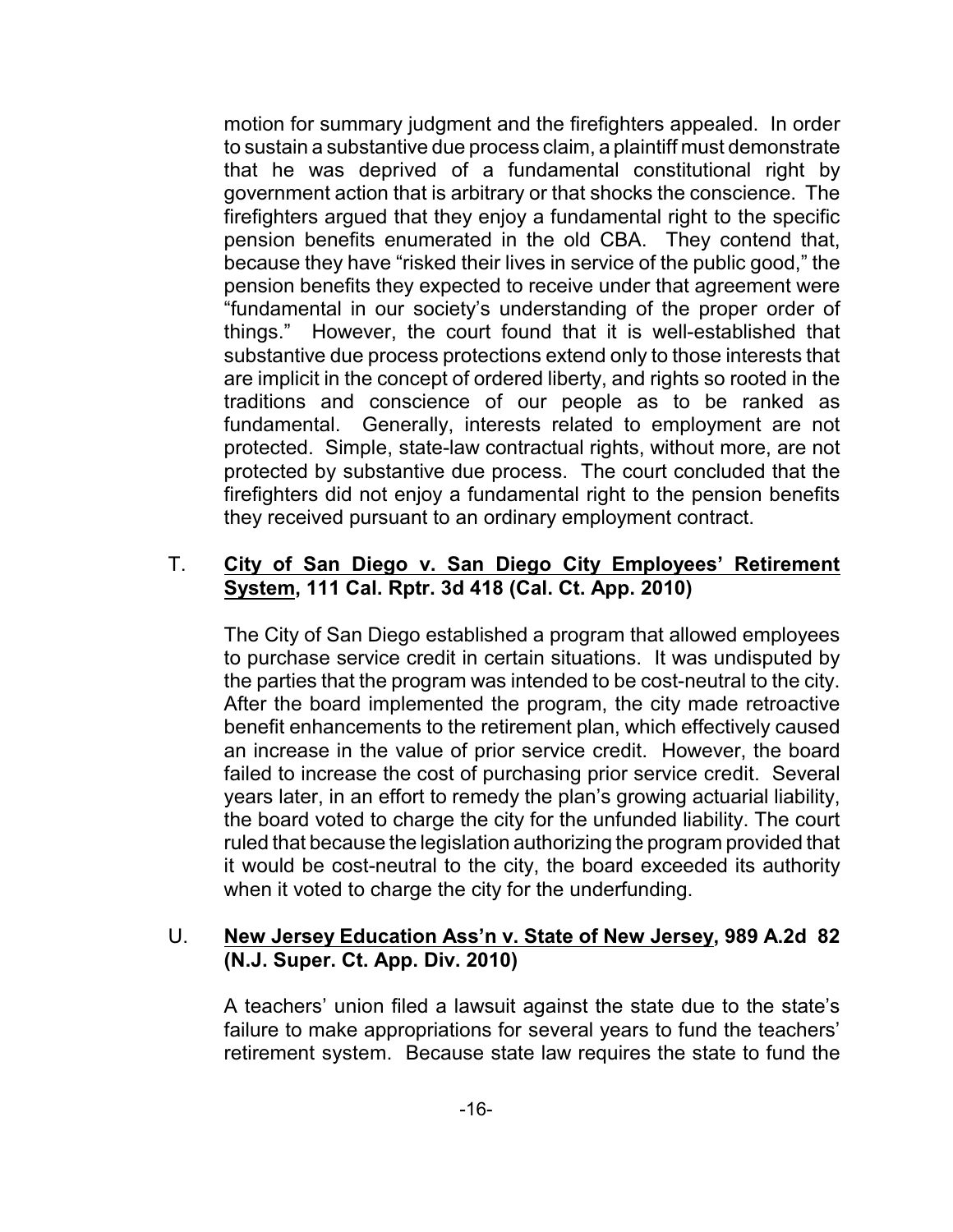pension system and the state failed to do so, the union argued that the state's failure to fund the system amounted to an unconstitutional impairment of contract. In rejecting the union's argument, the court held that union members do not have a constitutionally-protected right to a particular level, manner, or method of state funding of a pension system.

#### V. **Professional Firefighters of New Jersey v. State, 2011 WL 3667721 (N.J. Super Ct. App. Div. 2011)**

In a follow up to the NEA case, the New Jersey appeals court rejected a suit by firefighters and police officers contending that the intentional underfunding of the retirement system resulted in an impairment of their constitutional rights. The Court held that while vested benefits are protected, the manner in which the State chooses to fund those benefits is outside of the constitutional contract protections.

#### W. **Wayne Cnty. Employees Ret. Sys. v. Wayne Charter Cnty., 497 Mich. 36 (Mi. 2014)**

The Wayne County Employees Retirement System ("retirement system") consists of five defined benefit plans, one defined contribution plan, and the Inflation Equity Fund (IEF). Each year, the county is required to make an "annual required contribution" (ARC). In 2010, Wayne County faced a substantial fiscal obligation in order to satisfy its actuarially determined ARC. To satisfy its ARC obligation, the county passed an ordinance amendment that limited the IEF to a maximum balance of \$12 million, and directed that IEF funds exceeding that amount be transferred to the retirement system's defined benefit plans. The ordinance resulted in a transfer of \$32 million from the IEF into the defined benefit plans. The amended ordinance further permitted the county to use the \$32 million transfer from the IEF to the defined benefit plans as an offset against its ARC obligation. The retirement system challenged the 2010 ordinance amendment, claiming the transfer and corresponding ARC offset violated the Michigan Constitution and various provisions of the Public Employee Retirement Systems Investment Act (PERSIA). The Michigan Supreme Court held the transfer of funds from the IEF and offset against the county's ARC obligation violated the requirement of PERSIA that the funds be for the "exclusive benefit" of the retirement system's participants and their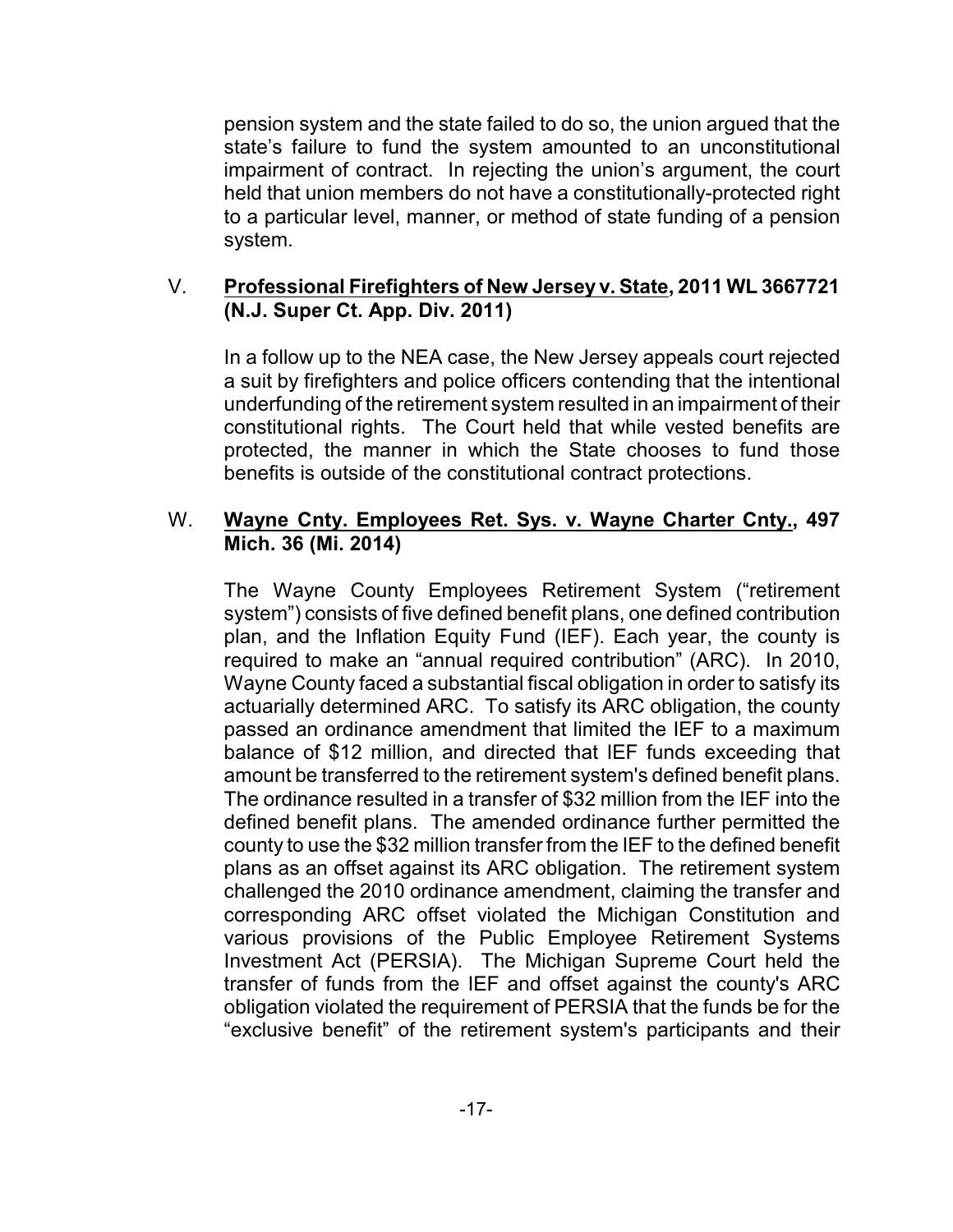beneficiaries and that the county used the IEF funds in violation of the "prohibited transaction rule."

#### X. **Burgos v. New Jersey, 118 A.3d 270 (N.J. 2015)**

On June 9, 2015, the New Jersey Supreme Court, by a 5-2 vote, refused to enforce the funding provisions of a 2011 law (Chapter 78) hailed as a solution to New Jersey's long-standing pension funding crisis. The majority decision by Justice LaVecchia held that notwithstanding Chapter 78's "historic compromise" and the Legislature and Governor's clear intent to create an enforceable contractual right to pension funding, "Chapter 78 cannot constitutionally create a legally binding, enforceable obligation on the State to annually appropriate funds as Chapter 78 purports to require."

The Court agreed with plaintiffs, a group of labor unions, that a "promise was made by the legislative and executive branches when enacting Chapter 78". The Court concedes that morally plaintiffs' argument is "unassailable". Yet, the Debt Limitation and Appropriationsrelated clauses in the New Jersey Constitution interdict the creation "of a legally binding enforceable contract compelling multi-year financial payments in the sizable amounts called for by Chapter 78."

Interestingly, the majority decision does not strike down or invalidate Chapter 78. Rather, the Court explains that, "we are not declaring Chapter 78 unconstitutional … Chapter 78 remains in effect, as interpreted, unless the Legislature chooses to modify it." Significantly, they did not hold that the promise to pay the obligation within seven years according to a prescribed formula was in and of itself unconstitutional. Only the promise to actually fund that obligation through an appropriation each year was held unconstitutional.

As repeatedly emphasized by the Court, appropriations should be determined annually by the elected branches of government who are accountable to the voters.

According to the Court:

*The responsibility for the budget process remains squarely where the Framers placed it: on the Legislature and Executive, accountable to the voters through the electoral process.*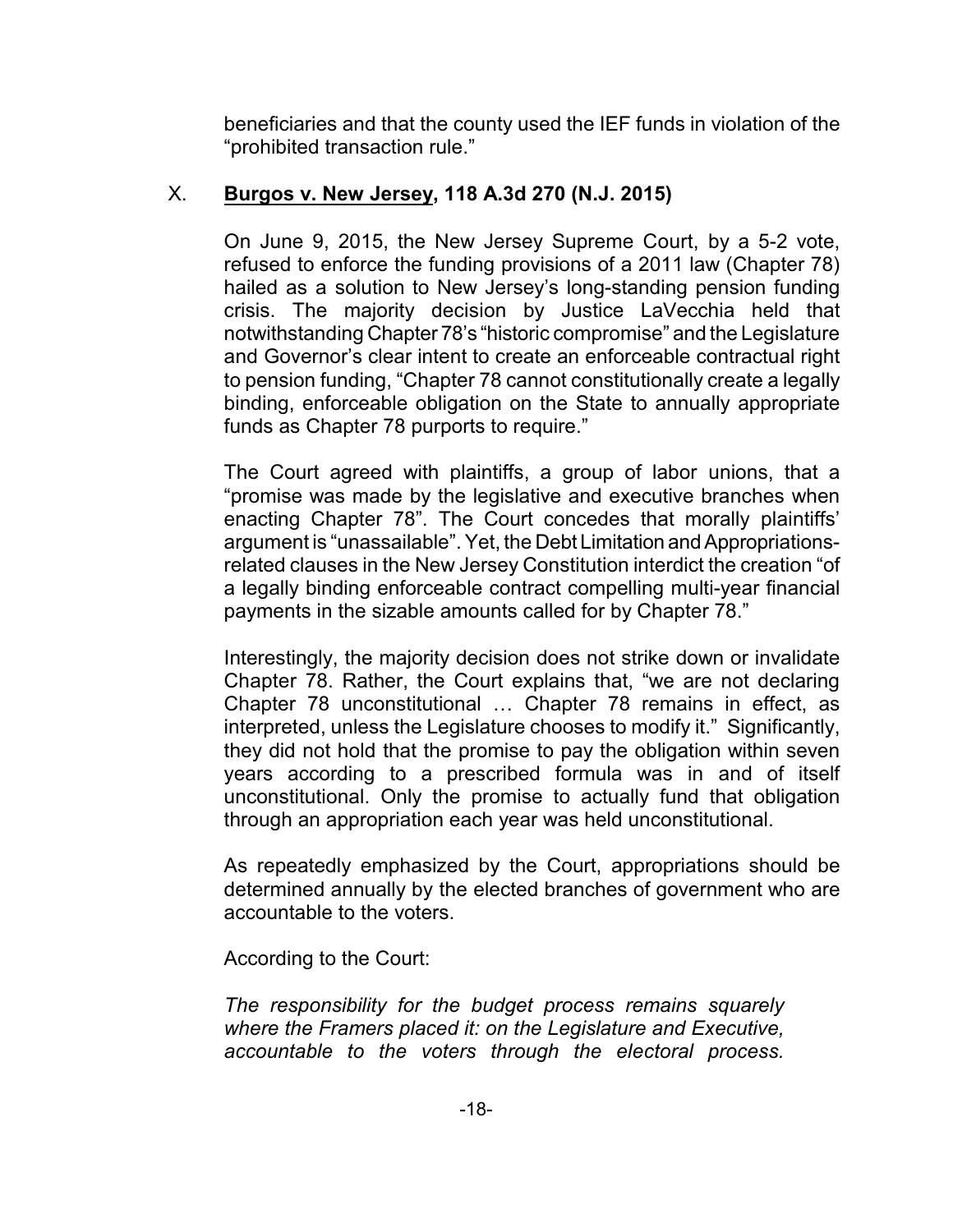*Ultimately, it is the people's responsibility to hold the elective branches of government responsible for their judgment and for their exercise of constitutional powers. This is not an occasion for us to act on the other branches' behalf.*

The majority decision did affirm that the underlying right by members and beneficiaries to payment of retirement benefits remains intact:

*We reiterate that there is no question that individual members of the public pension systems are entitled to this delayed part of their compensation upon retirement, but, as stated at the outset, that is not in question in the instant matter before this Court. That said, the State repeatedly asserted at oral argument that it is not walking away from its obligations to the pension systems and to pay benefits due to retirees*.

Additionally, the Court acknowledged that the Legislature and Governor's well-intentioned efforts intended to create a contractual arrangement addressing pension funding "to promote the fiscal health" of the retirement systems. Likewise, the Court understood "the importance of maintaining the soundness of the pension funds" and bemoaned that "the loss of public trust due to the broken promises made through Chapter 78's enactment is staggering." But after narrowly focusing strictly on the legal question presented, the Court determined that the contractual pension appropriation provisions in Chapter 78 were not enforceable. In so holding, the Court agreed that the case presented a "matter of great public importance to members of the public pension systems and citizens throughout the State."

The vigorous dissent by Justice Albin and Chief Justice Rabner observes, among other things, that the majority decision unfairly requires public workers to uphold their end of the bargain while allowing the State to shirk "its binding commitment" to fund the retirement systems. The dissent worried that public workers continue to pay into a system "on its way to insolvency." The dissent also chastised the majority's "cheery assurance" that there was "no question" but that each person's pension would have to be paid in full, since under the majority's ruling "the political branches . . . can let the pension fund run dry and leave public service workers pauperized in their retirement."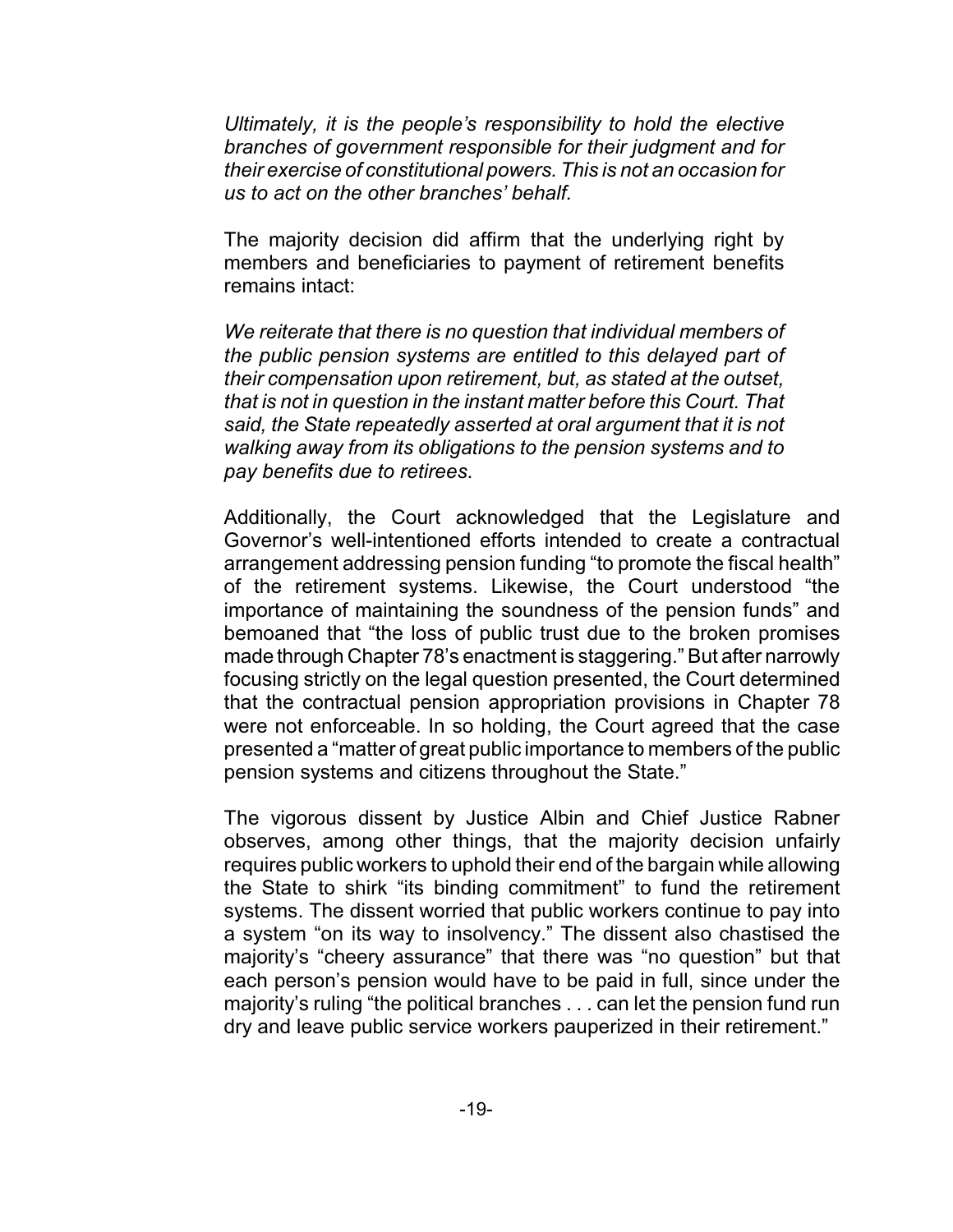As a result of this decision, the New Jersey funding crisis remains unsolved and the state systems continue to edge toward insolvency. This problem was made even worse when, on June 30, the Governor vetoed the 2016 appropriation designed to reignite the Chapter 78 payment plan.

The unions sought review in the United States Supreme Court, which denied certiorari.

The Retirement Systems brought a separate suit to reduce the unfunded liability to a judgment which can be enforced under existing state law. The trial court dismissed that case in October 2015 and was affirmed by a mid-level appellate court in 2016. The state Supreme Court refused to review the case.

#### Y. **In re Pension Reform Litigation (Heaton et al v. Guinn), 32 N.E.3d 1(Ill 2015)**

In an emphatic unanimous decision, the Illinois Supreme Court reaffirmed that the pension protection clause of the Illinois Constitution "means precisely what it says," that membership in any state or local pension or retirement system "shall be an enforceable contractual relationship, the benefits of which shall not be diminished or impaired." Article 8, Section 5 of the 1970 Illinois Constitution (hereinafter the "pension protection clause").

Senate Bill 1 was adopted in 2013 in the face of plummeting credit ratings and imperiled discretionary spending. It created a new payment schedule and a mechanism to allow the pension boards to initiate mandamus proceedings if the state fails to make required contributions. The centerpiece of SB 1 was a comprehensive set of benefit reductions including delaying retirement age by up to five years, capping maximum salary used to calculate benefits and replaced the flat 3% COLA with a variable formula. Almost immediately after SB 1 was signed into law it was challenged by five separate, consolidated lawsuits by current employees, retirees and their representatives. All suits challenged SB 1 as void and unenforceable under the pension protection clause. Other counts included impairment of contract, taking property without just compensation, and equal protection. Prior to taking effect, the circuit court entered a preliminary injunction staying implementation.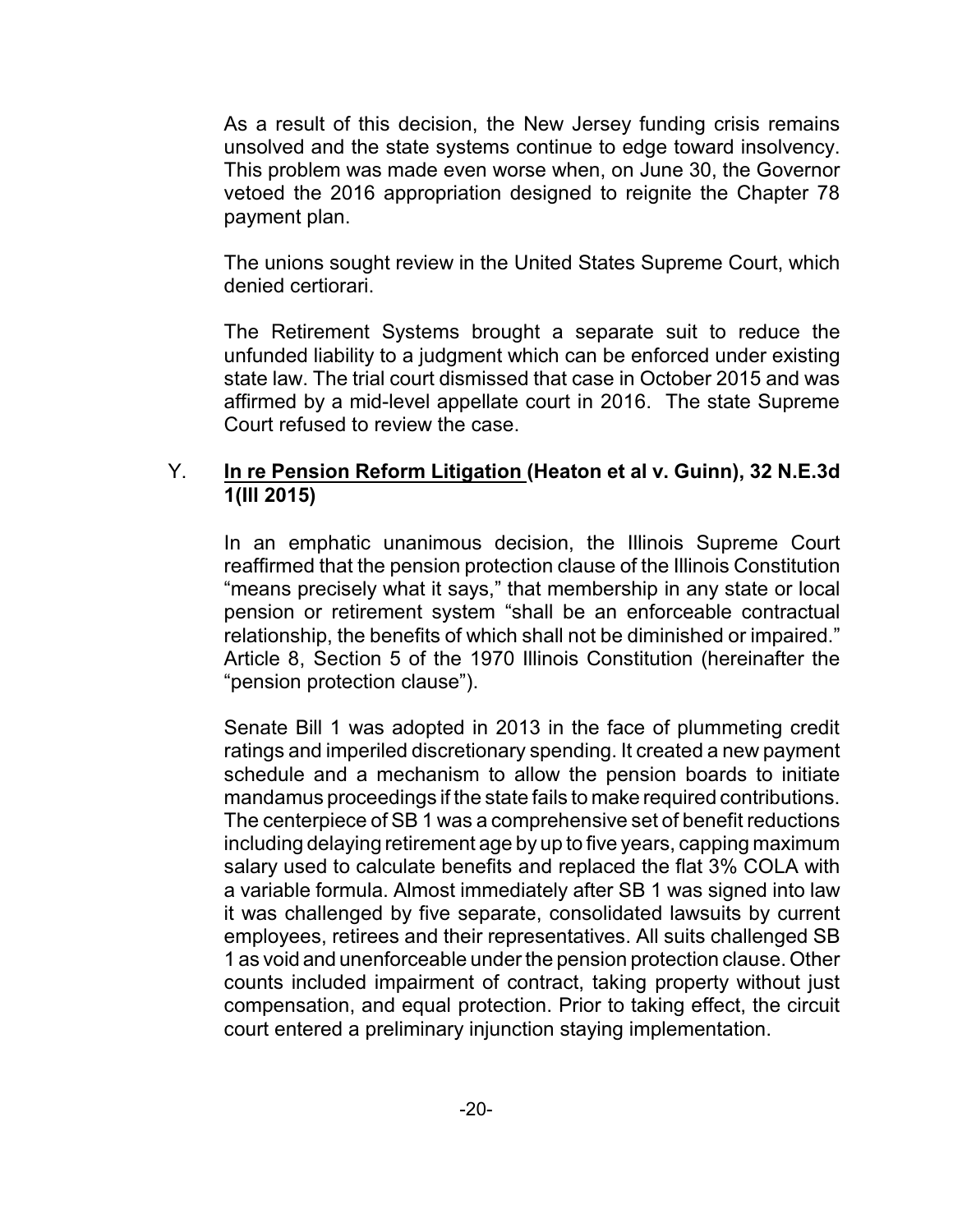The state argued that the benefit reductions were justified by its "reserved sovereign power" and police power, given the unanticipated exigencies and the state's fiscal crisis during the Great Recession. The Court rejected this argument and held that the General Assembly does not possess inherent authority to override an explicit constitutional protection as a proper exercise of the police power. The Court also rejected the affirmative defense that the State's finances have been "so dire" that the State is compelled to invoke its reserved powers "in the interests of the greater public good."

As recognized by the Court, for as long as there have been public pension systems in Illinois, there has been tension funding the chronically underfunded systems. Tracing the drafting history of the 1970 constitution, the Court quoted from the legislative history of the 1970 Constitutional Convention. Ultimately, the solution proposed by the drafters was to protect benefits not by dictating specific funding levels but by safeguarding the benefits themselves. According to the Court, Article 8, Section 5 protects pensions in two ways: by mandating that the pension relationship between the employer and employee is contractual and by preventing benefits from being diminished or impaired. According to the Court, while courts presume statutes to be constitutional, there is simply no way that the challenged benefit reductions can be reconciled with the rights and protections in the pension protection clause.

In the *Sklodowski* case in 1998, the Court had determined that the dual features of the pension protection clause served to "eliminate any uncertainty" as to whether state or local government was obligated to pay pension benefits to employees. Nevertheless, the Court was not willing at the time to allow members to sue to enforce funding discipline because the politically sensitive area of how benefits were to be financed was a matter left to the other branches of government.

In rejecting the state's argument 15 years later that the greater public good should prevail over pension protections, the Court noted that the circumstances in the case were not unique because economic conditions are cyclical and entirely foreseeable. While the General Assembly may find itself in crisis, it is a crisis that other retirement systems have managed to avoid and it is a crisis "for which the General Assembly itself is largely responsible." The Court also compared the 97% funded ratio of the Illinois Municipal Retirement Fund to the state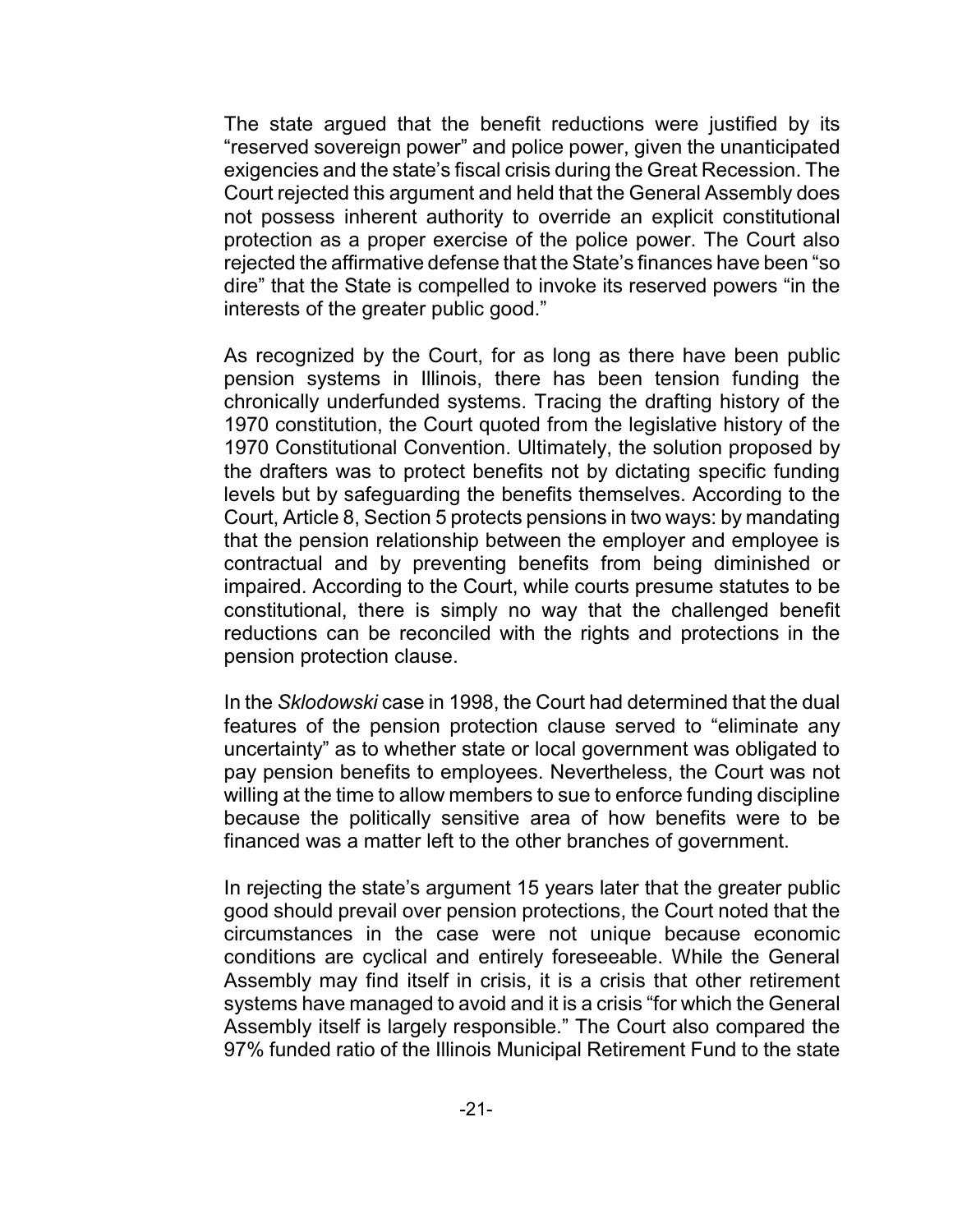plans funded at only 42%. The Court also noted that the state had other less drastic alternatives which included adopting a new amortization schedule for unfunded liabilities, not allowing a temporary tax increase to lapse to a lower rate, and distributing burdens evenly among vendors and other creditors. According to the Court, "A crisis is not an excuse to abandon the rule of law. It is a summons to defend it. How we respond is the measure of our commitment to the principles of justice we are sworn to uphold."

The Illinois Supreme Court reached the same conclusion concerning the Chicago Pension Funds in Jones v. Municipal Employees' Annuity Fund, 2016 Ill 119618 (March 24, 2106).

#### Z. **GERS v. Government of the Virgin Islands, 995 F.3d 66 (3d. Cir. April 9, 2021)**

The Government Employees Retirement System of the U.S. Virgin Islands (GERS) has provided retirement benefits to territorial officers and employees since the late 1950's. Almost since its inception, the Government (GVI) has failed to properly fund the system. In 1981, the Board of Trustees sued the GVI in federal court and they entered into a consent decree to provide for timely contributions. When the GVI failed to keep up with payments, a second action was brought and an amended decree was entered into in 1994. On several occasions after that, the Board sought judicial enforcement of the GVI's contribution responsibility but the courts refused to entertain the claims on the basis that no one was in danger of missing a payment. In 2016, the actuaries for GERS warned that without a major cash infusion, the Fund would exhaust its assets in 2023. Again, GERS brought an action and this time the federal court heard the matter. The court awarded \$60 million in additional contributions but decided that the actuarially-required contribution was not covered by the consent decree. A federal appeals court upheld the \$60M order but by a 2-1 vote affirmed that the decree did not encompass the remaining contributions. A suit has been filed in the territorial court (which did not exist when the consent decree was created) seeking enforcement of the remaining contributions. In the meantime, the race to insolvency and a loss of 25% of the territory's GDP looms.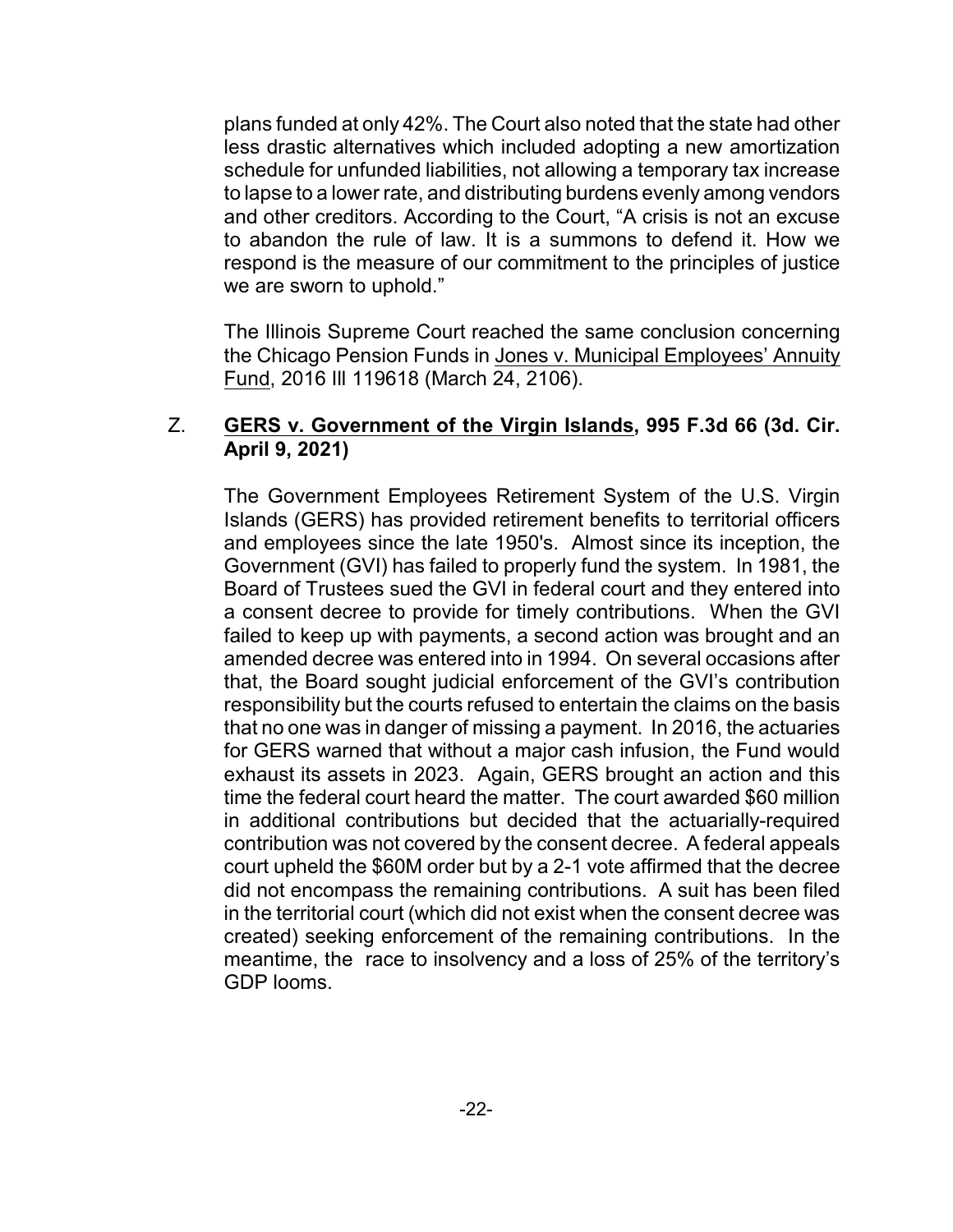## **V. WHAT IF I GET SUED?**

#### A. **Theories of Liability**

- 1. Tort theory.
- 2. Contract theory.
	- a. City of Riviera Beach v. Bjorklund, 563 So.2d 1114 (Fla. 4th DCA 1990)
		- (1) Damages allowed only on contract theory.
		- (2) Tort damages too speculative.
- 3. Civil Rights violation.

#### B. **Defenses**

1. Sovereign Immunity.

#### a. **City of Miami Firefighters and Police Officers Retirement Trust v. Castro, 279 So.3d 803 (Fla. 3d DCA 2019)**

A group of retired Miami city police officers sued the pension board alleging that fund staff failed to properly advise them on whether they should retire/enter DROP in a time of fiscal emergency facing the employer. The retirees claimed negligence and breach of contract. The plaintiffs failed to give written notice under the state waiver of sovereign immunity law on a timely basis and all negligence counts were dismissed based on statute of limitations. The board moved to dismiss the contract count arguing that nothing in the pension ordinance created an express contractual obligation on the pension board to counsel members on when to retire. Because any contract was implied, the board argued it enjoyed sovereign immunity. A trial court denied the motion and the board appealed. The appeals court reversed. It found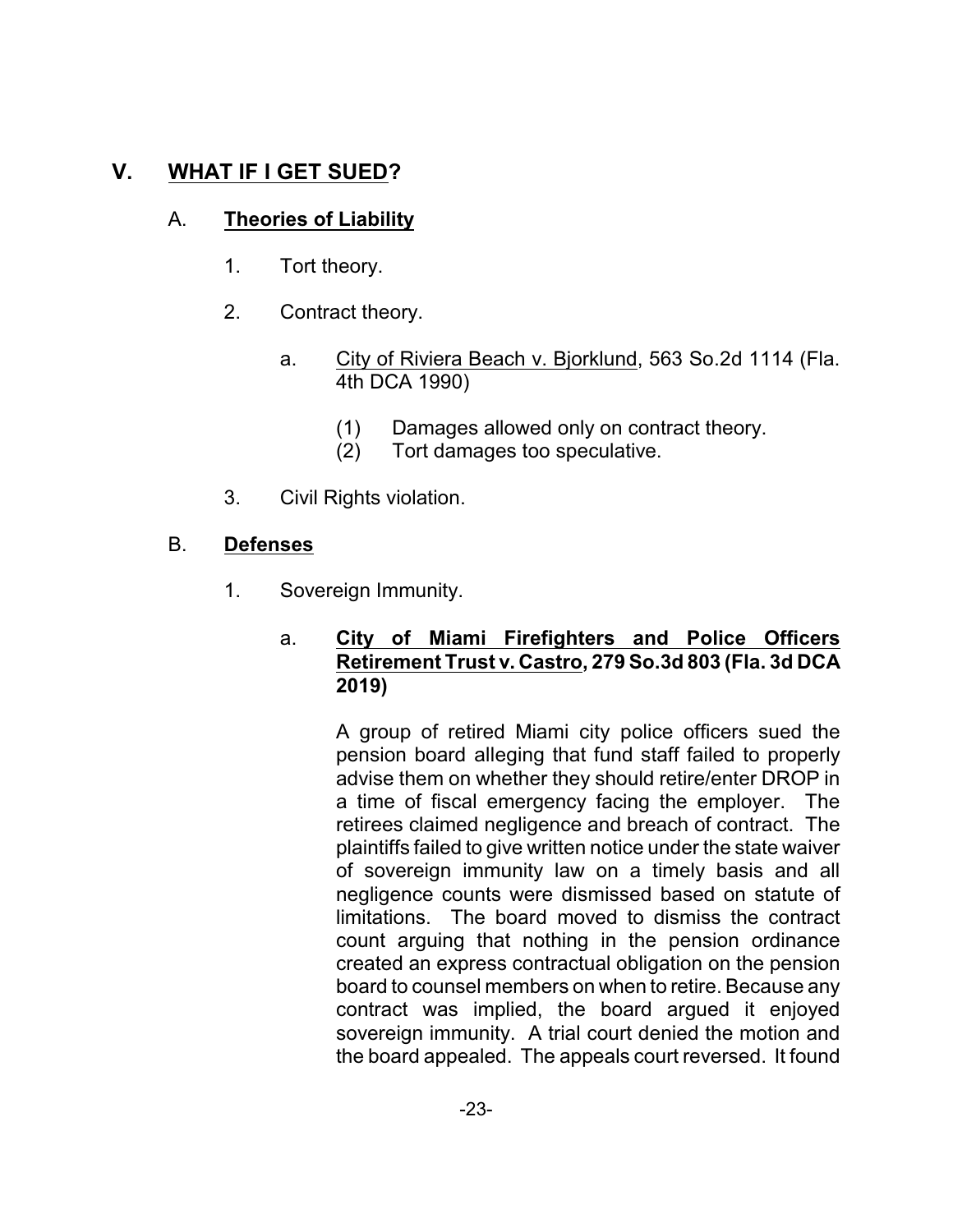that while sovereign immunity was waived for express contract, the state had never waived sovereign immunity for implied contracts and the appeals court ordered the case dismissed. A companion case against the City's general employee retirement plan by their retirees was also dismissed for sovereign immunity.

#### 2. **Good faith.**

#### 3. **Standing to Sue**

#### a. **Overstreet v. Mayberry***,* **603 S.W.3d 244 (Ky 2020)**

A group of active and retired members of the state retirement plan sued various trustees, staff members, outside advisors, and investment managers for breach of fiduciary duty. The underlying allegation was that the investment of fund assets in hedge funds led to losses and payment of excessive fees. Ultimately, the Kentucky Supreme Court ordered the dismissal of the case. The court noted that KRS is a defined benefit plan and, as such, the state was obligated to make the retirement benefit payments even if the retirement system became insolvent. As a result, a plan participant lacks standing to sue as long as promised benefits are being paid. This is consistent with a recent ERISA case decided by the U.S. Supreme Court in *Thole v. U.S. Bank*, 140 S. Ct. 1615 (2020). In *Thole*, the U.S. Supreme Court found that where the beneficiary of a DB plan had received all of the promised payments, that participant lacked standing (a legal injury sufficient to enable a person to bring suit) to bring an action under ERISA. This is consistent with the U.S. Supreme Court's earlier decision in *Hughes Aircraft Co. v. Jacobson*, 119 S.Ct. 155 (1999)*.* In *Hughes,* a group of employees of a company acquired by Hughes Aircraft made claim to excess assets in their former employer's retirement plan. In unanimously rejecting the claim, the U.S. Supreme Court noted that when a DB plan is underfunded, it is the employer who must guarantee the shortfall. By the same token, since the employer takes the funding risk, it is entitled to the credit for any surplus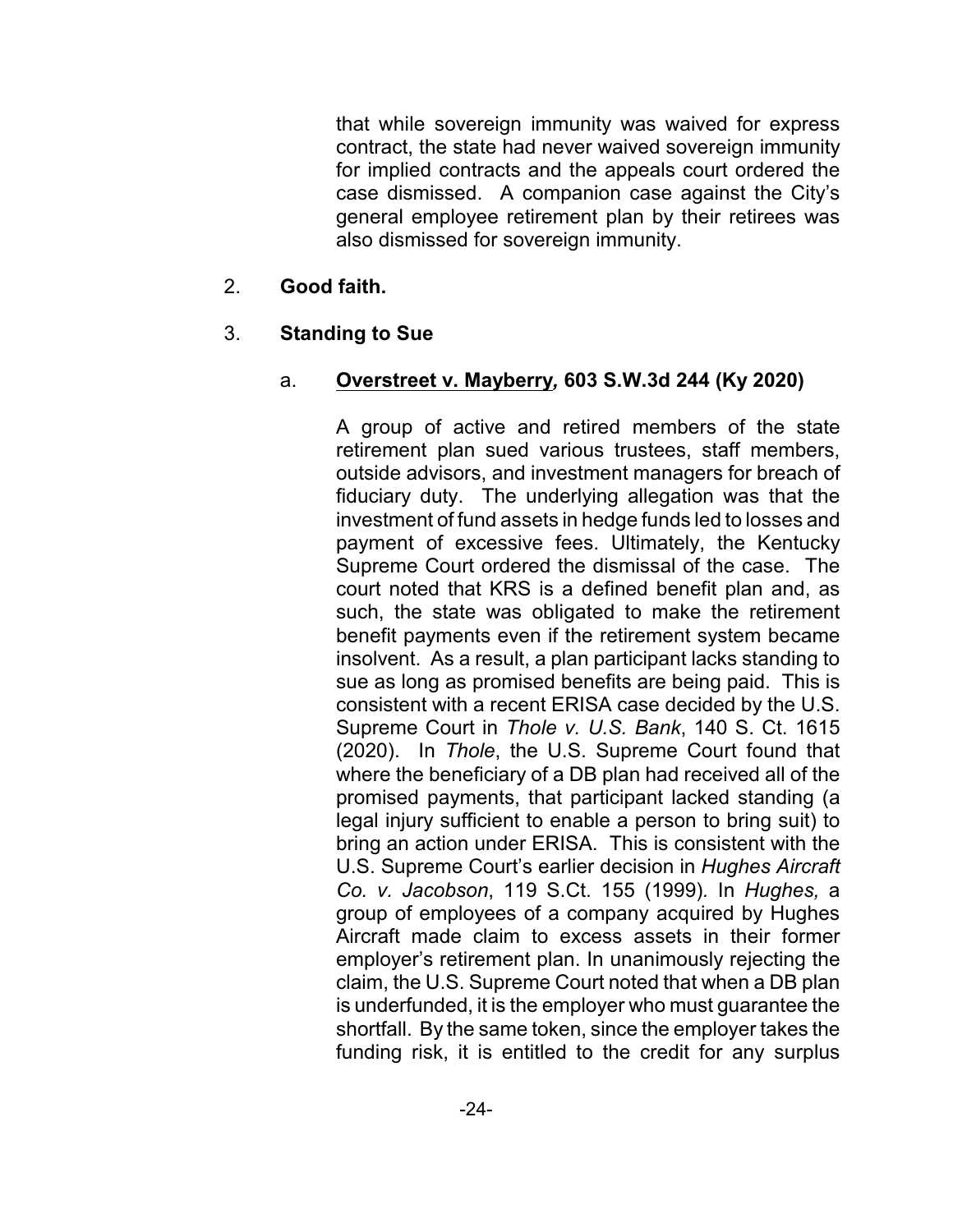funding. If a plan is overfunded, participants get no greater benefit than that set forth in the plan document. If the plan is underfunded, the employer must assure that sufficient contributions are made to provide the defined benefit payments in full, as and when they occur.

#### **City of Fort Wright v. Board of Trustees, 2020 WL 116009 (Ky. App. 2020)**

In a related case to *Overstreet,* a group of cities that participated in County Employees Retirement System, a component part of the Kentucky Retirement Systems, filed suit challenging the investment of CERS assets in hedge funds. The Board of Trustees had unsuccessfully asserted the defense of sovereign immunity but prevailed on the merits. A trial court held that since the investments were authorized by law, the board did not violate its fiduciary duty by investing. The Kentucky Court of Appeals affirmed, no statutory violation occurred.

#### C. **Insurance**

- 1. Persons covered.<br>2. Claims covered.
- Claims covered.
- 3. Deductibles.
- 4. Exclusions from coverage.
- 5. Defense costs.
- 6. Selection of attorneys.
- 7. How to select an insurance policy.
- 8. 2007 Study performed by National Association of Public Pension Attorneys (NAPPA) provides an excellent resource.

## D. **Legal Defense**

- 1. How to select?
- 2. Who is the client?
- 3. Conflicts of interest?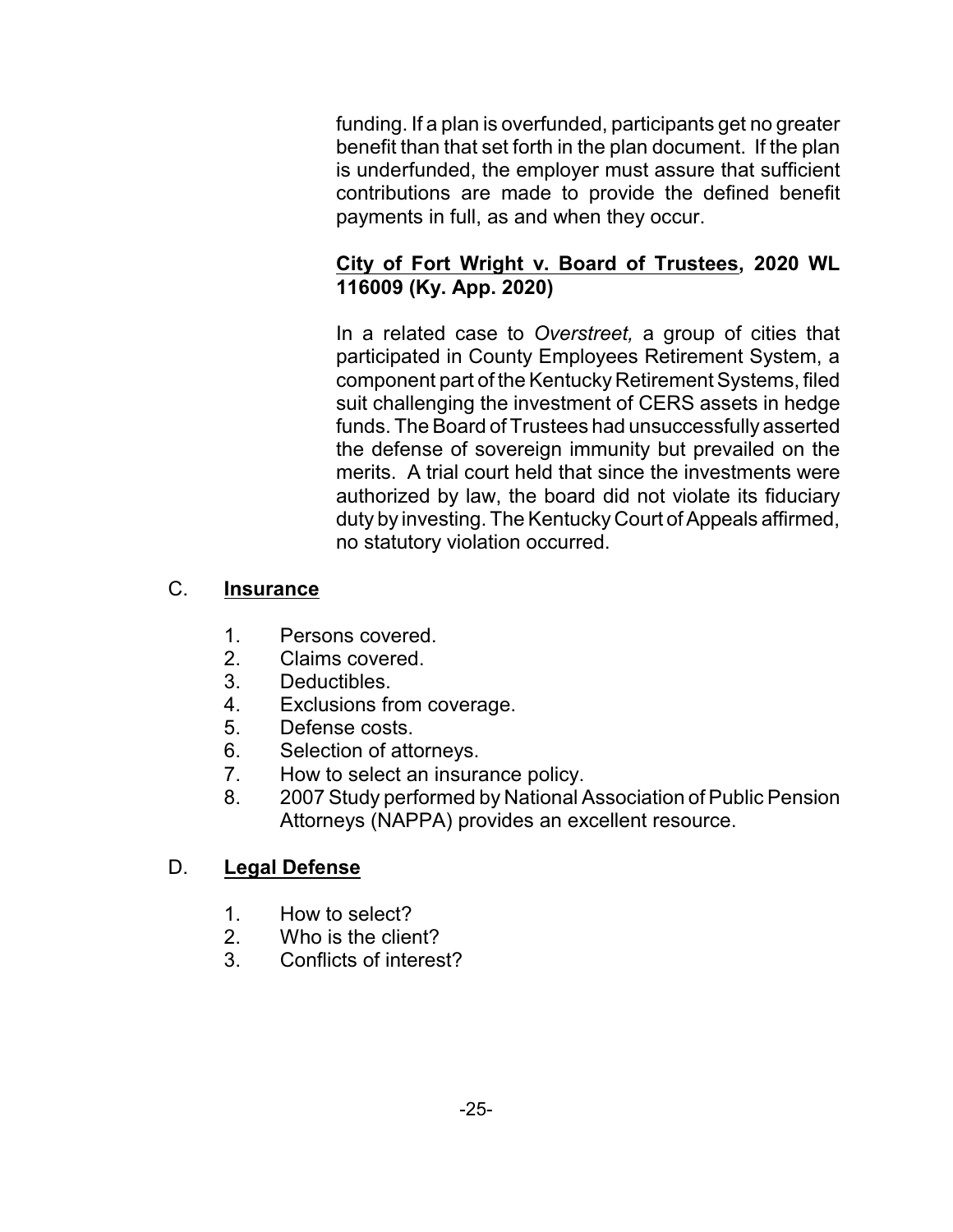## **VI. LOSS PREVENTION**

- A. Necessity of written contracts
- B. Inclusion of fiduciary standards
- C. Specification of responsibilities
- D. Insurance
- E. Resolution of disputes<br>F. Total agreement clause
- Total agreement clauses
- G. Pre-contract research

## **VII. PUBLIC PENSION FUNDS AS LEAD PLAINTIFFS IN SECURITIES LITIGATION**

#### A. **The Private Securities Litigation Reform Act of 1995.**

This statute was adopted by Congress in 1995 to dramatically reform the manner in which securities litigation arising from insider trading and officer and director misconduct was handled. Prior to the Act, most securities litigation was handled by owners of small interest (often as little as one share) who fronted for law firms seeking early settlements in securities litigation yielding large legal fees. Congress' goal was to eliminate a race to the courthouse by the first plaintiffs and reduce the sway of lawyers over the management of securities litigation. The Act also had the purpose of enhancing recoveries in meritorious cases.

#### B. **Investors Are Put in Charge.**

In its conference report, Congress stated its intent that the lead plaintiff provisions of the Act encourage institutional investors to take a more active role in securities class actions. It was believed that by increasing the role of institutional investors in class actions that shareholders would ultimately benefit and the courts would be assisted by improving the quality of representation.

#### C. **What Did Congress Think Institutional Investors Would Bring?**

It was believed that institutional investors would bring sophistication, diligence and credibility to securities litigation. Under the Act, a party seeking lead plaintiff status is 60 days after notice that the first lawsuit has been filed. The purpose is to offer an opportunity to investigate,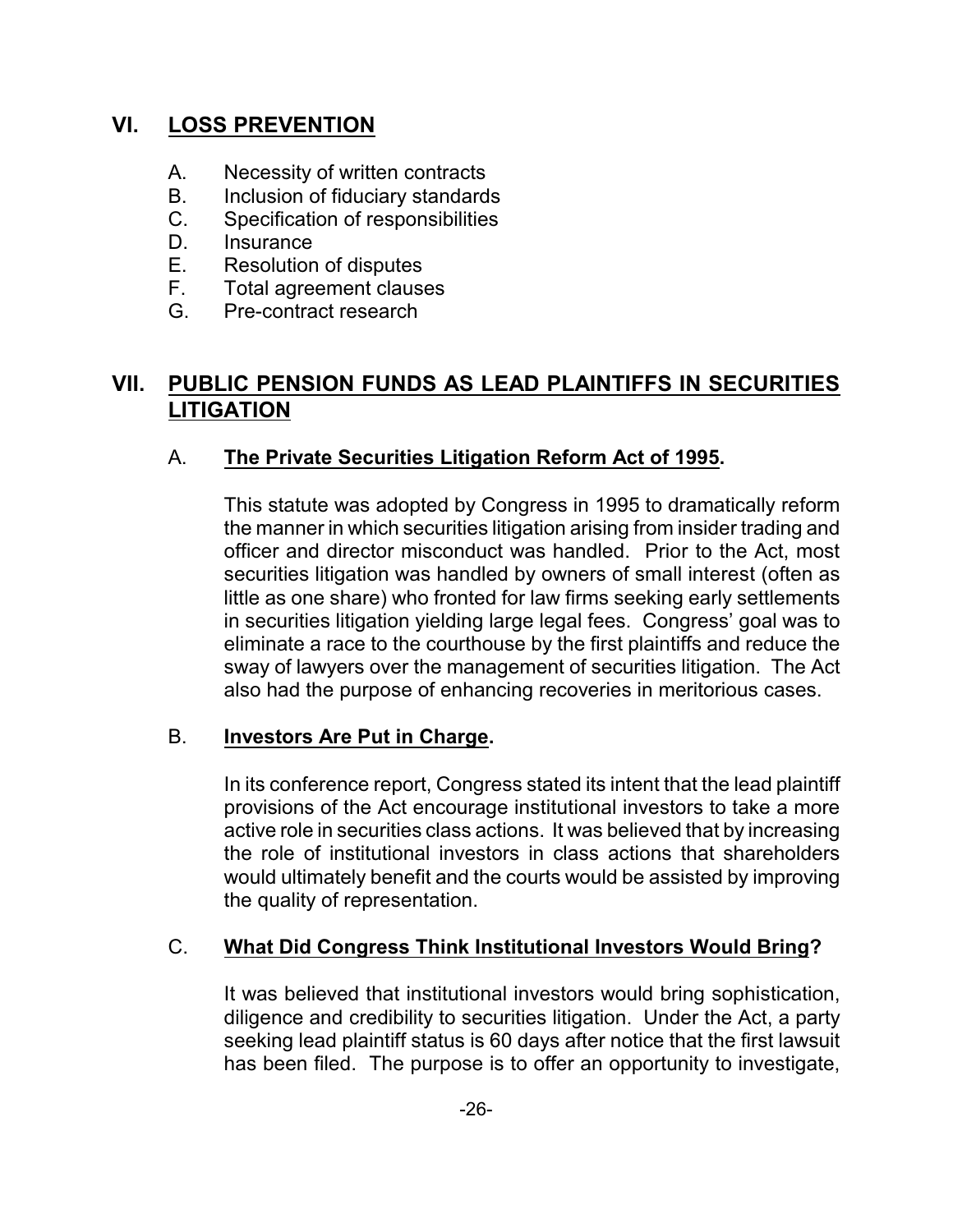evaluate and decide the merits of the case. It also offers an opportunity to the court to select the most competent counsel to represent the class. Under the Act, there is a statutory presumption that the most adequate plaintiff will be the person or group of persons that in the determination of the court has the largest financial interest in the relief sought by the class.

#### D. **How Does the Evaluation Period Work?**

During the 60-day evaluation period a determination must be made as to whether a case is meritorious. Meritorious cases involve questions of fraud; misstatement of prior financial results; evidence that management knew of misstated results; and insider trading. Many cases are simply bad management as opposed to fraudulent behavior.

#### E. **What Follows Application for Lead Plaintiff Status?**

Within 30 days after a motion for lead plaintiff status is filed, the court is required to appoint as lead plaintiff the member or members of the purported plaintiff class that the courts determine to be most capable of adequately representing the interest of class members. In making this determination, courts look at the experience of the lawyers selected by the lead plaintiff applicant and often use that opportunity to set a maximum attorney's fee. In many cases, courts confronted with conflicting claims by qualified potential lead plaintiffs will often provide a bidding procedure among lawyers to secure the lowest possible attorney's fee payable by the class. In such litigation, attorney's fees are paid by reducing the amount of the class award.

## F. **Are There Restrictions on Pension Funds as Lead Plaintiffs?**

The Reform Act, in an effort to place restrictions on professional plaintiffs, provides that a person cannot serve as a lead plaintiff in 5 or more securities class actions during any 3 year period.

#### G. **Tellabs, Stoneridge, and the Future of Securities Litigation.**

In two major decisions in the last year, the US Supreme Court has restricted shareholder access to the courts. In the *Tellabs* case, the court set net, higher standards for pleading necessary to state a fraud case. In *Stoneridge Properties*, the court restricted the class of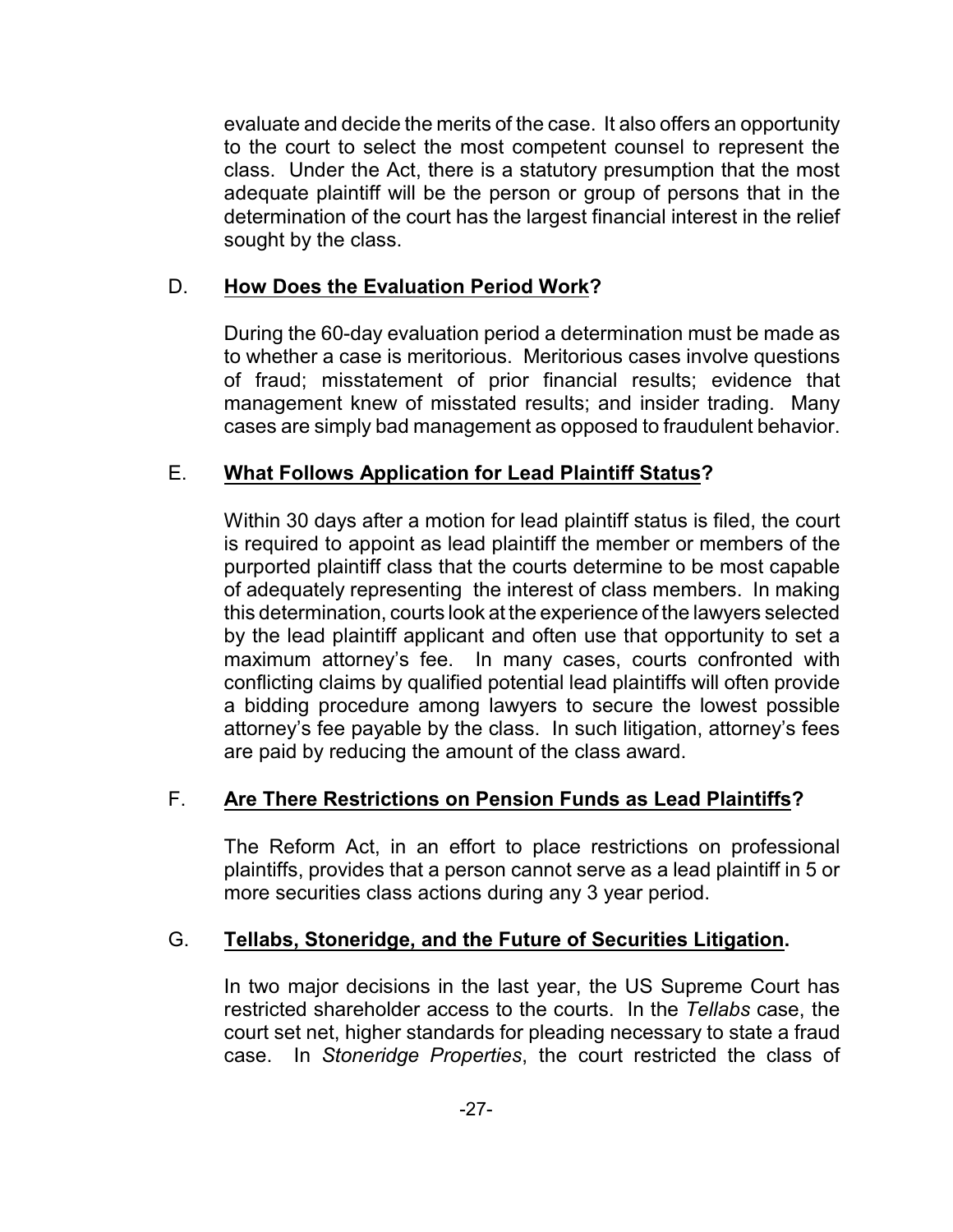defendants who can be sued, substantially narrowing the class. Currently, the United States Supreme Court is considering a case which would require a higher standard of proof of the cause of an investment loss in order for cases to be certified as class actions. This case, involving *Halliburton,* currently requires that loss causation be proven before a class can be certified. NCPERS filed a friend of the court (*amicus curiae)* brief on behalf of the pension fund plaintiffs urging the 5<sup>th</sup> Circuit decision to be reversed. The Supreme Court agreed with NCPERS and reversed the court of Appeals.

#### H. **Backdated Options and Derivative Suits; Merger Suits.**

Shareholder derivative suits differ because they are suits brought by shareholders standing in the shoes of the company because directors and officers took actions contrary to the interest of the companies. The procedures differ greatly from federal class action suits and are frequently governed by state corporations law. Many of these cases result in improved corporate governance which prevents officers and directors from misusing their authority for the gain of a select group of shareholders. Similarly, a number of suits have successfully challenged mergers and acquisitions which resulted in favorable treatment to existing management or corporate insiders to the detriment of the shareholders as a whole. The latest trend is in efforts through corporate by-laws to limit the ability to challenge officer and director misconduct. Through active efforts by public pension funds, those by-law efforts have been regularly defeated.

#### I. **The** *Morrison* **Decision and Foreign Securities.**

In 2010, the U.S. Supreme Court held in *Morrison v. National Australia Bank,* 130 S.Ct. 2869 (2010), that American securities laws have no remedy for foreign transactions. This has had a significant effect on American institutional investors who have increased foreign holdings in recent years. NCPERS is working to seek a legislative solution in light of current judicial decisions in light of Morrison that have severely restricted remedies.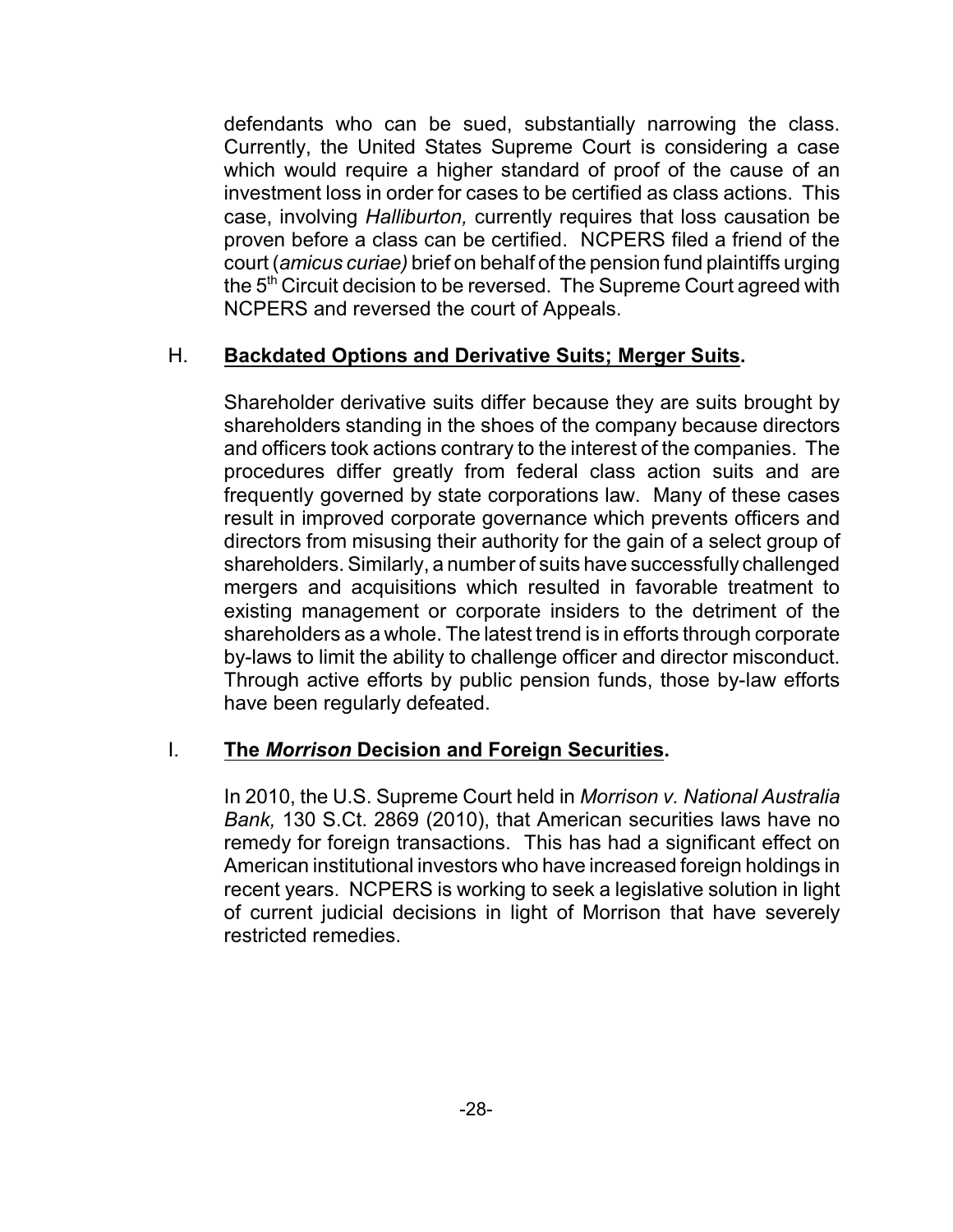#### J. **CalPERS v. ANZ, 137 S.Ct. 2042 (2017).**

A sharply divided US Supreme Court ruled 5-4 that the class action tolling rule relied upon by investors for over forty years applies only to the Securities Act's one-year statute of limitations, but not to its separate three-year "statute of repose." While not specifically addressed in the Court's decision, we expect that the reasoning of *ANZ Securities* will also be applied to the five-year repose period applicable to anti-fraud claims under the Exchange Act, as well as statutes of repose governing a variety of other federal statutes. The Supreme Court's opinion was authored by Justice Anthony Kennedy and joined by Justices Gorsuch, Thomas, Alito and Chief Justice Roberts.

Justice Ginsburg authored a forceful dissent, which was joined by Justices Breyer, Sotomayor and Kagan. The four-Justice dissent argued that CalPERS's individual claim "was timely launched when the class representative filed a complaint under [the Securities Act] on behalf of all members of the described class." This, the dissent argued, satisfied both the black letter text of the Securities Act statute of repose as well as its underlying purpose. The dissent was also highly critical of the policy ramifications of the majority's decision. "Today's decision disserves the investing public that §11 was designed to protect," the dissent declared, and "gum[s] up the works of class litigation" by forcing investors to file protective filings in many cases before the statutes of repose expire, which will have the effect of "increasing the costs and complexities of the litigation" for the court and all those involved.

The Supreme Court decision narrowing the tolling doctrine makes it necessary for investors to exercise heightened diligence to protect their rights on several fronts:

- a. Faster identification of claims and enhanced case monitoring.
- b. Filing of individual cases by separate suits or intervention motions.
- c. Early case evaluation and recovery strategy.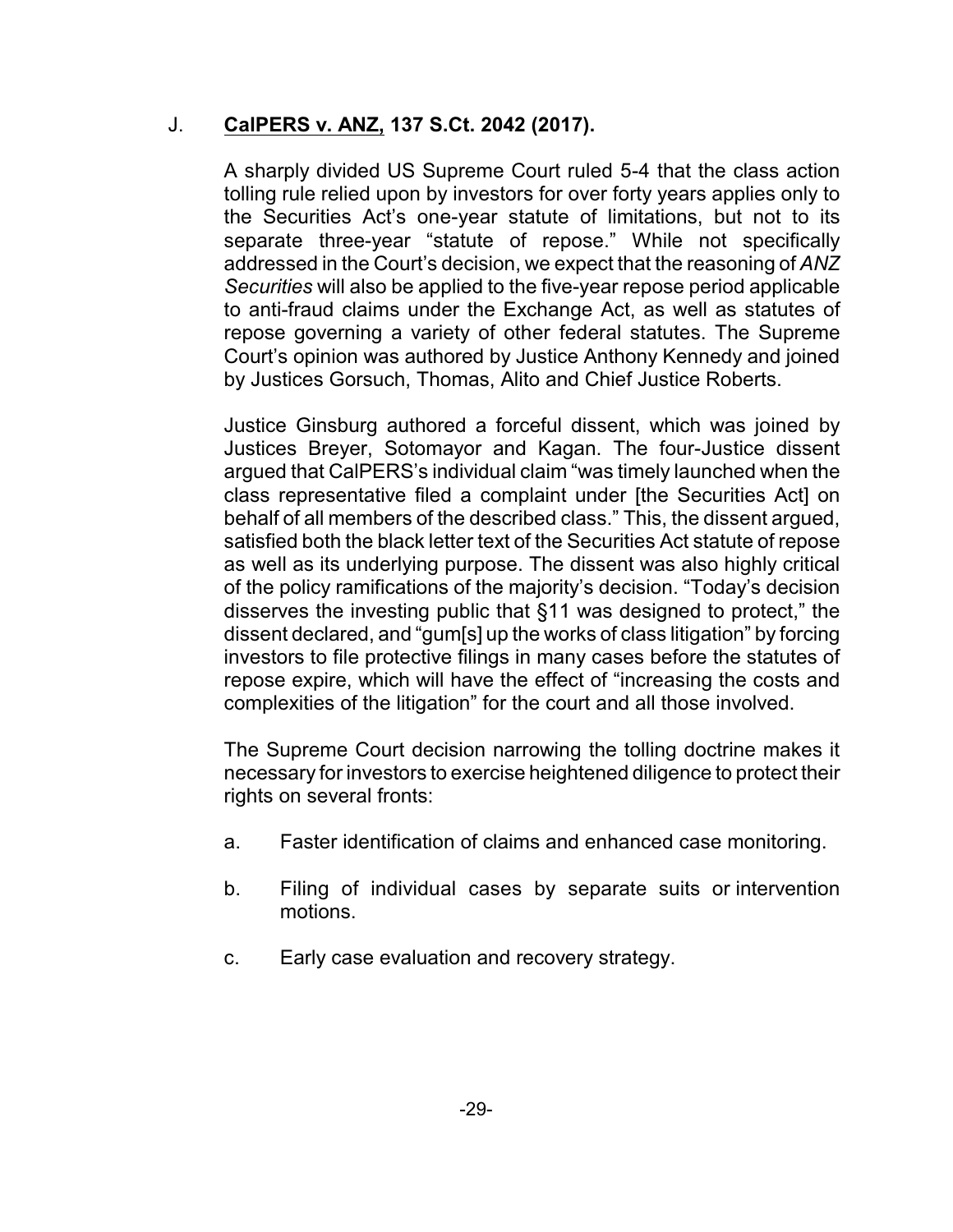#### K. **Waggoner v. Barclays, 875 F.3d 79 (2d. Cir. 2017)**

NCPERS led a group of institutional investors in a friend-of-the-court (amicus curiae) brief on a case to preserve the fraud on the market presumption. The United States Court of Appeals for the Second Circuit Court issued an opinion on *Waggoner v. Barclays PLC*, No. 16- 192-cv (2d Cir. Nov. 6, 2017), affirming the district court's decision to certify the case as a class action.

Investors have long relied on the "fraud-on-the-market" presumptions, a principle providing that the price of securities in a well-developed ("efficient") market generally reflects all publically available material information about the company. Therefore, if a material public misrepresentation about the company distorts stock prices, anyone who purchases stock at the distorted price is presumed to have relied on the misrepresentation. While the presumption has come under scrutiny in recent years, this decision is a huge victory for plaintiffs and institutional investors' rights in general.

Among the most important points of the decisions, the court held that the plaintiff's burden to show market efficiency in order to benefit from the fraud presumption of reliance at class certification is light. Indirect evidence of market efficiency is sufficient to meet the burden. Additionally, should the defendants wish to rebut the presumption, they must do so by a preponderance of the evidence. Finally, the plaintiff's burden of proving that damages can be calculated on a class-wide basis can be overcome without performing it in detail, but rather simply that the calculation is possible.

The NCPERS brief was a joint effort with Bernstein, Litowitz, Berger & Grossman; Klausner Kaufman Jensen & Levinson and Hank Kim.

## **VIII. DUE PROCESS**

#### A. **Defined**

1. Constitution provides that property cannot be deprived without due process of law.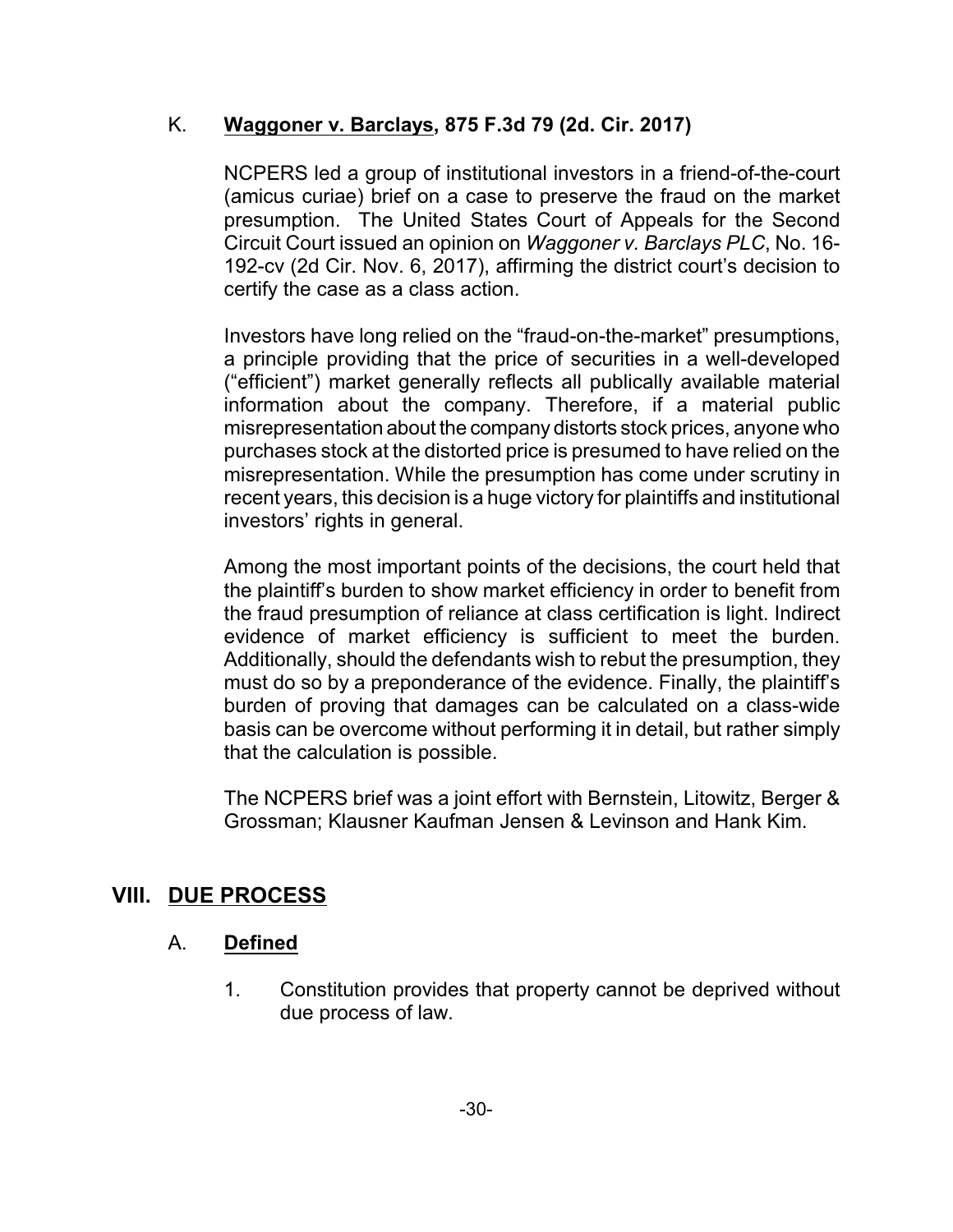- 2. Due Process requires:
	- a. Notice
	- b. Opportunity to be heard
	- c. Right to present evidence
	- d. Neutral decision maker
	- e. Decision based on evidence
	- f. Findings and conclusions

#### **IX. CONSTITUTIONAL ISSUES**

#### A. **Impairment of Contract**

- 1. Both the US and various state constitutions make pension benefits a constitutionally-protected property right.
- 2. The degree to which legislation may affect current employees varies from state to state.
- 3. No federal regulation of this issue because of  $10<sup>th</sup>$  Amendment federalism concerns.

## B. **Application of ERISA Standards**

- 1. ERISA prudent investor standards have specifically been made not applicable to state plans
- 2. Congress determined that the reserved powers clause of the 10<sup>th</sup> Amendment of the constitution prevented federal regulation of this traditionally state concern.

## C. **Recent Constitutional Cases**

#### 1. **Florida Supreme Court Strikes Down Unilateral Reductions in Pension and Wage Benefits for Violation of Constitutional Right to Collectively Bargain.**

In the summer of 2010, the City of Miami, faced with a budget crunch, used a little known provision of the state bargaining law called the "Financial Urgency" statute. The law allowed a public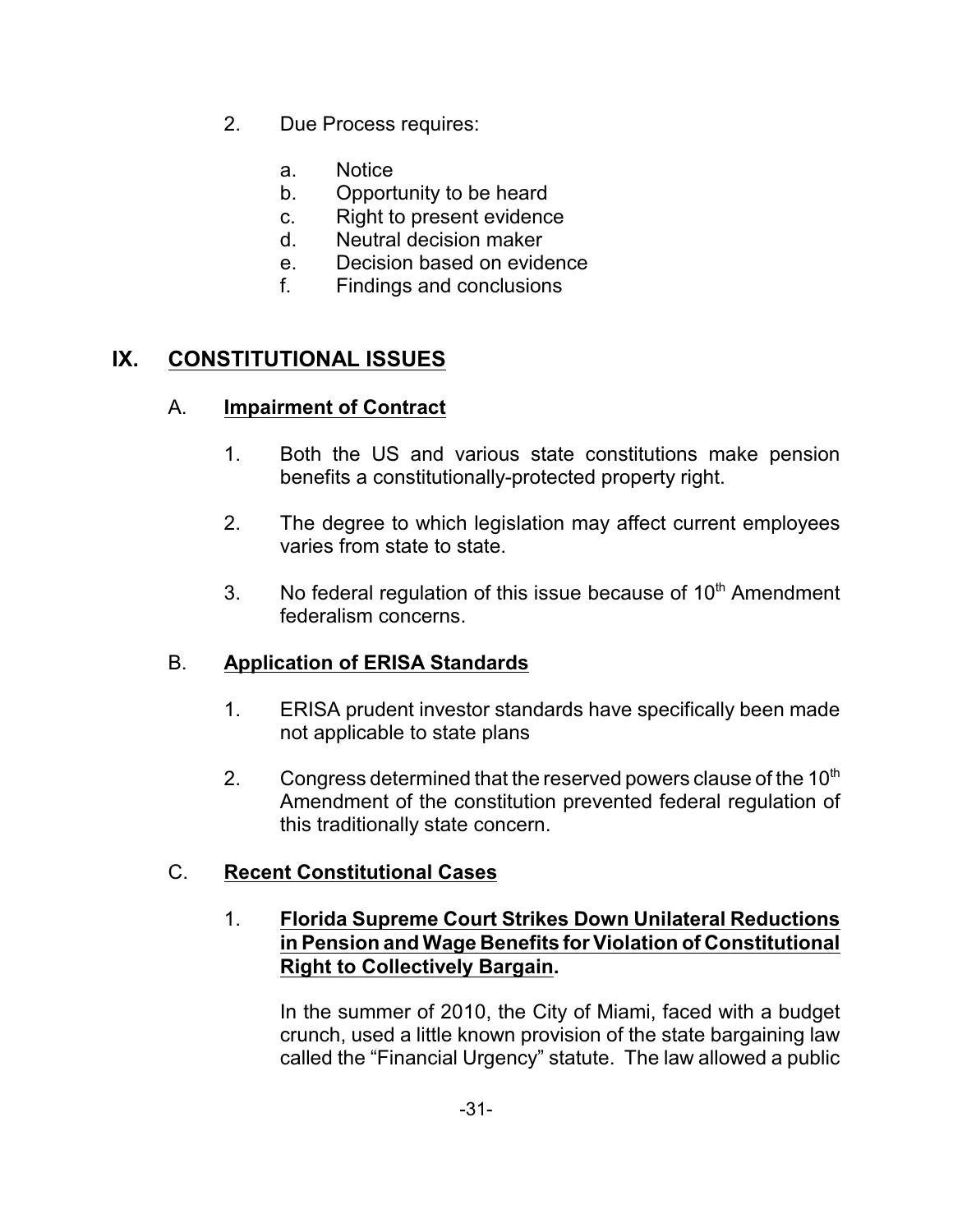employer with serious financial troubles to accelerate the bargaining process. If the parties were at an impasse after that accelerated period, then the contract could be resolved in accordance with the impasse resolution process. Rather than follow that process, Miami simply altered the collective bargaining agreements substantially cutting wages and benefits. The unions filed unfair labor practices which were dismissed and the dismissal was upheld by a state appeals court. At the same time the City of Hollywood (Florida) did the same thing. The state labor board also ruled against the union, but a different state appeals court ruled for the union finding the City of Hollywood had violated the constitutionally-protected contract rights and bargaining rights of the employees.

Because of a conflict between two appeals courts, the Florida Supreme Court agreed to review the case. In a long-awaited decision, the Supreme Court agreed with the unions. Florida is one of only a handful of states where collective bargaining for public workers is in the state constitution. The Supreme Court held that the actions of the cities violated the fundamental rights of contract and the right to meaningful collective bargaining. The Court held that the constitution was a limit on the power of government and the cities had exceed that limit. The decision invalidated the actions taken and has left the cities facing substantial damage claims for back pay and pension benefits.

Since the Supreme Court ruling, the Public Employees Relations Commission (PERC) has ordered a make-whole remedy, requiring restoration of all back pay and pension benefits. On October 27, 2017, the Florida Supreme Court dismissed the City appeal of the Hollywood case and applied Headley. The Pension Board reinstated the benefit formulas and the City sought an emergency injunction. That was denied in January, 2018. The City has appealed.

A challenge to the facial constitutionality of the law (the financial urgency law invalid in all circumstances) is currently pending in the Supreme Court of Florida.

#### **Walter E. Headley Miami FOP Lodge 20 v. City of Miami, 215 So. 3d 1 (Fla. 2017)**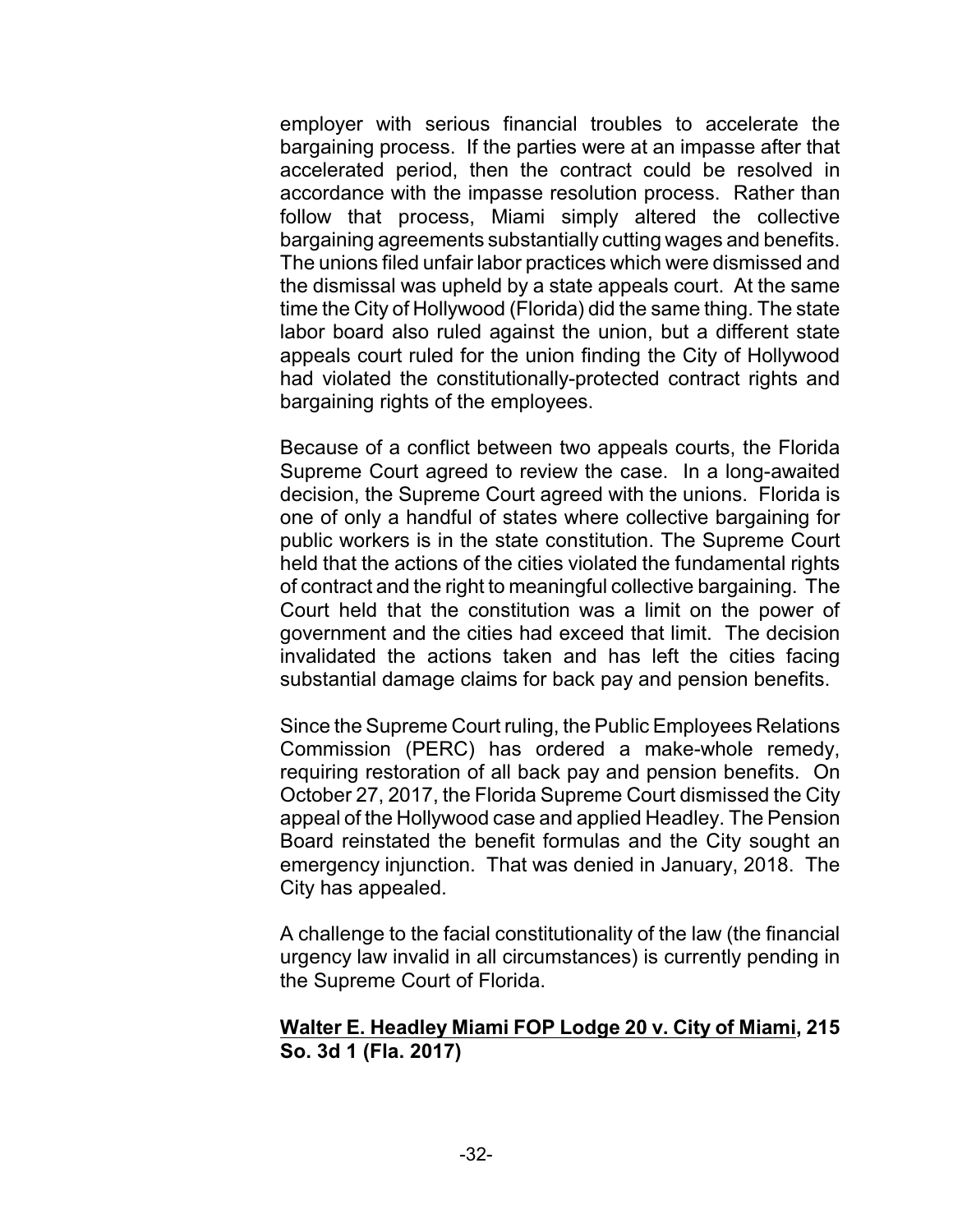## D. **After Years of Neglect, City Must Pay Up**

In 1993, the Board of Trustees of the City of Harvey Firefighters' Pension Fund filed a complaint against the City of Harvey for failure to adequately fund the pension fund between 1988-1994 and failure to deposit levied and collected taxes into the fund. In 1996, the parties reached a settlement agreement that required Harvey to repay the amount due (\$912,652) and Harvey ensured that in the future it would pay all taxes into the fund as required by the Code.

In 2010, 15 years after reaching this agreement, the Board of Trustees once again filed suit against the City of Harvey for failure to comply with the code, including breach of their 1996 settlement agreement. In their 2015 ruling, the Trial Court granted the Board's motions for declaratory judgment, injunctive relief and motion to compel enforcement of the settlement agreement. However, the Trial Court failed to find that the Board's finances rose to the level of the "verge of default or imminent bankruptcy" standard, despite the testimony of a number of individuals that the Fund would be unable to pay out benefits within the next five to ten years. This appeal followed.

Ultimately, the Illinois Supreme Court held that the City of Harvey must take responsibility for their complete lack of ability to properly manage its own finances as well as those of the Plan. Disagreeing with the Trial Court, the Supreme Court held, "Combining the ever-decreasing assets in the Pension Fund, the consistent lack of contributions, and the lack of evidence to support a changing of financial habits by Harvey, this court is convinced that the Pension Fund is on the verge of default." In addition to holding that the Fund was in a dire financial situation, the Court upheld the Trial Court's determination that the Code creates a valid and enforceable statutory right to funding. While the Code allows the City to exercise some discretion in its ability to change the funding formula, "Harvey must comply with the Pension Code in effect for any given year. There can be no dispute that Harvey has completely failed to do this and that the discretion afforded [to] the City has been completely abused."

In disputing the Trial Court's final determination of damages, Harvey argued that the City should be responsible for only the amount reflected on the most recent actuarial valuation, and not a sum of the damages from the previously missed annual actuarial valuations.Additionally, the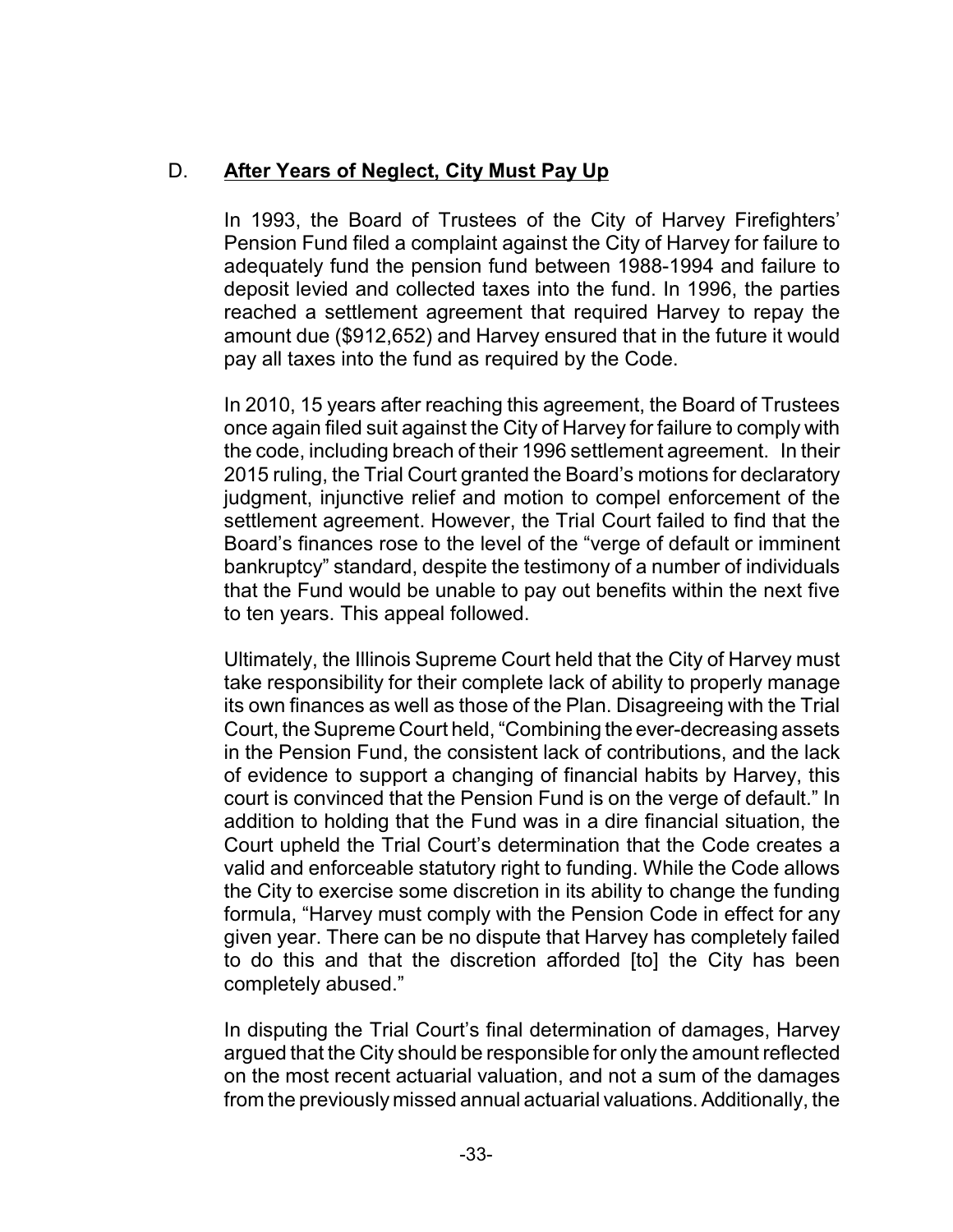City argued that because an enrolled actuary didn't actually perform valuations for 2009, 2010, or 2012, as required by the Code, they should not be required to levy taxes for those years. The Supreme Court disagreed with the City's arguments, citing the Trial Court's reasoning, "if Harvey has actuarially funded the full amount in any fiscal year, the actuarial requirement for the following year would be lower because the unfunded liability would be lower." at 34.

Throughout their opinion, The Supreme Court stressed the overwhelming lack of effort by the City to make contributions to the fund, "in accordance with the specific levied amounts, or any reasonable amounts whatsoever." at 29. As a result of Harvey's total disregard for their responsibilities to the Pension Fund, the Fund is having to use its members' contributions in order to pay benefits. The Court recognized the dire state of the Fund and their opinion reflects the severe consequences that stem from a refusal by the City to adhere to the Pension Code.

In April 2018, a court refused to release state aid to the City because of its unpaid pension debt. In response, the City responded to the pension crisis by laying off half of its public safety employees.

#### **Board of Trustees of City of Harvey Firefighters' Pension Fund v. City of Harvey, 739 N.E. 3d 636 (Ill. App. 2017)**

#### E. **Change in DROP Distribution Method Does Not Impair Contract**

A statute governing the Dallas Police and Fire Pension Fund was amended to change the method of withdrawal of deferred retirement option plan (DROP) account balances. Previously, retired officers could draw the balance upon demand until the mandatory distribution age under the federal tax code. To prevent excess cash flow demands upon the fund, the withdrawal method was changed from cash on demand to an annuity with substantially equal payments for life. Retirees sued in federal court claiming this change in distribution impaired their constitutional rights under the Texas Constitution's pension clause, Article XVI, Section 66. A federal appeals court referred the matter to the Texas Supreme Court to determine the extent of the pension contract under state law. A divided state supreme court answered the certified question that the method of distribution (annuity vs. cash) was not a protected constitutional right. The court noted that no member's DROP account had been reduced nor monthly retirement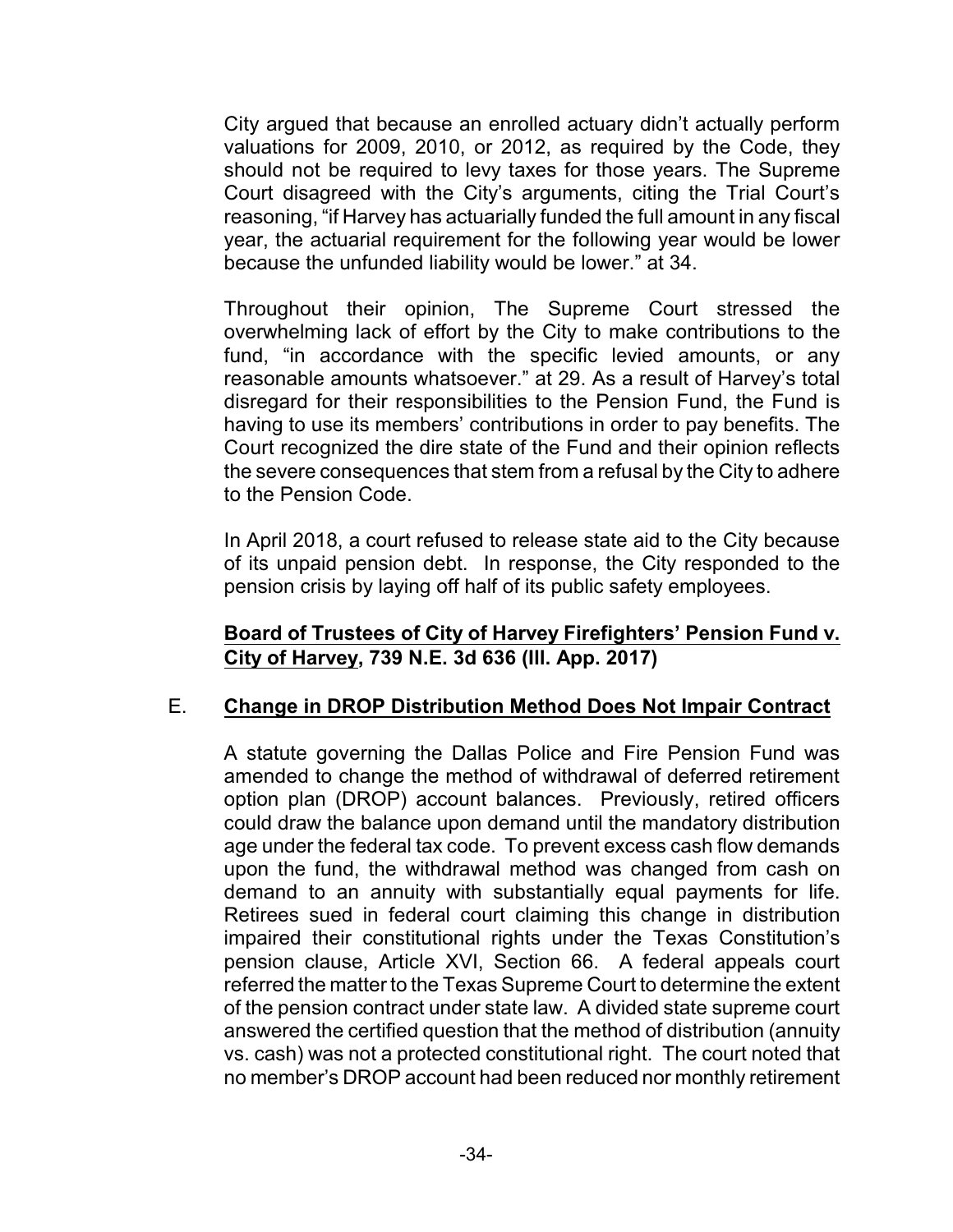benefit lowered. As such, the prospective reform was deemed constitutional.

## **Degan v. Board of Trustees***,* **594 S.W. 3d 309 (Tex. 2020)**

## F. **Benefit Spiking is not a Constitutional Right**

In an effort to prevent pension spiking, the City adopted an administrative regulation that capped the amount of accumulated leave that could be used in the calculation of final average compensation, to the amount accrued on the date the regulation was adopted. The union and employees challenged the regulation on the basis that it violated Arizona's constitutional pensions clause and the federal constitution prohibition against impairment of contract. A trial court upheld the regulation on the basis that leave payouts are not made annually and therefore were not wages and salary. An appeal court affirmed the trial court. On further review, the supreme court affirmed the regulation. It noted that the practice of including one-time leave cash-outs as pensionable compensation was just that, a practice. The court held that the terms of the plan were set forth in the city charter and those terms constituted the members' pension contract. The court upheld the interpretation that wages and salary meant fixed amounts paid at regular, periodic intervals. The fact that one-time cash-outs had been included for a period of years did not alter their nature nor could a prior practice be deemed a contract. As the administrative regulation was prospective in its application, the court found that no vested rights had been disturbed and upheld the anti-spiking regulation.

AFSCME v. City of Phoenix, 249 Ariz. 105, 466 P.3d 1158(2020)

## G. **California Supreme Court Approves Law Eliminating Spiking but Preserves "California Rule"**

In a long-awaited decision on a 2013 reform bill aimed at benefit spiking, a unanimous California Supreme Court upheld the constitutionality of the legislation. While a wholesale rewriting of the long-standing "California Rule" which prevented past employment reduction of benefits with a comparable offset was urged, the Supreme Court took a more measured approach.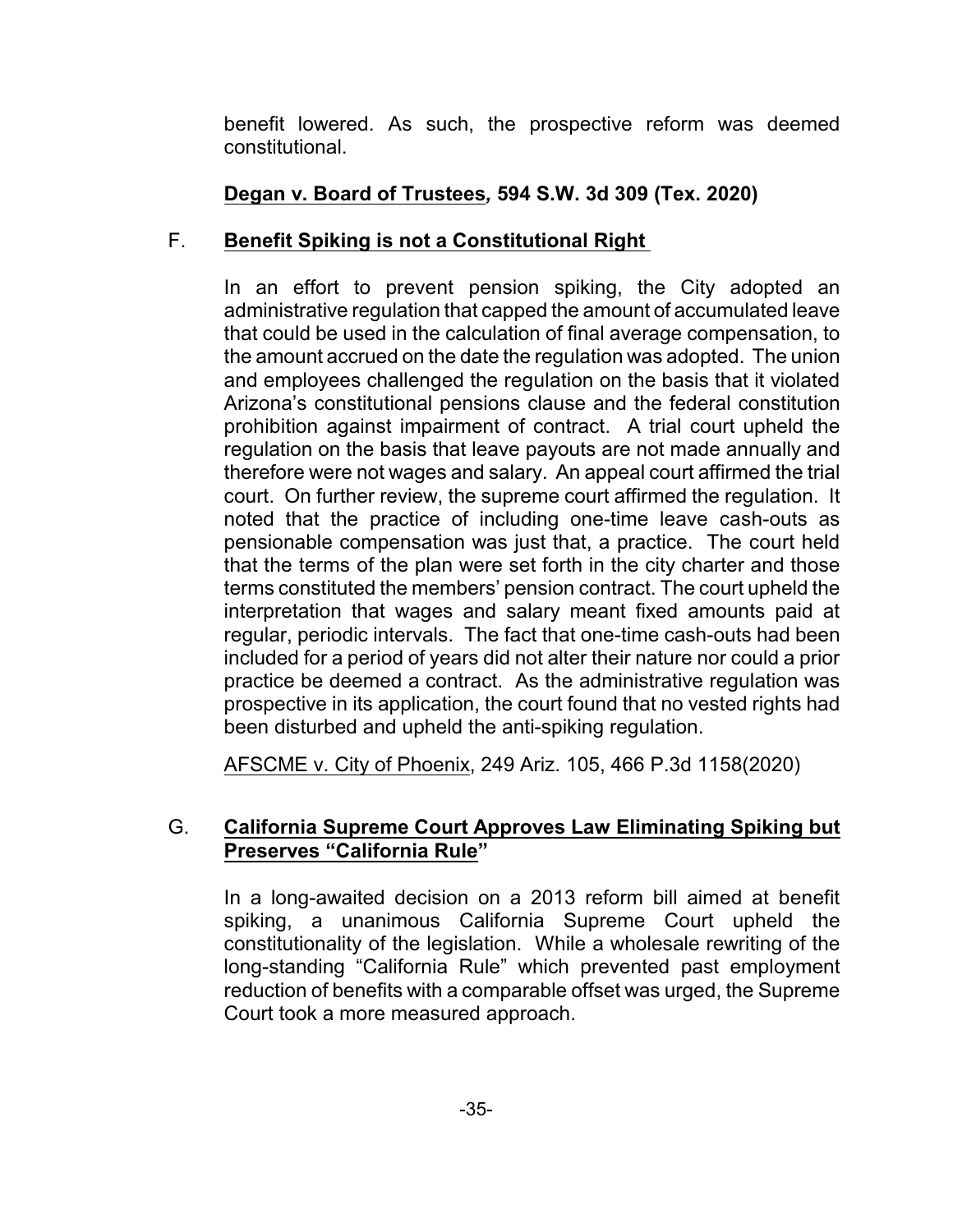Perhaps the most important sentence for analytical purposes provides as follows:

The State, at least implicitly, and amicus curiae California Business Roundtable, explicitly, urge us to use this decision as an occasion to reexamine and revise the California Rule, arguing that the rule constitutes an improper interpretation of the contract clause and bad public policy. Because we conclude that PEPRA's amendment of CERL did not violate the contract clause under a *proper application* of the California Rule, however, we have no jurisprudential reason to undertake a *fundamental reexamination* of the rule. The test announced in *Allen*, as explained and applied here, remains the law of California. (emphasis added)

#### **Alameda County Deputy Sheriffs' Ass'n v. Alameda County Employees Retirement Ass'n, 9 Cal. 5th 1032 (2020)**

## **X. FIDUCIARY LIABILITY**

## A. **Limits of Exposure**

Generally, public officials are not subject to personal liability unless they act willfully, wantonly and in reckless disregard of human life, safety and property. Such circumstances are never protected by waiver of immunity statutes because they are not considered conduct in the interest of the public good.

#### B. **Types of Claims**

Claims against retirement plans fall into several categories:

## 1. **Contract Claims**

The great majority of claims for denial of benefits are contractual in nature. Denial of benefits in essence involves an interpretation of the pension contract. Therefore contract law applies and damages are limited to providing the benefit which was denied together with interest.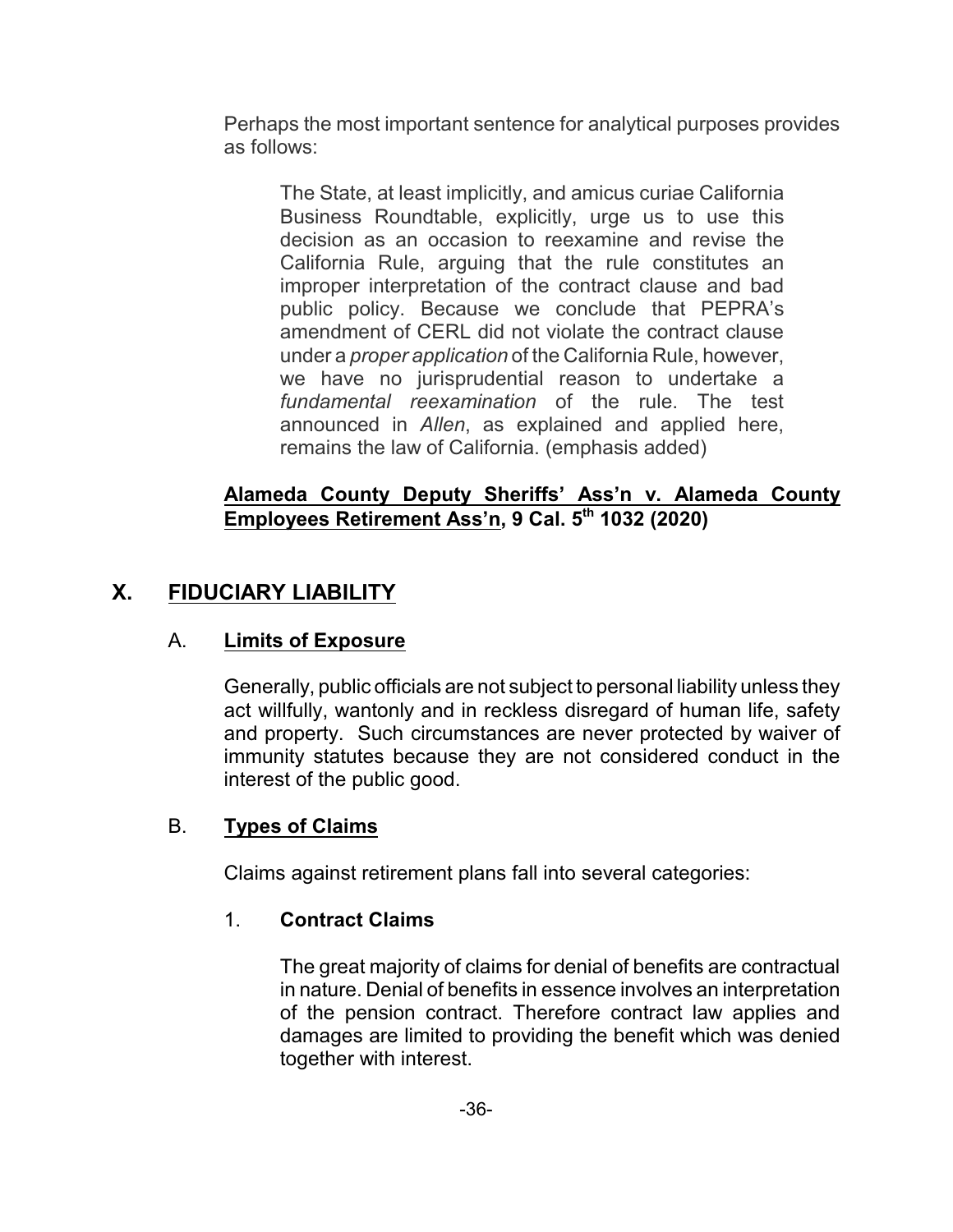## 2. **Civil Rights Violations**

Failing to provide a plan member with a due process hearing before action is taken to deny benefits can result in a civil rights claim under the provisions of the federal Civil Rights Act of 1871, 42 USC §1983. This means that a member has been deprived of property rights (contract rights) without due process of law. Such claims can result not only in a make-whole remedy but also compensatory damages associated with the loss of the contract right. Punitive damages are not available against a state.

## 3. **Tort Claims**

It could be argued that if a member was misled as to rights under the plan through negligent misrepresentation that the fund could be sued for its negligence in explaining those benefits. The greater likelihood of a negligence claim is one which would arise from the negligent management of plan assets. While ERISA provides for liability exposure to trustees of private sector plans, such negligence claims against a government plan could be argued to fall within the state's governmental immunity statute. This would mean that employees and officers sued for negligent activity would be entitled to a defense and indemnity by the entity. Prior actions against the Board members have been dismissed under the state sovereign immunity statute.

## 4. **Planning for Risk Avoidance**

Risk avoidance is in most instances simply good advance planning. In a case for avoiding claims for denial of benefits arising out of evidentiary hearings, it is important to have a written due process procedure. The due process procedure should provide notice, an opportunity to be heard and set forth a standard of proof. Trustees who will be deciding contested issues should not discuss the matter with the applicant or any other interested person prior to a hearing. All decisions should be based solely on the evidence presented at a hearing and the law applicable to the claim. All administrative orders and decisions should be reduced to writing setting forth in detail the reasoning of the trustees for their decision.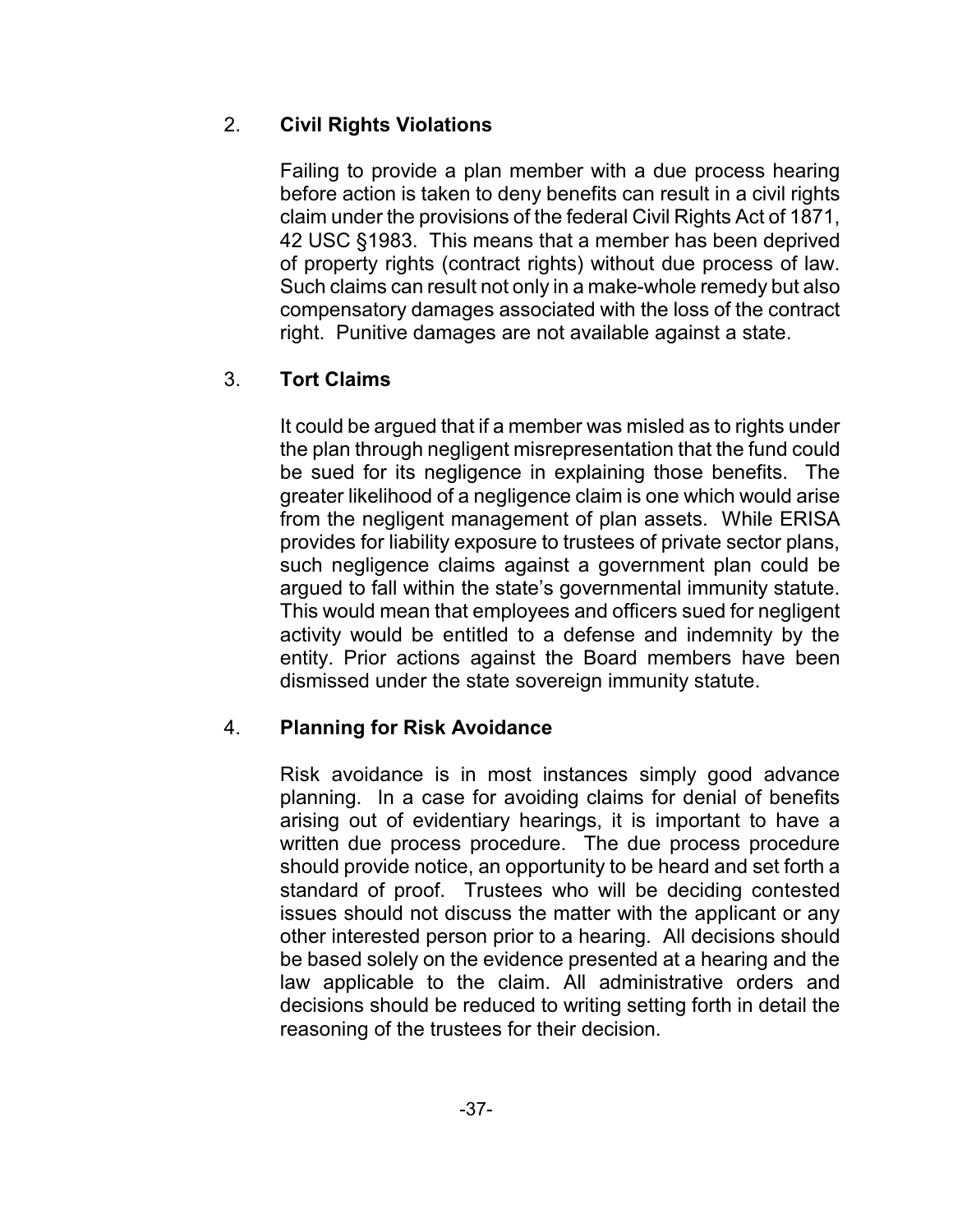#### C. **Suit Against State Retirement Plan Barred By 11th Amendment Immunity**

A group of Michigan state court judges filed suit against the judicial retirement system and its trustees claiming denial of equal protection in that Detroit area judges received more favorable treatment than other state judges. In addition, the judges sued for common law trust violations and breach of fiduciary duty. A federal trial court dismissed the case on the basis that the retirement plan was "an arm of the State" and therefore immune from suit under the 10<sup>th</sup> and 11<sup>th</sup> Amendments of the U.S. Constitution. A federal appeals court sitting en banc (all 14 active judges) held that the federal suit was properly dismissed but the trial court should have allowed the plaintiffs to re-file their claims in the appropriate state court. The appeals court found that the question of whether a pension plan was an arm of the state was dependent on the degree of control by the state, the involvement of the state treasury, and the degree to which the plan constituted a traditional state function. The appeals court was careful to distinguish suits by individuals against a state from suits by the federal government against a state or suits by one state against another. The appeals court also noted that counties and cities do not enjoy the same immunity as a state.

## **Ernst v. Rising, 427 F.3d 351 (6th Cir. 2005)**

#### D. **Case Against Teachers RetirementSystem Dismissed onStanding and Ripeness Grounds**

Texas courts issued the first decision on fiduciary duty and pursuit of investment policy. Although it is an unreported decision, meaning it has no precedential value, it nonetheless warrants some review. A member of the Teachers Retirement System brought a class action lawsuit against the system for violation of the takings clause of the Texas Constitution and breach of fiduciary duty. The member claimed that the Teachers Retirement System and the trustees violated their constitutional duty to refrain from engaging in speculative investments. The Teachers Retirement System had published a financial highlight report for the 2008 fiscal year which demonstrated a loss representing a negative 4.5% total fund return for the year ending August 31, 2008, including a loss of \$415,383,006.00 due to derivative investments. The member claimed that the derivative investments were considered speculative and should not have been made by the system and the trustees. The court ultimately dismissed the lawsuit based upon the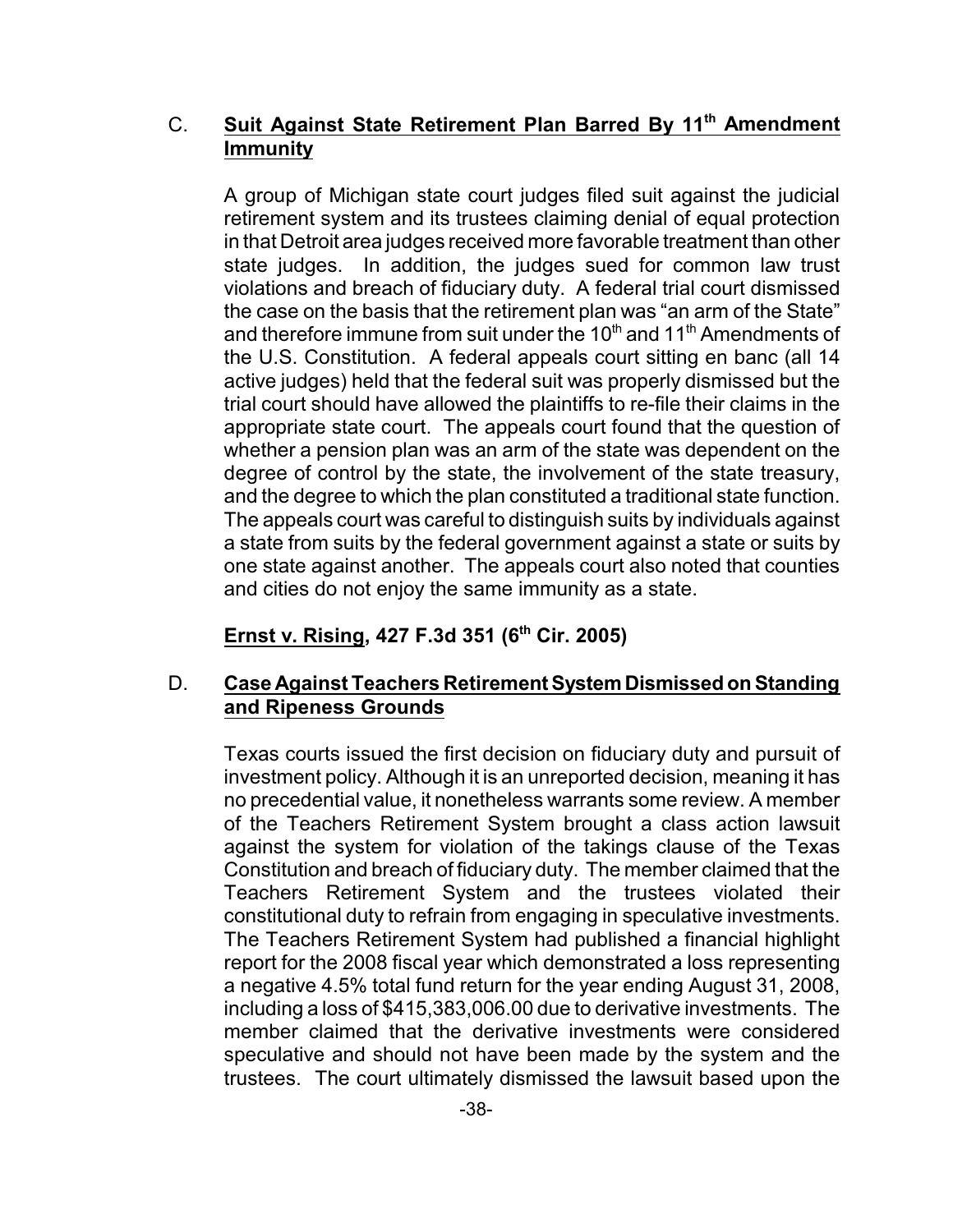doctrines of standing and ripeness. The court determined that since the system was a defined benefit plan, the member did not have standing because there was no real controversy between the parties as the defined benefit plan guaranteed benefits to all members. The court also held that the case was not ripe because an injury had not occurred to the members. The court did state that if the system denied any retirement benefits to any teachers, or the Texas Legislature increased mandatory contributions as a result of the investment loss, then at that time they may be able to state a claim. How this will relate to a cashbalance or hybrid plan is unknown. It would appear that to the extent a particular form of investment has no measurable impact on member account values, the same result would apply.

#### **Ramon v. Teachers Retirement System of Texas, 2010WL 1241293 (Tex. App. - Hous. April 1, 2010)(unreported)**

#### E. **The Efficacy of Investment Decisions Made by Boards of Trustees is Not Subject to Judicial Review**

Members of the Alabama Employees' Retirement System and Teachers' Retirement System brought a class action against chief executive officer of the Retirement Systems, and officers and members of the boards of the Systems. Plaintiffs alleged defendants breached their fiduciary duties by investing in certain Alabama investments, which "have historically yielded lower returns than investments which could or should have been made in compliance with the mandates of the law, the Prudent Man Rule, and the Investment Policy of the Retirement Systems of Alabama (RSA)." The plaintiffs requested in their complaint that the trial court enjoin the RSA defendants from, among other things, investing "any assets" within their control in a manner not in accord with the "Prudent Man Rule" and from investing "in Alabama Investments ... which the [RSA defendants] expect or are aware will yield less of a return than alternative or other investments." The RSA defendants moved to dismiss on the basis of sovereign immunity, but the trial court denied their motion, to which the RSA defendants appealed. The court first considered Alabama's codification of the "prudent investor rule," and articulated that the rule provided many considerations a trustee should consider, in addition to the rate of return on an investment. The "prudent-man rule" is a standard that allows for the exercise of ample discretion, providing general, guiding principles against which a court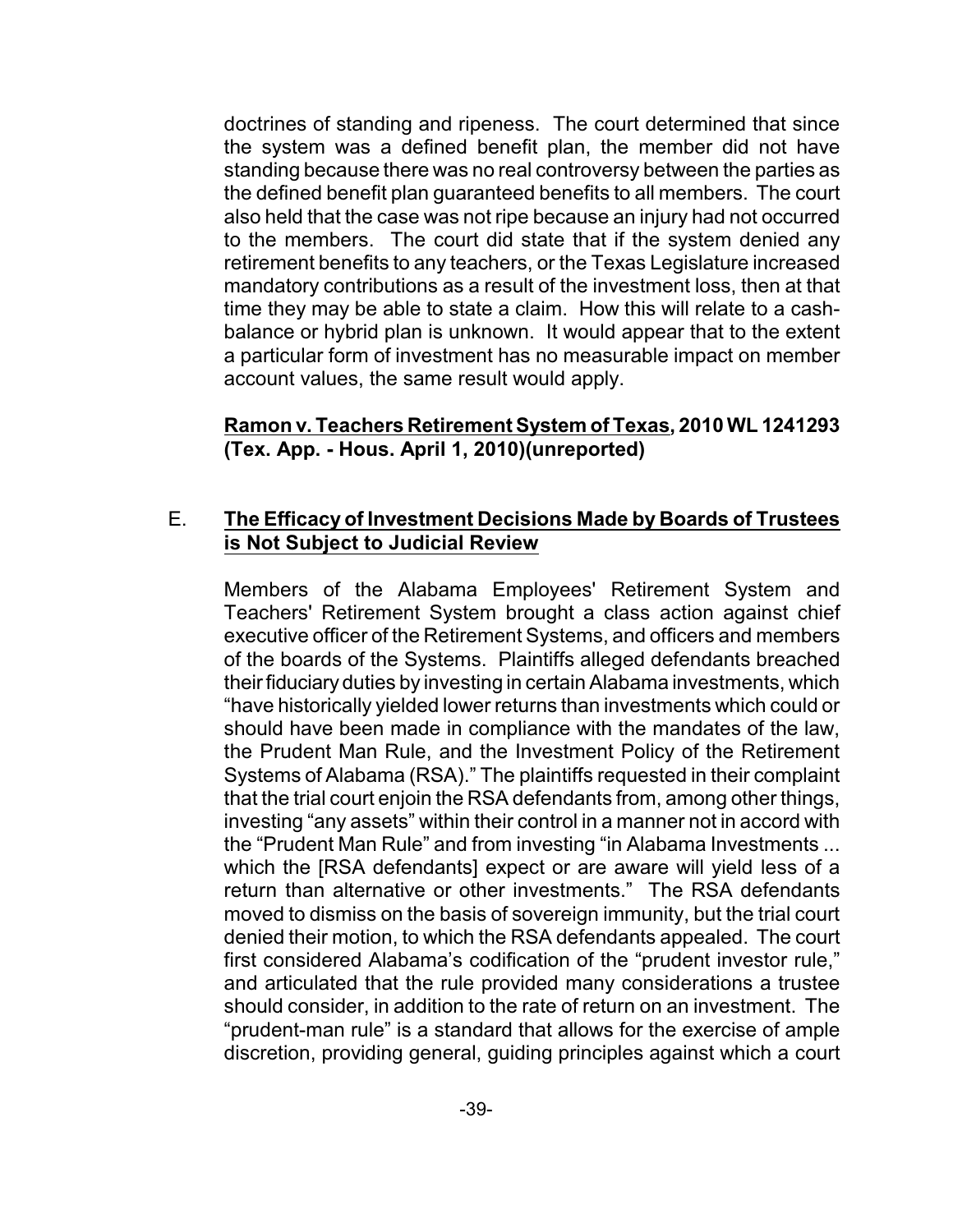could assess a claim of personal liability or perhaps removal of a private trustee accused of making imprudent investment decisions.

However, the court held, the rule does not advance a specific duty that could serve as a basis for an order by the judicial branch to the executive branch to take certain action going forward. The court then considered whether, notwithstanding the difficulties involved in examining trustee investment decisions, the plaintiffs could overcome the wall of sovereign immunity to articulate a cause of action against the state. The court explained that the standard for liability and the standard for overcoming the bar of sovereign immunity are two different things. A plaintiff could question whether a State official acted with sufficient care or prudence in decision-making, but imprudence or lack of care is not a basis for overcoming the bar of sovereign immunity. Otherwise, the protection afforded State officials in making discretionary decisions would cease to exist. The court concluded that any oversight of investment choices made by RSA boards would be a task for which courts are not equipped. The "[l]ack of judicially discoverable and manageable standards" supports the conclusion that the making and oversight of such choices has been, and should be, left to a branch of government other than the judicial.

#### **Ex parte Bronner, 2014 WL 7403996 (Ala. 2014)**

#### F. **Individual Members of a Board of Trustees Could Assert a Claim Against Fellow Board Members For Breach of Duty**

Trustees of the New Orleans Firefighters' Pension and Relief Fund filed a petition for mandamus to compel the City of New Orleans to make certain statutory contributions owed to the Fund. The City responded with a counter-claim against the Trustees, alleging they mismanaged the investments and assets of the Fund. The circuit dismissed the counter-claim as stating no cause of action and appellate court affirmed. Norman Foster, in his official capacity as Chief Financial Officer and Director of Finance of the City of New Orleans, wanted to amend the counter-claim to assert a cause of action as a statutorily named member of the Board of Trustees. In that capacity, Foster asserted he had a statutory duty to remedy any breach by another trustee of which he had knowledge and should be allowed to amend his petition to state his cause of action. The LA Supreme Court held that because the city's counter-claim alleged various trustees breached their fiduciary duties to the Fund through their mismanagement, Foster, as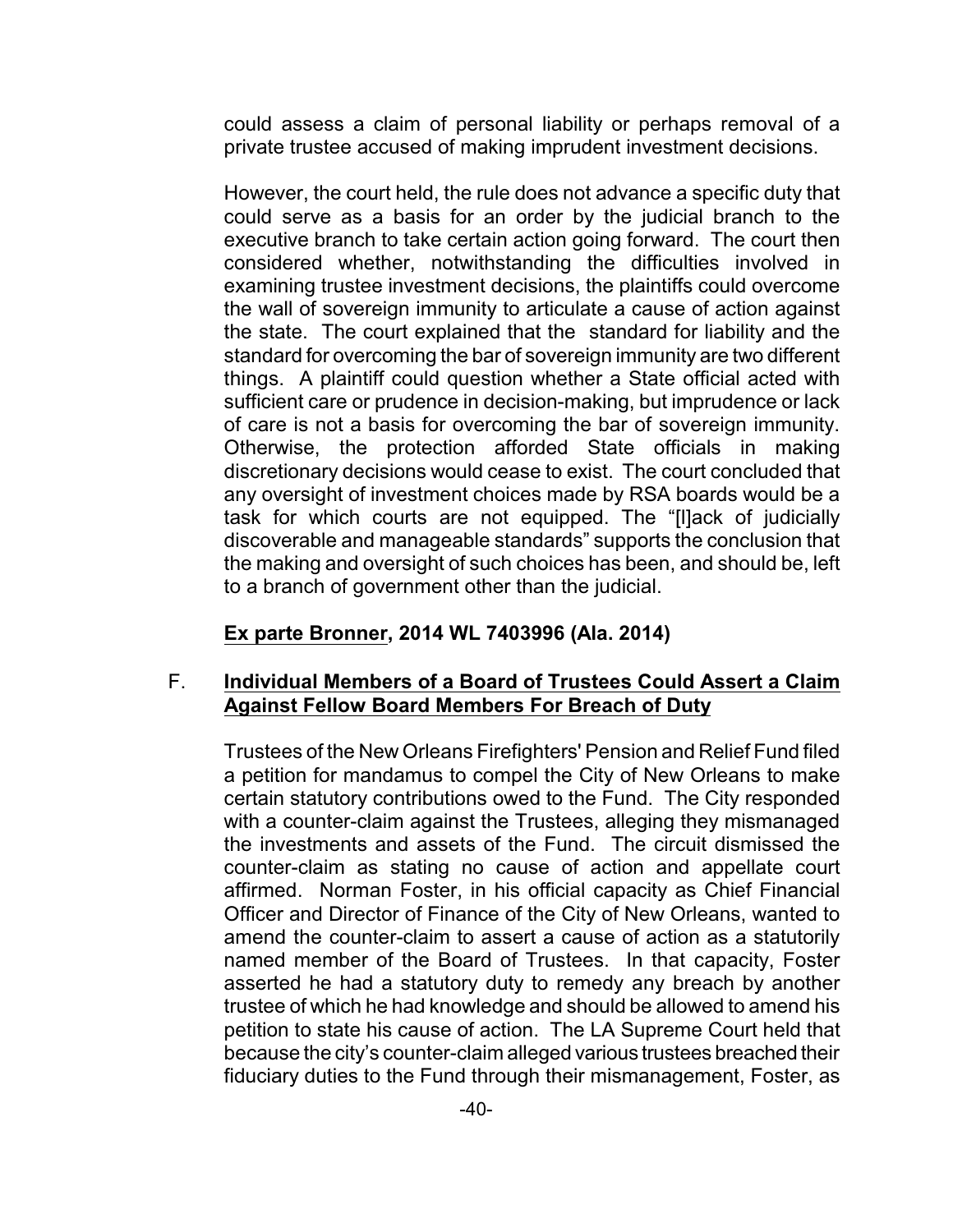a member of the Board and in accordance with his statutory duty of accountability, should be allowed to amend the petition independently to clearly state his cause of action in his capacity as a board member.

**New Orleans Fire Fighters Pension & Relief Fund v. City of New Orleans, 157 So.3d 581 (La. 2015)**

## G. **Texas Supreme Court Upholds Board Power to Resolve Disputes**

The Texas Supreme Court has upheld the statutory right of a Board of Trustees to interpret the retirement plan. The City created a local government services corporation and transferred a number of city employees to the new corporation. The Municipal Employees Retirement System insisted that the transferred employees were still required to be members of the plan. The plan document allows the Board of Trustees to determine all questions concerning interpretation of the plan and the plan document, a state statute, provides that the Board's decisions are "final and binding." The employees and the City claimed the Board lacked the authority to make the decision that it did.

The Texas Supreme Court held that the decision of the trustees to retain employees in the plan was rationally related to their fiduciary duty to maintain the integrity of the System. The Court found that as a result, the Board's decision was authorized by its broad statutory powers and the Board's decision was "final and binding."

#### **Klumb v. Houston Municipal Employees Pension System, 2015 WL 1276557 (Tex. 2015).**

## **XI. ADMINISTRATIVE ISSUES**

#### A. **Rule-Making**

Administrative agencies of government have the authority to make rules to interpret and apply the statutory authority under which they are created. Administrative rules may not exceed or grant powers not provided for by statute. Rule-making is particularly appropriate in the pension area to ensure consistency of behavior. Pension funds should establish administrative rules dealing with the conduct of hearings; the conduct of day-to-day business; review of member benefit requests;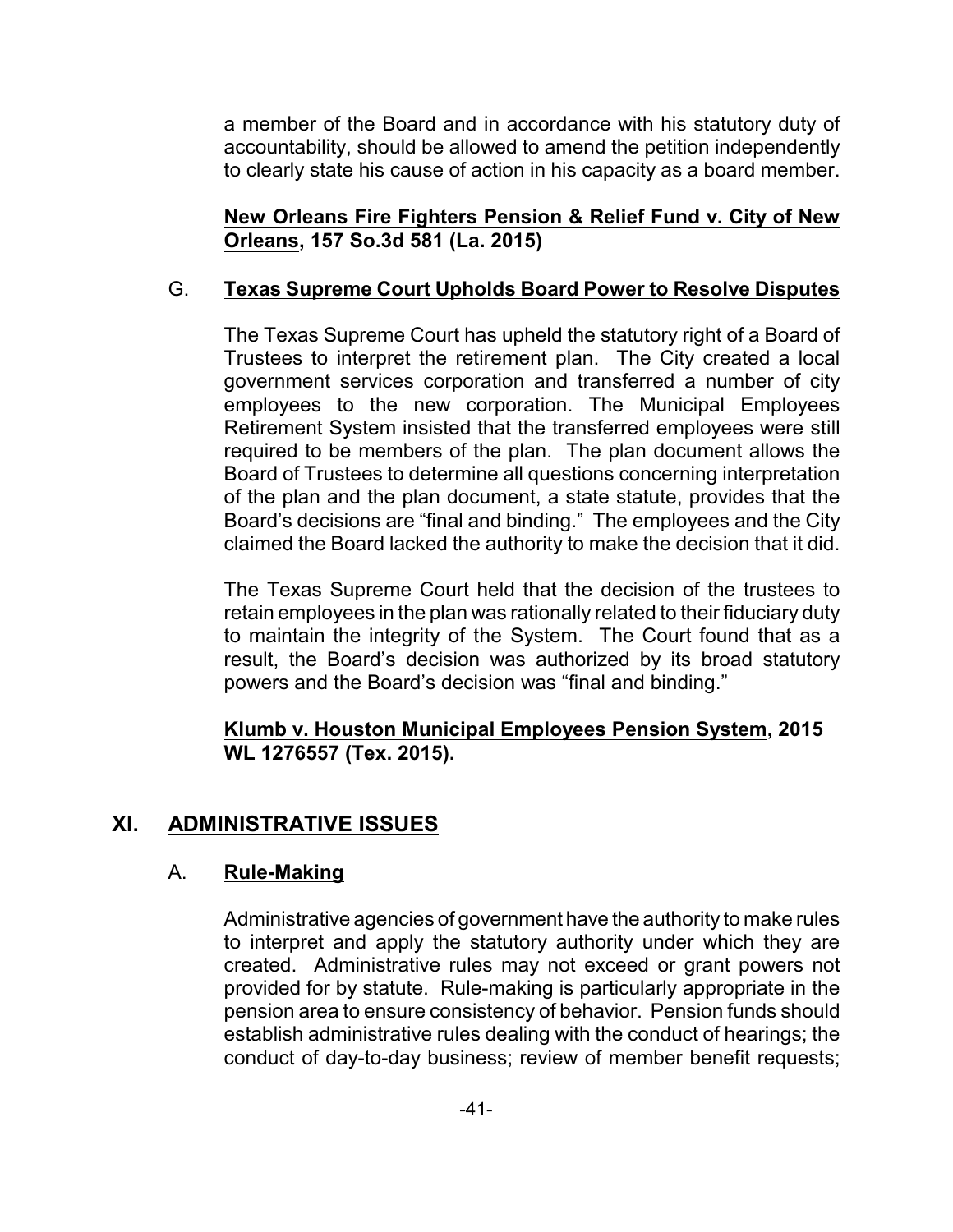investment policy and any other aspect of business not specifically provided for by the underlying legislation.

For example, an anti-spiking policy was held to require rule making: A dispute arose between the state treasurer as trustee of the retirement system and the county school board over pension funding. To prevent spiking the legislature adopted a benefit cap employing a contributionbased benefit cap and retirement system employed an actuary to make the required calculations. The pension fund adopted the benefit cap formula by resolution instead of going through rule-making under the state Administrative Procedures act. A trial court invalidated the resolution and that decision was affirmed by the court of appeals. On review in the North Carolina Supreme Court, the earlier decisions were upheld. The court found that nothing in the statute indicated an exemption from the requirement of public rule-making and that requiring that process assured adequate public notice prior to the adoption of the cap. Because the benefit cap was not a ministerial decision, it must be adopted through formal rule-making.

#### **Cabarrus County Board of Education v. Dept. of State Treasurer***,*  **374 N.C. 3, 839 S.E.2d 814 (2020)**

#### B. **Ethics Rules**

It is particularly important that trustees and fiduciaries of a retirement system avoid the appearance of impropriety. Under ERISA, there is a comprehensive set of prohibited transactions. No similar set exists for government plans. It is therefore important for the Retirement Board to identify conflicts of interest and address them. The general rule to follow is that "if it seems like it is wrong, it probably is."

#### C. **Dealing With Vendors of Services**

The area most fraught with potential conflicts of interest is dealing with providers of services to the retirement plan. Given the public scrutiny under which fiduciaries of government plans operate, it is best to avoid even an appearance of impropriety. This can be as simple as acceptance of a gift or gratuity which might otherwise be deemed an innocent gesture of friendship. It would be appropriate for the Board to adopt a policy regarding the acceptance of meals and other gratuities from vendors and to provide for a system of reporting. Further, it is extremely important that the fiduciaries of the Plan avoid direct contact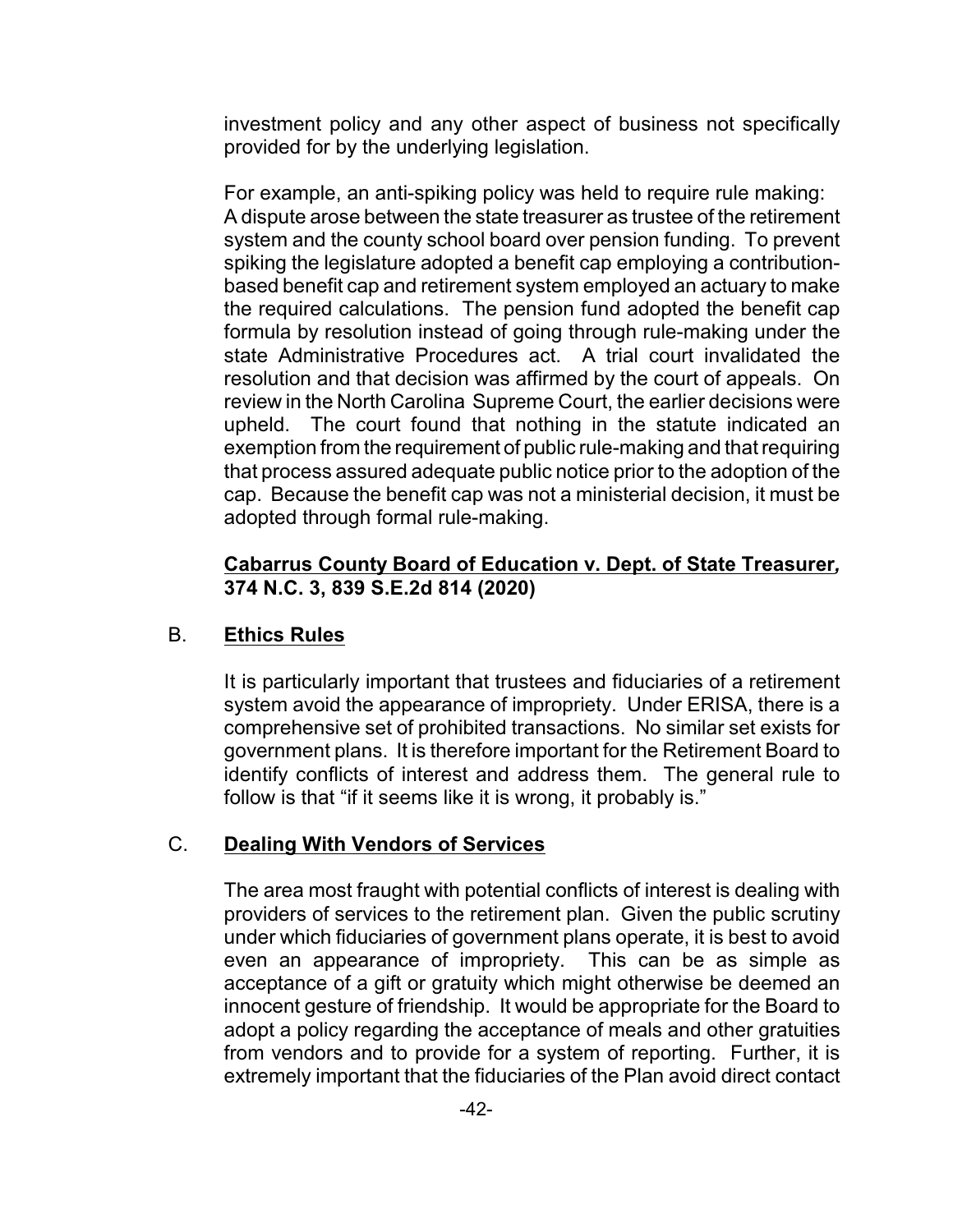with vendors during any bidding process. All communication should be through administrative personnel to avoid a suggestion or appearance that a contract for service has been awarded on anything other than the basis of merit. Reducing these rules to writing and providing for a method of reporting creates strong evidentiary support of the Board's adherence to important fiduciary principles of fair dealing.

## D. **Chapter 112, Part III, Fla Stat. And Florida Commission on Ethics**

- 1. Union officer can serve as a trustee
- 2. Retiree can serve as a trustee but is precluded from voting on specific retiree benefits such as DROP interest rates or discretionary COLA.

## **XII. INVESTMENT ISSUES**

#### A. **Due Diligence**

There are important factors to take into account in obtaining investment opportunities for the Retirement Plan. It must be remembered that the Trustees act as the fiduciary on behalf of the members and beneficiaries of the Retirement Plan. All assets of the Retirement Plan must be used for the exclusive use and benefit of the members and beneficiaries and for defraying the reasonable cost of Plan administration. Prior to entering into any investment contract it is essential that due diligence be performed regarding the safety and security of the investment and its appropriateness for the Retirement Plan. The following checklist is recommended:

- 1. If the Plan is responsible for management of its own assets, this procedure should be followed.
- 2. The Plan should have a written investment policy setting forth the nature of permitted investments (stocks, bonds, real estate, etc.).
- 3. The investment policy should set forth the percentage of assets which may be placed in any one investment category, as well as the quality rating attributable to those securities (for example, government securities, investment grade securities, etc.)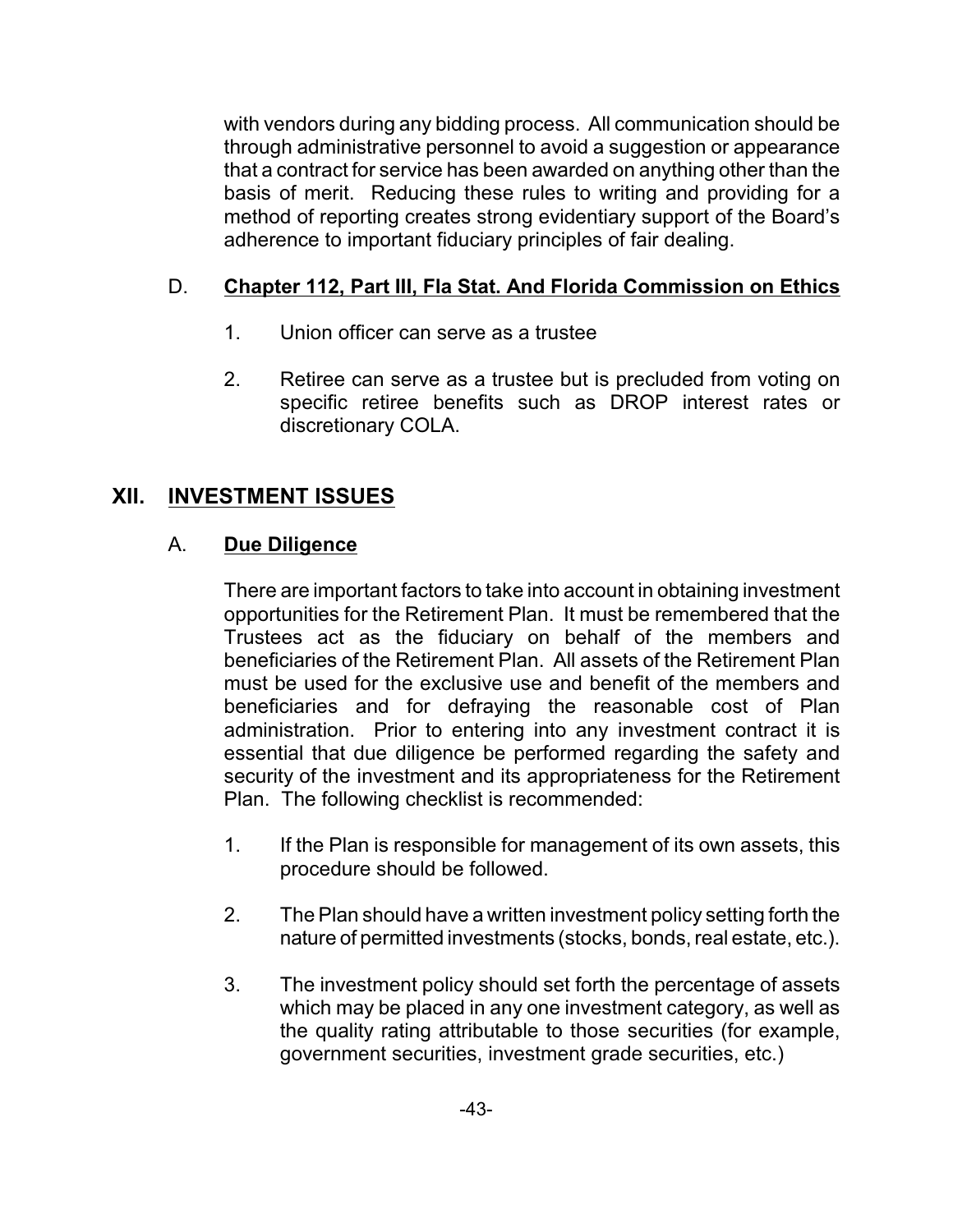- 4. The investment policy should set forth standards for performance for the investment managers.
- 5. There should be written contracts between the Plan and the investment manager setting forth the expected standard of performance of the investment managers, liability for failure to perform, fiduciary responsibility standard of the managers in a dispute resolution process.
- 6. The Plan should retain the services of an independent performance monitor to compare the performance of Plan assets against other standardized investment indices (for example, Dow Jones, S&P 500, Russell 2000, etc.). Investment manager reports should be received not less than quarterly. Indexing companies will often provide custom indexes to funds at no cost.
- 7. Performance monitor reports should be received not less than yearly. If the Plan is a defined benefit plan, the services of an enrolled actuary should be secured.
- 8. An actuarial valuation should be done at least every three years.
- 9. An experience study to test the accuracy of the actuarial assumptions utilized should be performed at least every five years.
- 10. The Plan should have an annual audit performed by a certified public accountant independent of the Plan sponsor. The accountant should also provide a management letter setting forth any observations concerning efficiency and security of Plan operations.
- 11. If the Plan is managed by a board of trustees, errors and omissions insurance may be secured.
- 12. The Plan should be represented by independent legal counsel.
- 13. Providers of service to the Plan should have written contracts setting forth duties, compensation, fiduciary obligations and a dispute resolution procedure.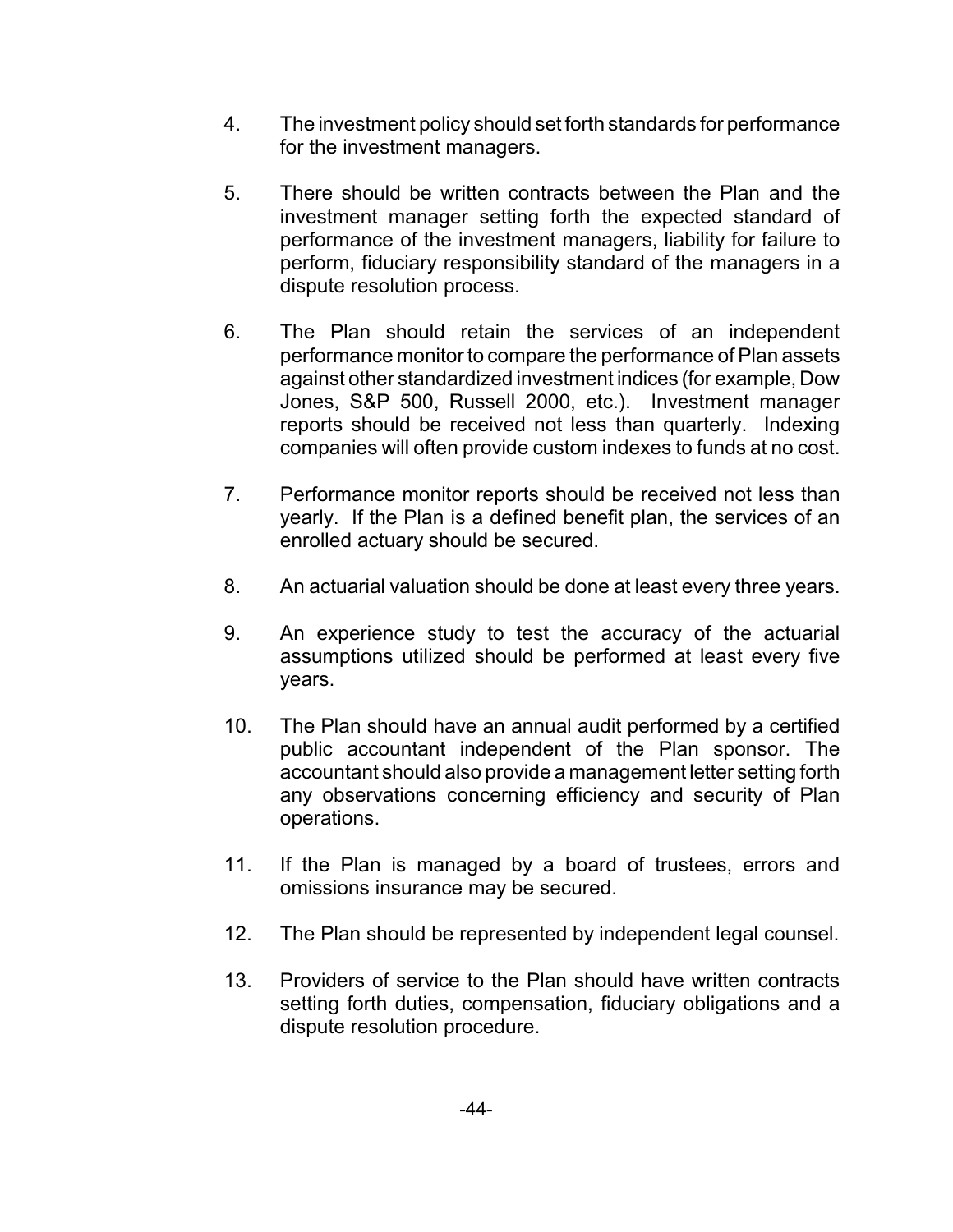- 14. An annual report should be made to the members and the Plan sponsor setting forth the annual performance.
- 15. A review of all SEC filings by asset managers should be made annually as part of continuing due diligence.

#### B. **Prudent Investor Rule**

The prudent investor rule is a general standard of trust law which requires investors to exercise a reasonable and prudent standard of care. It compares the behavior of a fiduciary to the expected standard of behavior of other similarly situated persons responsible for the investment of monies belonging to others. Many states have adopted statutory standards for fiduciary duty of investment professionals handling pension assets. While the rule is not codified under every state, general trust principles will apply.

#### C. **Reliance on Reports From Financial Advisors**

It is extremely important that financial reports simply not be taken at face value without review and explanation. If the fiduciaries do not understand each investment opportunity in which the Plan is engaged, it is likely that it is not prudent to be so invested. Recent federal decisions held trustees in a private sector plan personally responsible for plan losses attributable to their failure to question and understand the appropriateness of an investment for the plan. In that case, the trustees blindly accepted the performance report of the investment manager when it in fact was a substandard and inappropriate investment. The use of a performance monitor is the best protection against failing to apply prudent investor standards to the performance of the plan. In addition, it is advisable to pay an onsite visit to each prospective investment manager to ensure that their operation in fact is reflective of their promotional material. All promotional material should be retained for comparative purposes against the actual performance received. All contracts with investment managers should be severable without cause and without notice so that prompt action may be taken with regard to an underperforming investment manager. Investment contracts should also provide that if the manager procures an inappropriate investment for the plan which results in a loss that the investment manager shall be responsible for making whole any loss incurred.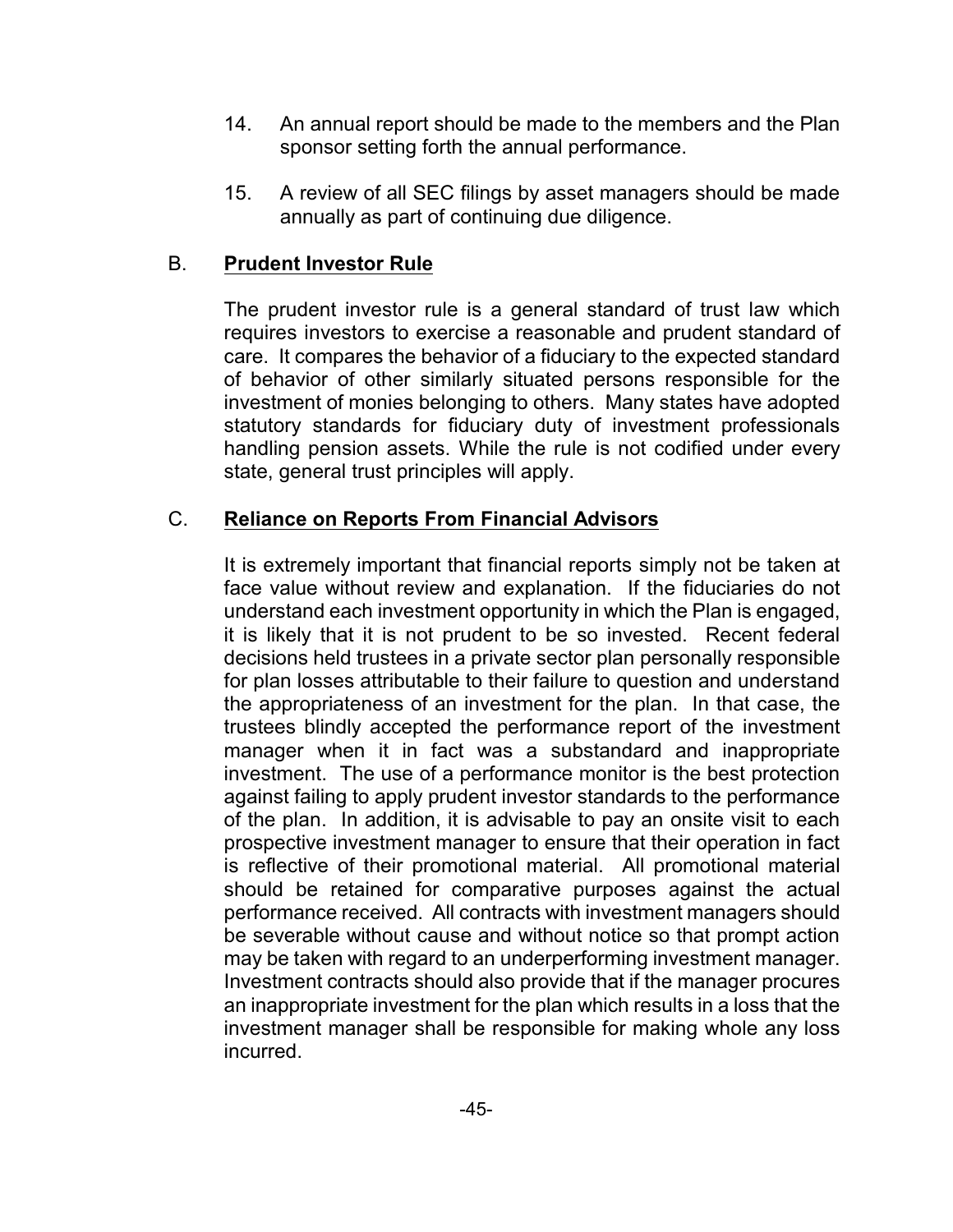Retirement funds have a fiduciary responsibility to protect the interests of their members. Most public retirement plans incorporate the prudent investor standard from the Employee Retirement Income Security Act of 1974 (ERISA) (26 United States Code, Section 1104). While ERISA does not apply to plans maintained by state or local government entities, the ERISA standard of acting as a prudent investor has been adopted. Armed with the knowledge that a mutual fund, or any investment professional, has compromised the integrity of the retirement fund, the Board of Trustees has a duty to act and replace the manager.

#### D. **What Can an Institutional Investor do to Protect Itself?**

There are a number of steps in light of the recent revelations of Wall Street misconduct that institutional investors can do to protect themselves:

- 1. Ask all investment managers for a statement of their compliance policies with SEC rules.
- 2. Direct communication with managers, beginning with the selection process.
- 3. Adding contractual penalties for SEC rule violations.
- 4. Require immediate notice of any SEC or other investigation of company trading practices.
- 5. Provide for return of fees in instances of fraud or breach of contract.
- 6. Adopt investigatory policies as part of the investment policy.
- 7. Remain current on news issues.
- 8. Trustee education.
- 9. Taking an active role in securities litigation class actions as outlined above.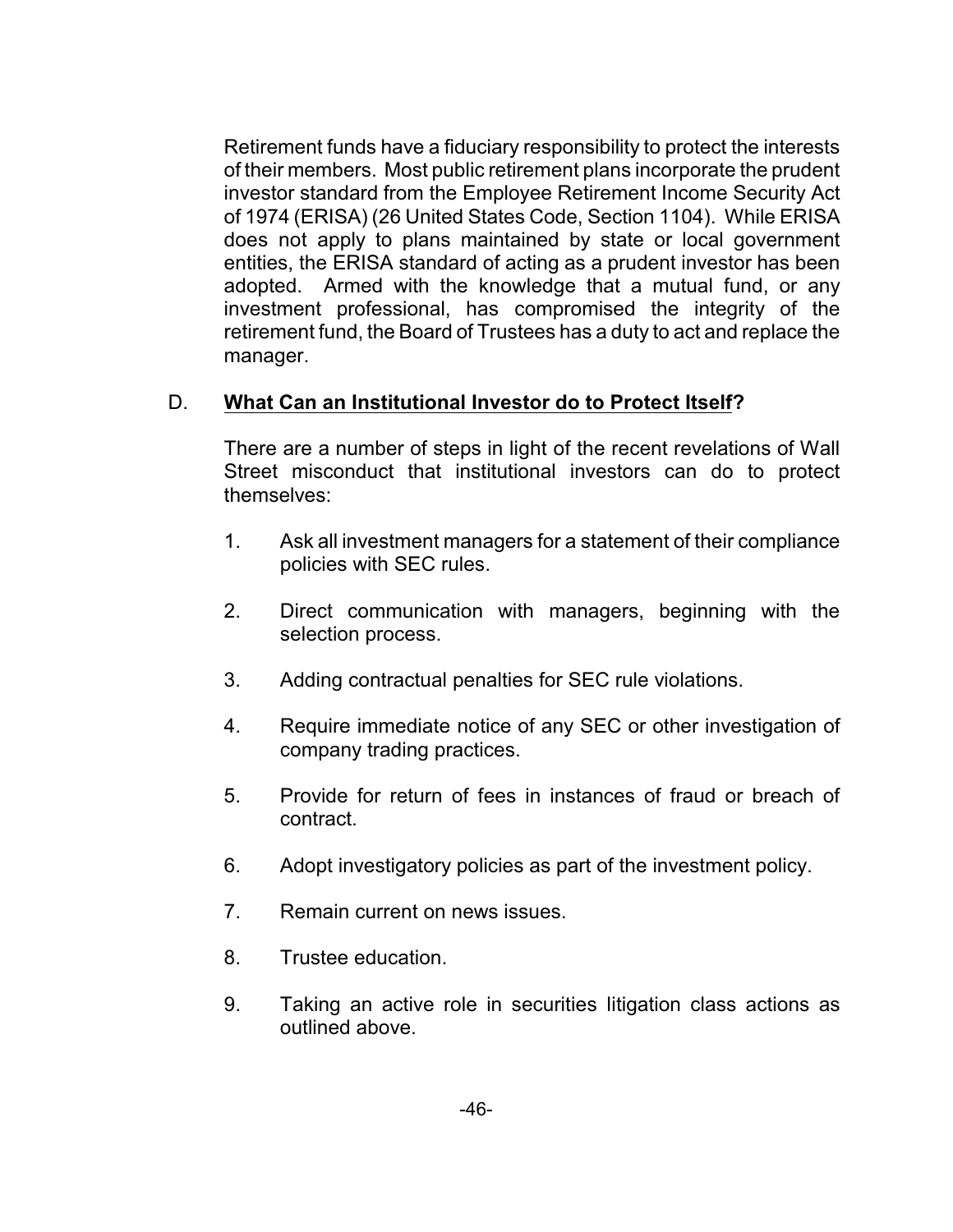## E. **What Should Defined Contribution Plan Participants Be Doing?**

- 1. Fund selection must operate on the same fiduciary principles as in the defined benefit plan.
- 2. Member education and communication.
- 3. Enhanced reporting.
- 4. Careful review of plan prospectus.

#### F. **Investment Decisions Illustrating the Theme**

1. New Mexico teachers were held to lack standing to recover 2008 investment losses. During the national economic crisis in 2007- 2008, the New Mexico Educational Fund ("Fund") lost approximately \$40 million on certain private equity investments. The Fund holds approximately \$8.5 billion in assets used to pay benefits for 95,000 teachers and other participants. Teachers brought suit against the Fund, Board members and investment advisers for breach of fiduciary duty, violation of federal and state securities laws, aiding and abetting breach of fiduciary duty, and breach of contract. Plaintiffs alleged that they were injured by defendants' improper investments due to potential increased employee contributions, reduced services, tax increases, and the increased risk that the Fund would not have sufficient assets to satisfy its obligations in the future. The court held that plaintiffs could not show that their benefits were threatened, that the system was currently underfunded, or that the challenged investment caused the underfunding.

The court recognized that altering retirement eligibility or contribution requirements would require the legislature to act. Under these circumstances, plaintiffs lacked standing to sue. Plaintiffs' allegations that they faced the risk of tax increases, potential future benefit reductions or increased contribution levels, and that they were injured by the loss of principal, income, fees, and expenses did not establish an injury in fact fairly traceable to the defendants.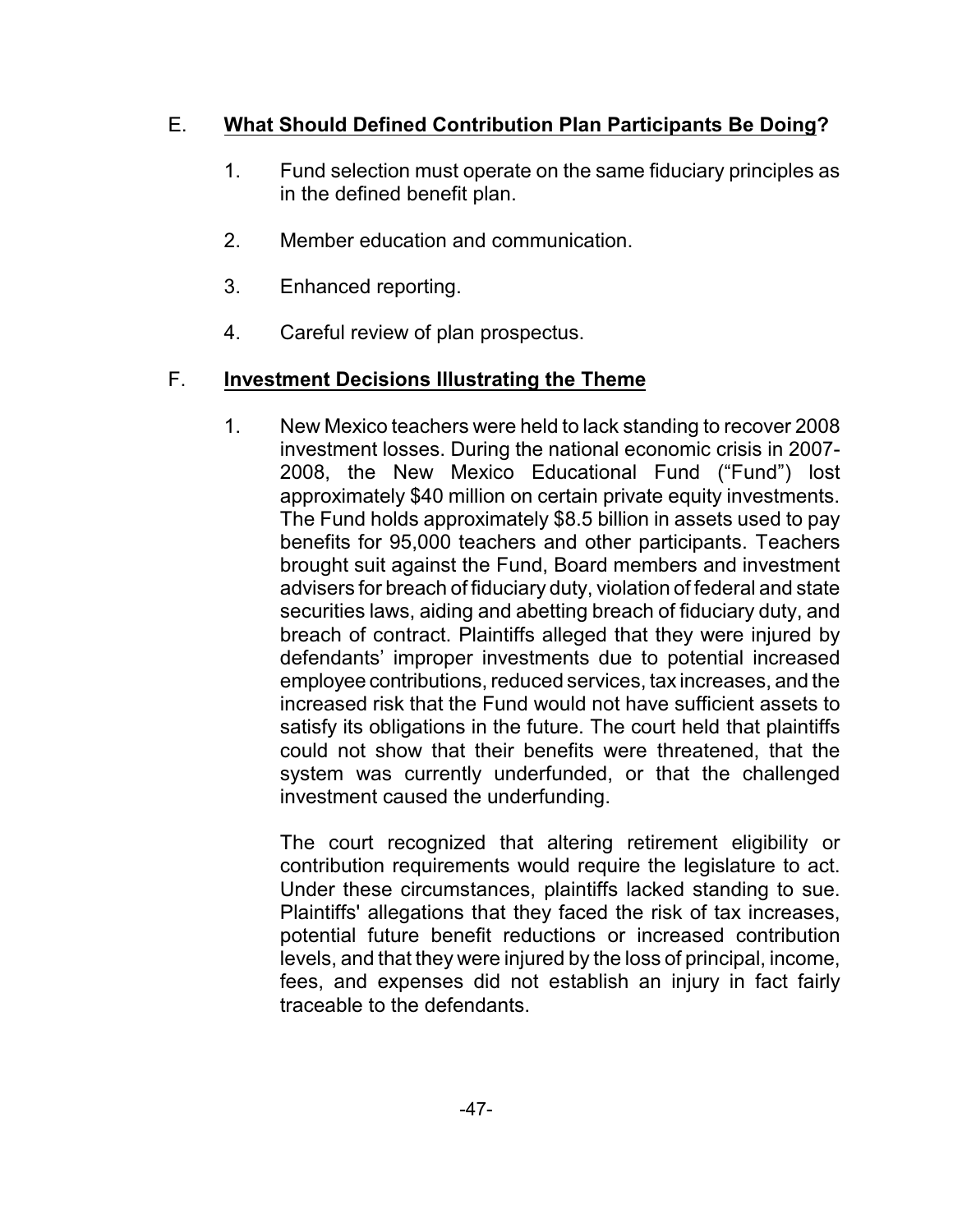State governmental entities, including public employees/trustees acting within the scope of their duties, are immune from liability for any tort, except as waived by law. The court held that breach of fiduciary duty is not one of the tort claims for which the New Mexico legislature chose to waive governmental immunity under New Mexico's Tort Claims Act. After granting the motion to dismiss in part, the federal district court remanded the case to New Mexico state court given a lack of subject matter jurisdiction.

Hill v. Vanderbilt Capital Advisors, 2011 WL 6013025 (D.N.M 2011)

- 2. In *General Retirement System of the City of Detroit v. UBS*, 2010 WL 5296957 (E.D. Mich. 2010), the retirement system sued UBS alleging that the latter fraudulently induced both the general and public safety pension funds into buying an equity position in collateralized loan obligations and for breach of fiduciary duty. The suit was filed in Wayne County, Michigan state court. UBS removed the case to federal court on the basis of diversity of citizenship. The retirement plans sought to remand the cases back to state court claiming that each had retiree participants residing in Delaware and Connecticut. The federal court declined to remand the case finding that the residency of the pension funds, as the legal owners of the assets, controlled rather than the citizenship of individual participants.
- 3. By contrast, in May 2011, the United States Court of Appeals for the 8th Circuit remanded a securities fraud case back to state court in *Public School Retirement System v. State Street Bank and Trust*, 640 F.3d 821 (8th Cir. 2011). As State Street was a citizen of Massachusetts, it removed the case to federal court from the state court in Cole County, Missouri, the county where the retirement plan was headquartered. The retirement plan moved to remand the case back to state court claiming it was immune under the diversity of citizenship statute. The appeals court found that the retirement plan was an arm of the state of Missouri. As such, the system was not a "citizen" within the definition of the federal law providing for jurisdiction between citizens of different states. Apparently, the deciding factor was the state treasury's exposure to costs of the retirement system.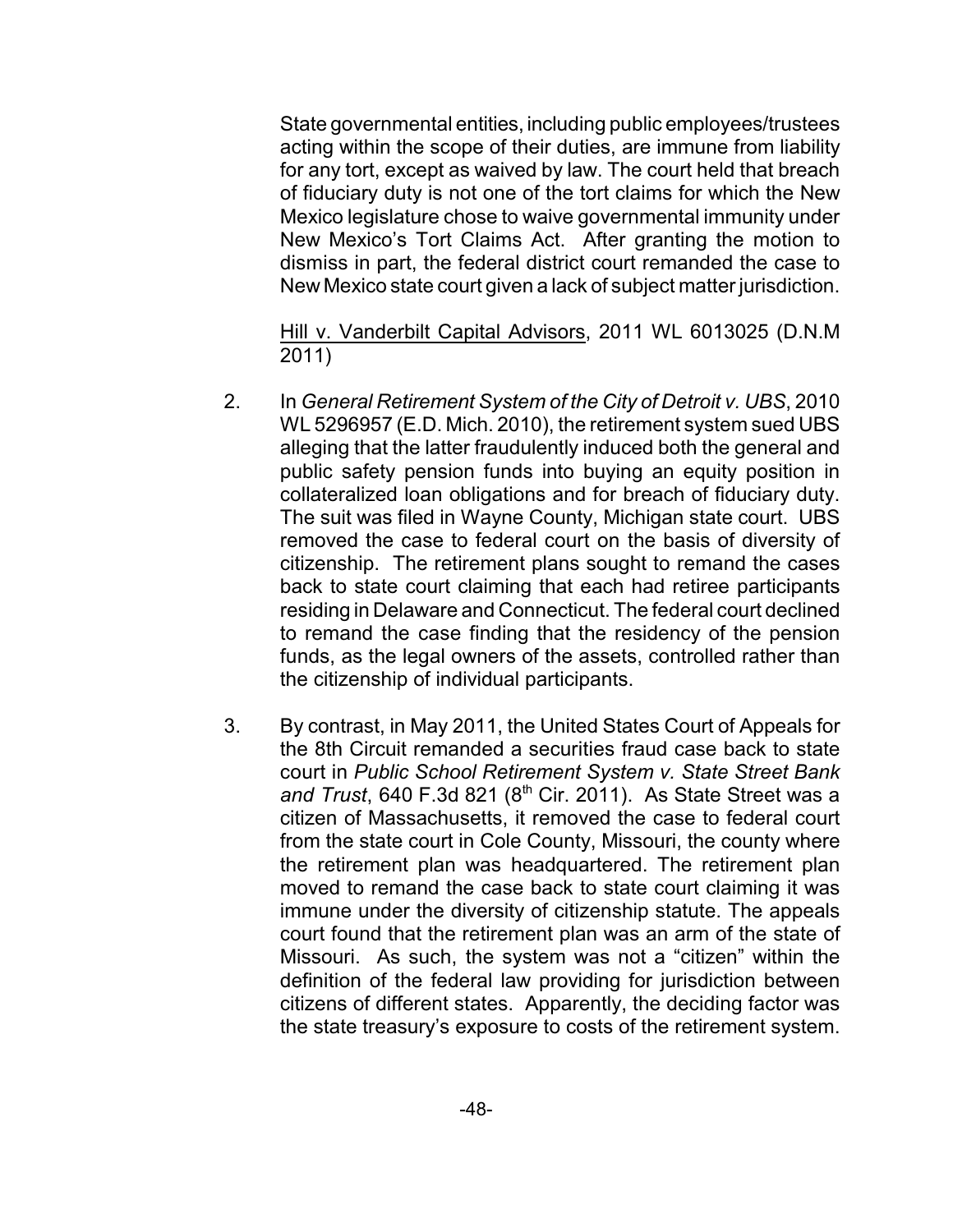#### G. **The IRS Takes an Interest in Certain Investments**

- 1. A state set up a non-profit corporation for the purpose of financing the state's utility infrastructure from damage caused by natural disasters. The agency was designed to issue taxable bonds and to cause the bond cost to be levied against utility customers. The question was whether the receipt of these funds would constitute taxable or tax-exempt income. The IRS found providing lost cost capital to utility companies to repair their facilities following a natural disaster and the receipt of transferred rights to collect the loan proceeds from customers was an essential governmental function and exempt form taxation under IRC Section 115. PLR 200808025 (2008).
- 2. Similarly, a non profit corporation was formed consisting of local subdivisions of the state to identify, serve, and promote the interests of its members and state residents regarding development and distribution of state water resources. The Association derives its income from membership dues and conference fees. It also provides for property and liability risk pools for members as well as employee benefits for its employees. The IRS found the purpose of the association as it related to water resources to be an essential governmental function and exempted its income from taxation under IRC Section 115. PLR 200807001 (2008).

#### H. **Board's Response to Recession May Have Breached Their Fiduciary Duty**

County employees brought action against their employee retirement association for breach of fiduciary duty and a violation of the County Employees Retirement Law (CERL), specifically in regard to a provision governing the computation of the normal contribution rate. As a result of the 2008 recession, The Stanislaus County Employees' Retirement Association (StanCERA) implemented several changes to the actuarial calculations that are used to determine how to amortize unfunded liabilities within the system. Each party filed a motion for summary judgment, and the trial court concluded that none of the actions taken by the Board were unconstitutional and finding no material issue of fact, awarded summary judgment to StanCERA.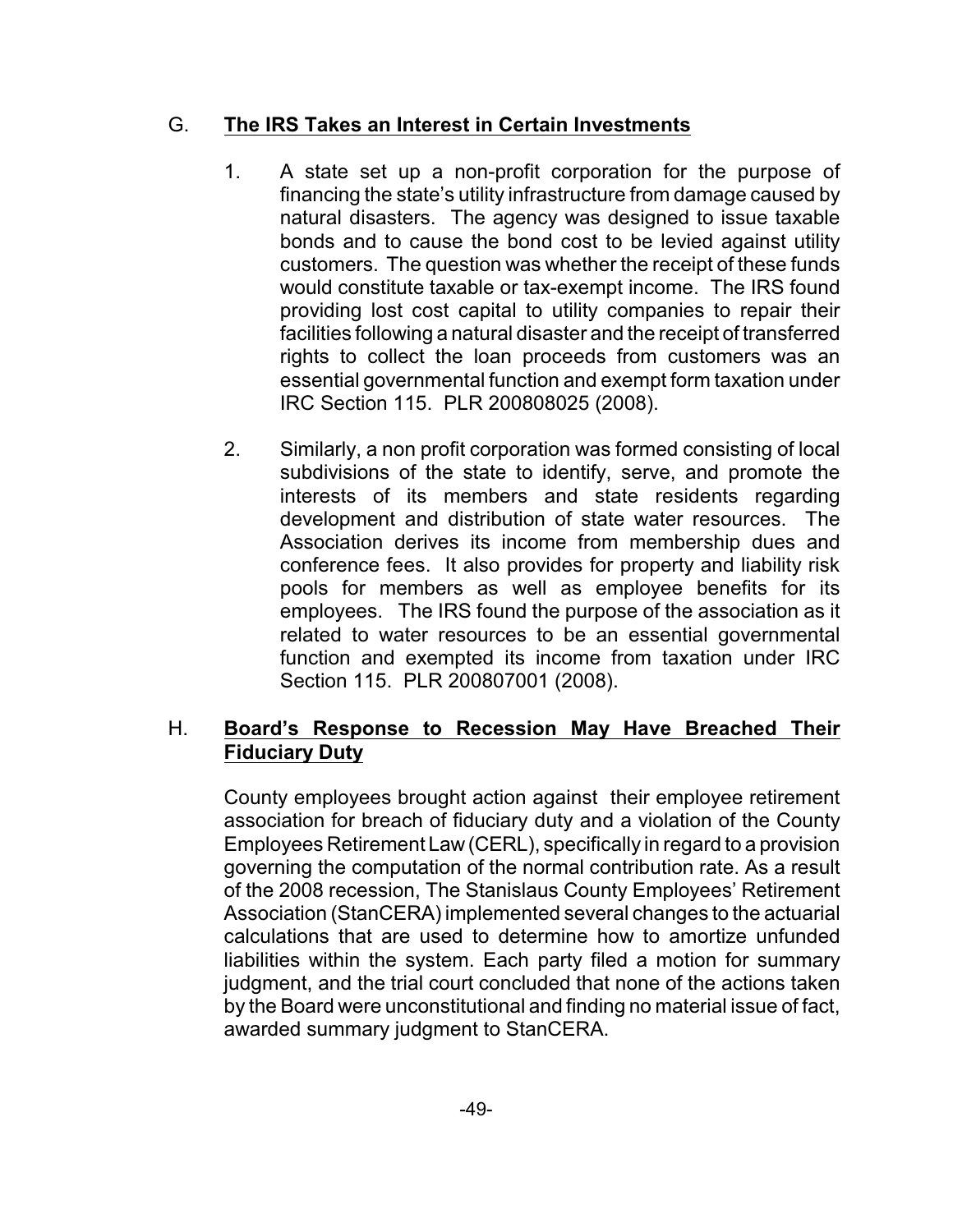Faced with financial struggles, StanCERA decided to change the amortization schedule for unfunded liabilities to a 30-year level percent pay rather than the 20-year level dollar amortization initially proposed. In addition, the Board transferred approximately \$80 million from the non-valuation Health Insurance Reserve to the valuation reserves.

On appeal, the court determined that although the employees were not entitled to summary judgment, there were remaining issues of material fact. Ultimately, the court concluded that the trial court erred in granting summary judgment to StanCERA and the County. While many facts detailing the Board's conduct are not in dispute, "there remain material issues of fact whether the resulting conduct violated the constitutionally mandated fiduciary duty of loyalty the Board owed to StanCERA's members.

#### **O'Neal v. Stanislaus County Employees' Retirement Association, 8 Cal.App.5th 1184 (2017)**

## **XIII. NORMAL RETIREMENT AGE FOR IN-SERVICE DISTRIBUTIONS**

#### A. **In-Service Distribution and IRS Bulletin 2016-17**

- 1. Announced in January and issued on February 16, 2016.
- 2. Maintains a safe harbor age of 62 but added additional measures.
- 3. Non-Public Safety Measures
	- a. Age 60 with 5 years.
	- b. Age 55 with 10 years
	- c. Rule of 80
	- d. 25 years at any age
- 4. Public Safety
	- a. Age 50
	- b. Rule of 70
	- c. 20 years at any age
- 5. Facts and circumstances test still available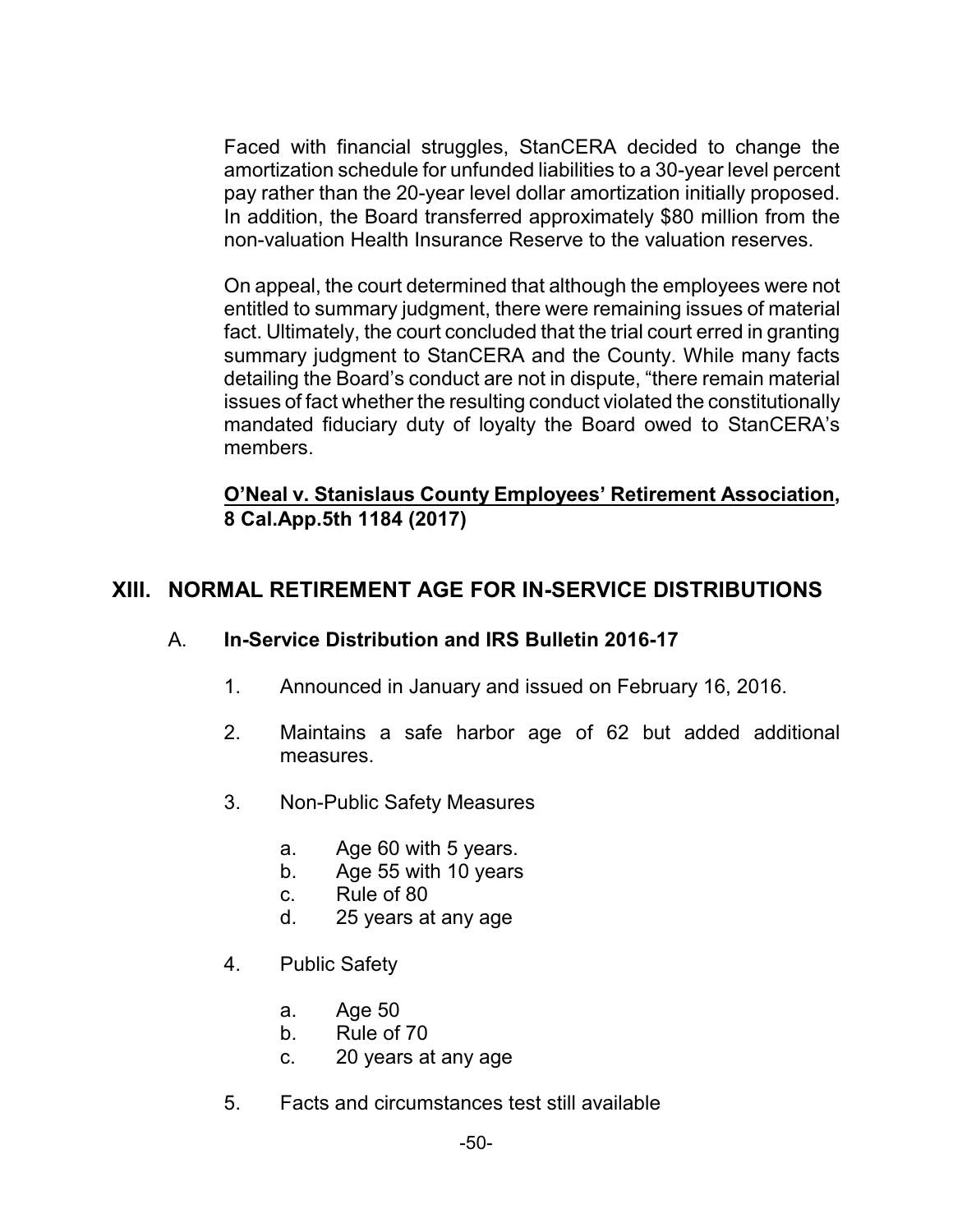#### B. **The Full Text of the Proposed Regulation**

§ 1.401(a)–1 Post-ERISA qualified plans and qualified trusts; in general.

\* \* \* \* \*

- $(b)$
- $(2)$  \* \* \*
- (v) Rules of application for governmental plans—(A) In general. In the case of a governmental plan (within the meaning of section 414(d)) that provides for distributions before retirement, the general rule described in paragraph (b)(2)(I) of this section may be satisfied in accordance with paragraph (b)(2)(ii) of this section or this paragraph  $(b)(2)(v)$ . In the case of a governmental plan that does not provide for distributions before retirement, the plan's normal retirement age is not required to comply with the general rule described in paragraph (b)(2)(I) of this section or this paragraph  $(b)(2)(v)$ .
- (B) Age 60 and 5 years of service safe harbor. A normal retirement age under a governmental plan that is the later of age 60 or the age at which the participant has been credited with at least 5 years of service under the plan is deemed to be not earlier than the earliest age that is reasonably representative of the typical retirement age for the industry in which the covered workforce is employed.
- (C) Age 55 and 10 years of service safe harbor. A normal retirement age under a governmental plan that is the later of age 55 or the age at which the participant has been credited with at least 10 years of service under the plan is deemed to be not earlier than the earliest age that is reasonably representative of the typical retirement age for the industry in which the covered workforce is employed.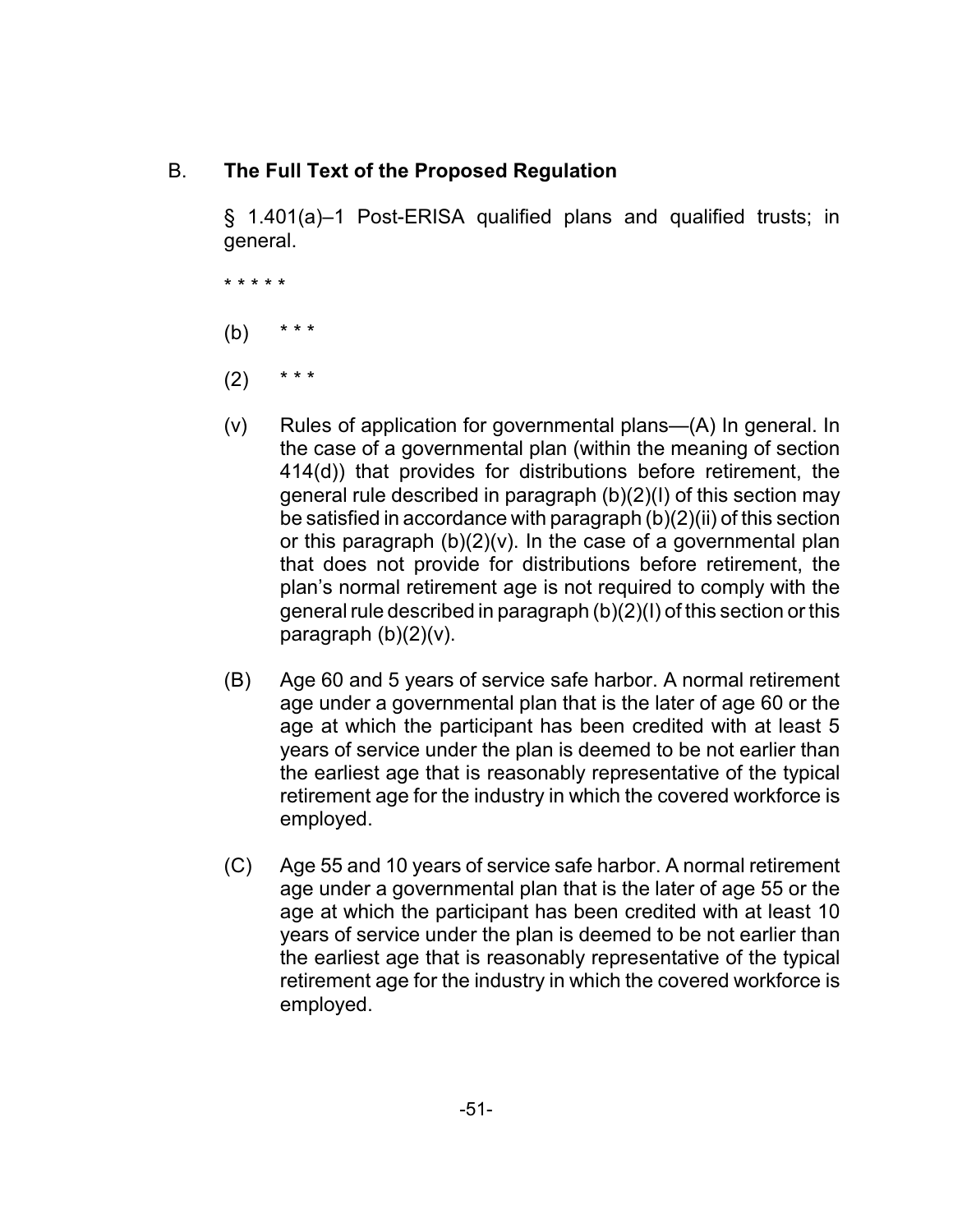- (D) Sum of 80 safe harbor. A normal retirement age under a governmental plan that is the participant's age at which the sum of the participant's age plus the number of years of service that have been credited to the participant under the plan equals 80 or more is deemed to be not earlier than the earliest age that is reasonably representative of the typical retirement age for the industry in which the covered workforce is employed. For example, a normal retirement age under a governmental plan that is age 55 for a participant who has been credited with 25 years of service would satisfy the rule described in this paragraph.
- (E) Service-based combination safe harbor. A normal retirement age under a governmental plan that is the earlier of the participant's age at which the participant has been credited with at least 25 years of service under the plan and an age that satisfies any other safe harbor provided under paragraphs  $(b)(2)(v)(B)$  through (D) of this section is deemed to be not earlier than the earliest age that is reasonably representative of the typical retirement age for the industry in which the covered workforce is employed. For example, a normal retirement age under a governmental plan that is the earlier of the participant's age at which the participant has been credited with 25 years of service under the plan and the later of age 60 or the age at which the participant has been credited with 5 years of service under the plan would satisfy this safe harbor.
- (F) Age 50 safe harbor for qualified public safety employees. A normal retirement age under a governmental plan that is age 50 or later is deemed to be not earlier than the earliest age that is reasonably representative of the typical retirement age for the industry in which the covered workforce is employed if the participants to which this normal retirement age applies are qualified public safety employees (within the meaning of section 72(t)(10)(B)).
- (G) Sum of 70 safe harbor for qualified public safety employees. A normal retirement age under a governmental plan that is the participant's age at which the sum of the participant's age plus the number of years of service that have been credited to the participant under the plan equals 70 or more, is deemed to be not earlier than the earliest age that is reasonably representative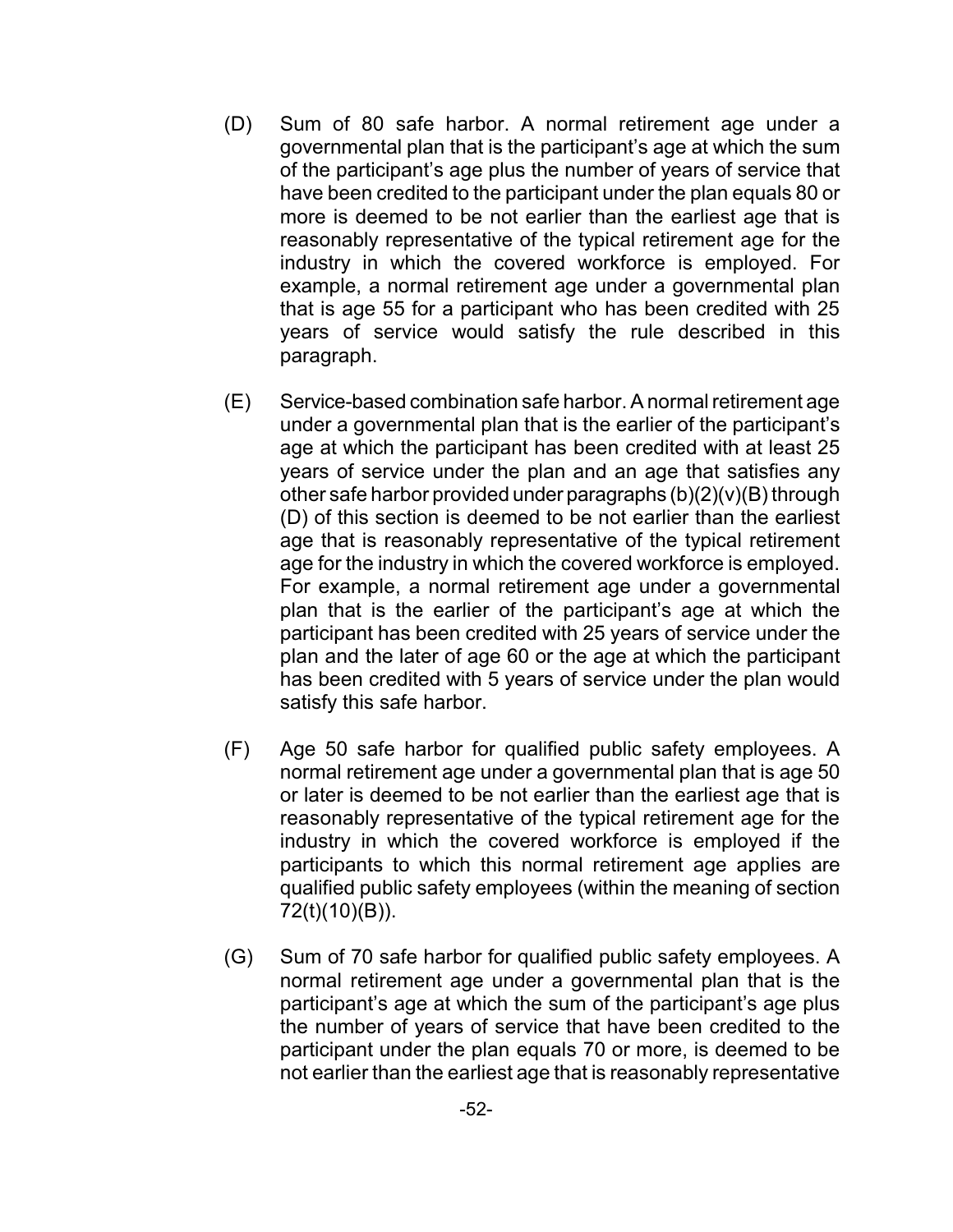of the typical retirement age for the industry in which the covered workforce is employed if the participants to which this normal retirement age applies are qualified public safety employees (within the meaning of section  $72(t)(10)(B)$ ).

- (H) Service-based safe harbor for qualified public safety employees. A normal retirement age under a governmental plan that is the age at which the participant has been credited with at least 20 years of service under the plan is deemed to be not earlier than the earliest age that is reasonably representative of the typical retirement age for the industry in which the covered workforce is employed if the participants to which this normal retirement age applies are qualified public safety employees (within the meaning of section 72(t)(10)(B)). For example, a normal retirement age that covers only qualified public safety employees and that is an employee's age when the employee has been credited with 25 years of service under a governmental plan would satisfy this safe harbor.
- (I) Reserved.
- (J) Other normal retirement ages. In the case of a normal retirement age under a governmental plan that fails to satisfy any safe harbor described in paragraph (b)(2)(ii) of this section or this paragraph  $(b)(2)(v)$ , whether the age is not earlier than the earliest age that is reasonably representative of the typical retirement age for the industry in which the covered workforce is employed is based on all of the relevant facts and circumstances.
	- (vi) Special normal retirement age rule for certain plans. See section 411(f), which provides a special rule for determining a permissible normal retirement age under certain defined benefit plans.
- \* \* \* \* \*
- (4) Effective/applicability date. \* \* \* In the case of a governmental plan (as defined in section 414(d)), the rules in paragraph  $(b)(2)(v)$  of this section are effective for employees hired during plan years beginning on or after the later of: January 1, 2017; or the close of the first regular legislative session of the legislative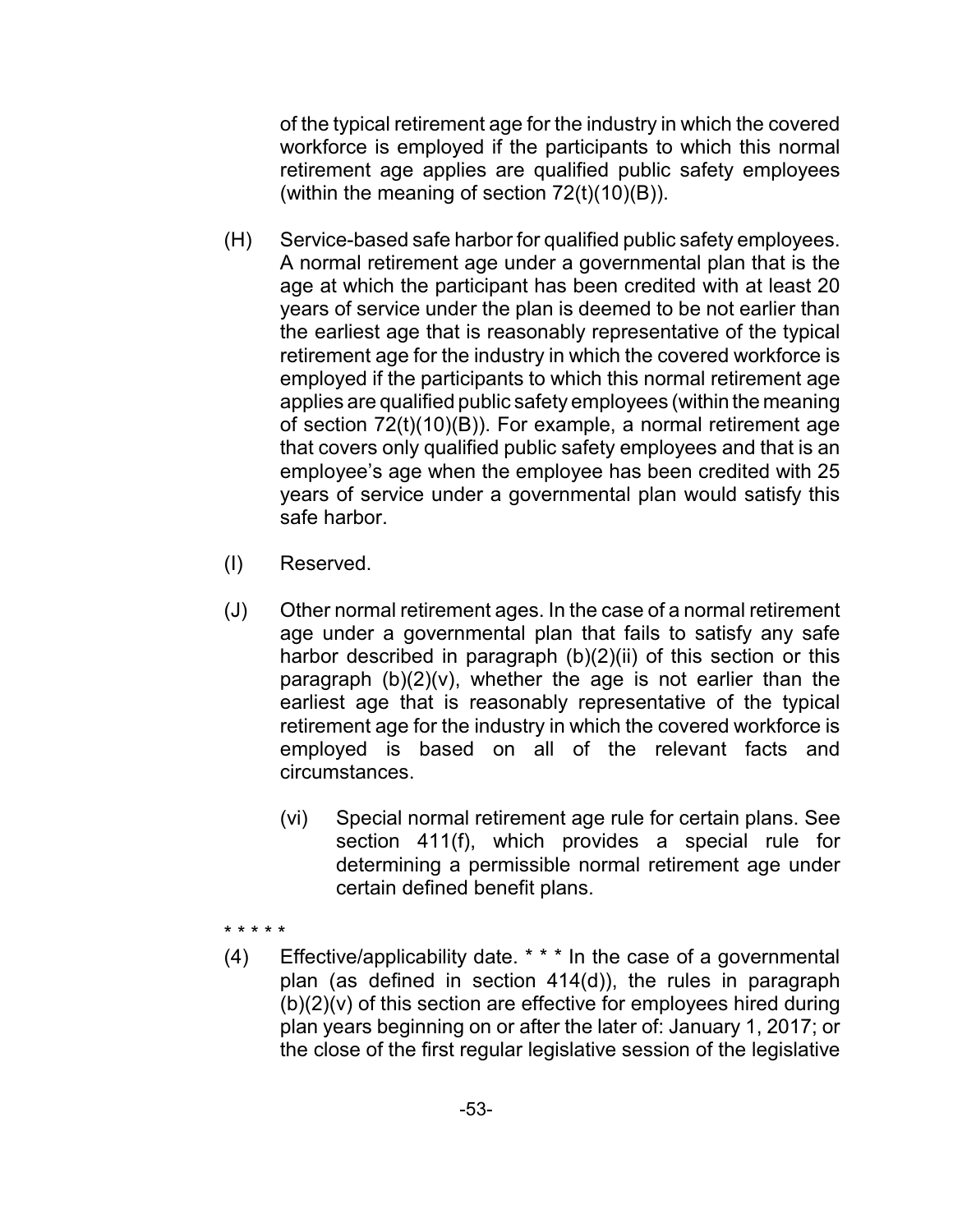body with the authority to amend the plan that begins on or after the date that is 3 months after the final regulations are published in the Federal Register. However, a governmental plan sponsor may elect to apply the rules of paragraph (b)(2)(v) of this section to earlier periods. \* \* \*

## C. **Why Does this Matter?**

- 1. Large numbers of employers are rehiring retirees without a true break in service.
- 2. In such cases, where employees are also receiving retirement benefits, an "in-service distribution" issue is presented exposing the rehired employees to early distribution penalties under Code Section 72.

## D. **A Discussion of "Independent Contractor" vs. Employees**

- 1. The difference "fact dependent."
- 2. The IRS has established a 20-part test.
- 3. Most rehired retirees are not contractors

## **XIV. SECTION 72 AND EARLY DISTRIBUTION**

#### A. **What Does Section 72 Provide?**

- 1. If a benefit distribution is given to a member who separates from service prior to a certain age, there is a 10% penalty in addition to any ordinary income tax on the benefit.
- 2. The Pension Protection Act lowered the age for public safety employees to age 50 if the employee separated from service in or after the year in which the employee attained age 50. In such cases, the penalty does not apply.
- 3. For other public employees the penalty does not apply if the employee separated in or after the year in which they attained age 55.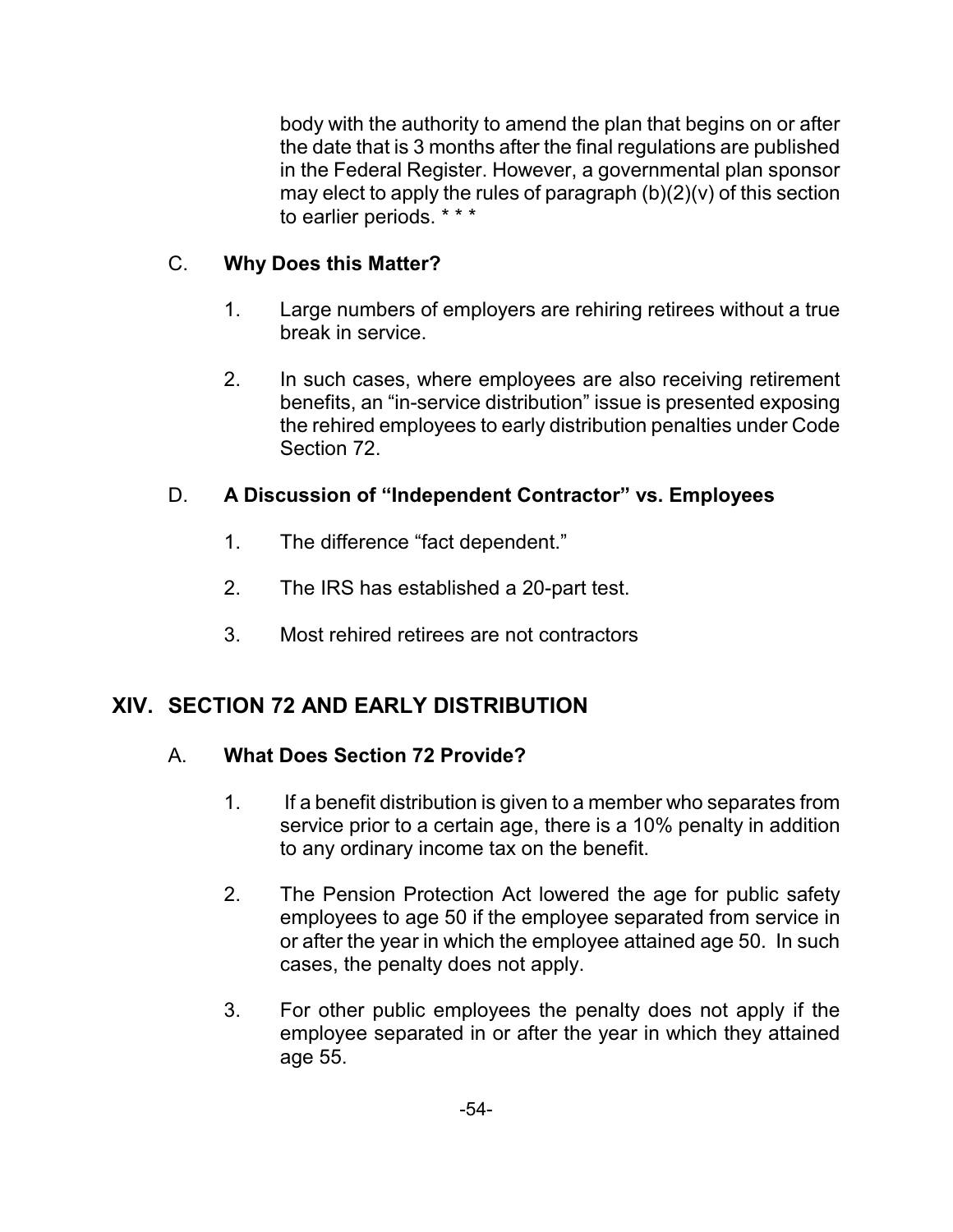4. If the employee separated prior to these dates, the early distribution penalty applies until attainment of age 59 ½.

## **XV. SPECIAL CONSIDERATIONS FOR CLOSED DEFINED BENEFIT PLANS**

#### A. **Considerable Debate Among Think-Tanks.**

Various pension centered think-tanks have differing views concerning the changes required investment risk parameters for closed defined benefit plans. Compare studies by Reason Foundation and The National Institute for Retirement Security.

B. At least one federal court permitted an ERISA case to move forward concerning a closed retirement plan based on the assertion that the investment of plan assets was not altered even when it was clearly imprudent to follow that course of action.

#### **Sims v. First Horizon Nat'l Corp., 2009 WL 3241689 (W.D. Tenn. 2009)**

## C. **Florida Courts Place Full Cost of Depleted Plan on Plan Sponsor.**

Following the merger of a small town fire department with a larger country-wide fire service, the town closed its defined benefit firefighters pension plan. Under the plan design, members could elect a present value cash distribution. The three most senior members of the plan elected this option and completely depleted plan assets. The town attempted to disclaim any responsibility for the benefits earned by the remaining plan members. The Pension Board sued for the additional contributions and the trial court ruled against the Board. On appeal, the decision was reversed finding that the ultimate responsibility to maintain the plan was the obligation of the plan sponsor.

#### **Board of Trustees v. Town of Lake Park***,* **996 So.2d 446 (Fla. 4 th DCA 2007**

But, a federal appeals court reached a contrary conclusion concerning a police pension plan in North Carolina. The plan document provided benefits were dependent on available assets. When the plan became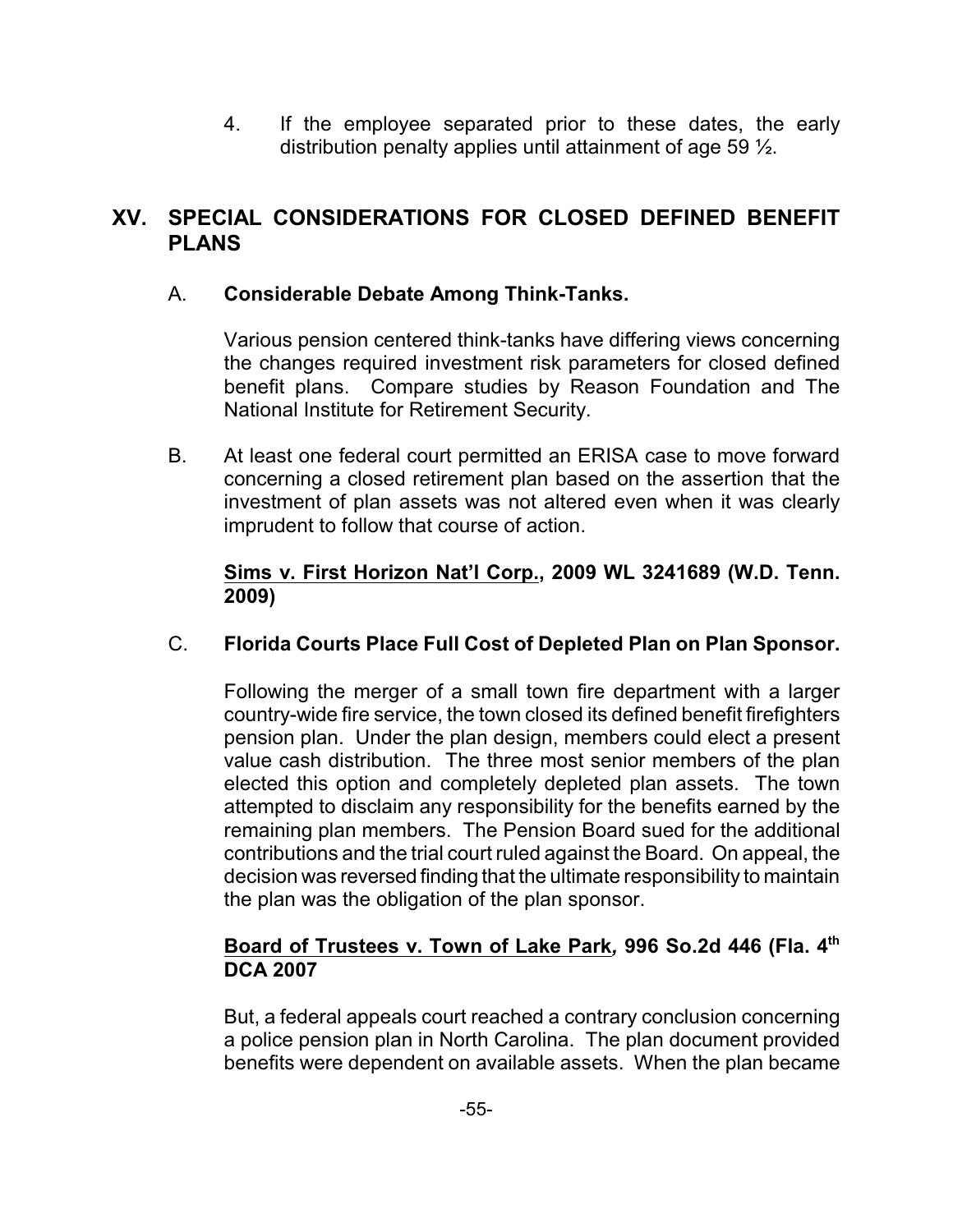insolvent, retirees and members sued the city. Ultimately ruling for the City, the federal appeals court found the constitutionally protected pension contract was fulfilled because what members got was exactly what they bargained for - a plan dependent on available assets.

**Crosby v. City of Gastonia***,* **635 F.3d 634 (4th Cir. 2011)**

## **XVI. NEW CHALLENGES FOR SPONSORS OF DEFINED CONTRIBUTIONS PLANS**

- A. Courts are increasingly placing greater fiduciary duty on retirement boards to monitor the appropriateness of investment offerings for participants.
- B. Required scrutiny has focus on fees and internal management of mutual funds.

#### C. **Important cases**

- 1. **Tibble v. Edison International, 577 U.S. 523**  Applies common law of trusts to ERISA plans and finds that under general trust law principles a fiduciary has a continuing duty to monitor investment offerings to participants and to remove imprudent ones. Florida has adopted the ERISA standard of care for public plans in Section 112.661, Fla. Stat. In addition, Florida has applied the Uniform Prudent Investor Act through Chapter 518, Fla. Stat.
- 2. **Thole v. U.S. Bank***,* **140 S.Ct. 1615 (2020)**  By comparison to participants in Tibble case, Thole plaintiffs were in a defined benefit plan. Imprudent investments place the burden on the plan sponsor and not the participants; therefore they lack standing to sue. This is consistent with the results in a recent Kentucky Supreme Court case, *Overstreet v. Mayberry,* 603 S.W. 3d 244 (Ky. 2020) which dismissed a suit by members challenging the use of hedge funds in the state retirement plan.
- 3. **Hughes v. Northwestern University, 142 S.Ct. 737 (2022)**  In a case decided in January 2022, the U.S. Supreme Court further increased a basis for liability in self-directed plans. The Court found that plan administrators violated their fiducairy duty by